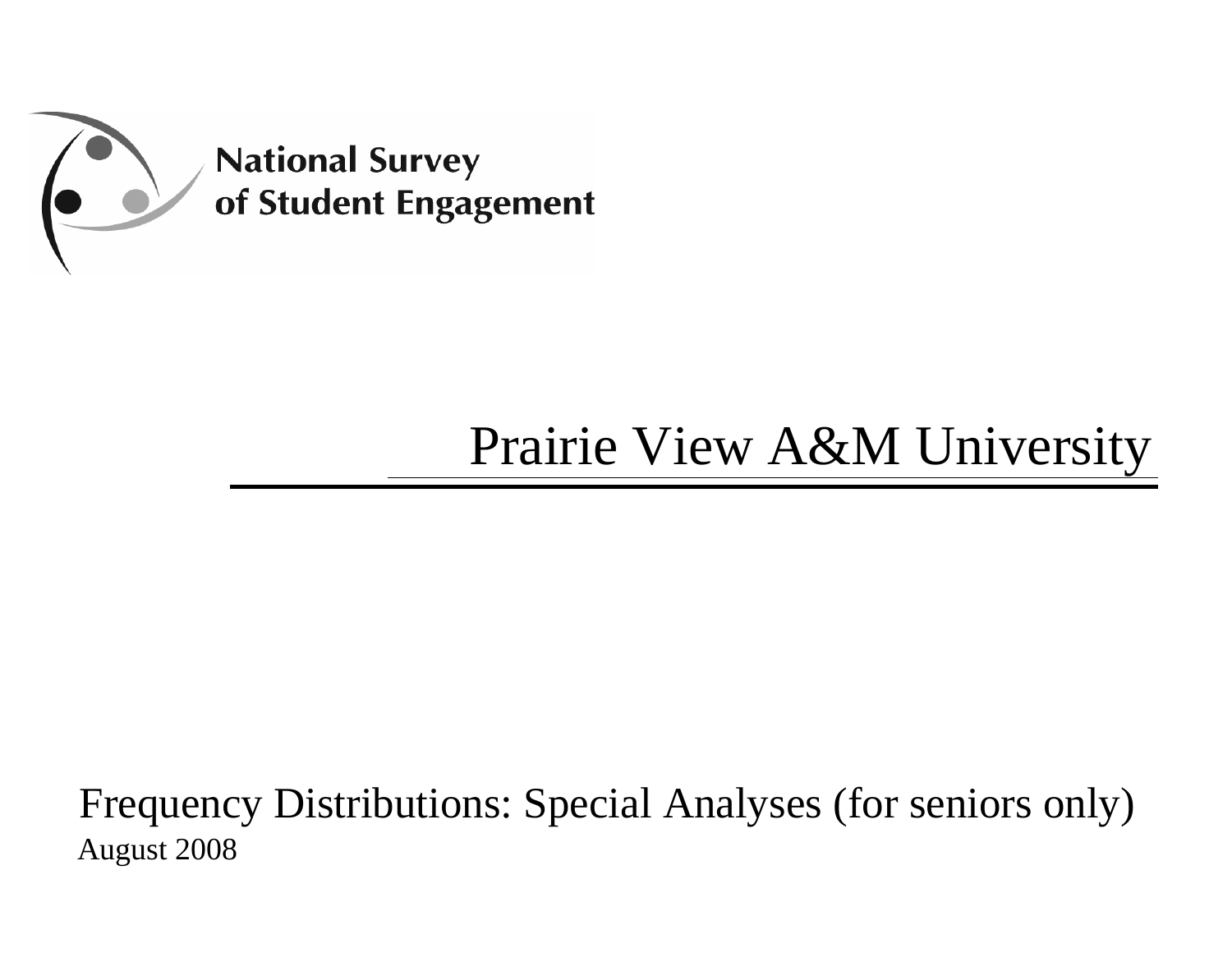

#### **National Survey** of Student Engagement

## **Interpreting the Frequency Distributions Report**

#### **Sample**

The Frequency Distributions report is based on information from all students for your institution and all randomly selected students for your comparison institutions.

#### **Variables**

The items from the NSSE survey appear in the left column in the same order and wording as they appear on the instrument.

#### **Variable Names**

The name of each variable appears in the first column for easy reference to your raw data file and the *Mean Comparisons* report.

#### **Benchmark**

Interaction

Experiences

Environment

**Response Options**

Items that comprise the five "Benchmarks of Effective Educational Practice" are indicated by seniors. Institution-reported class ranks are used. the following: **LAC**=Level of Academic Challenge **National Survey ACL**=Active and of Student Engagement Collaborative Learning **First-Year StudentsSFI**=Student-Faculty Carnegie Class

#### **Class**

Frequency distributions are reported separately for first-year students and



571 *100%*

**Count**

The Count column represents the actual number of students who responded to the particular option in each question.

#### **Column Percentage (%)** This column represents the percentage of students responding to the particular option in each question.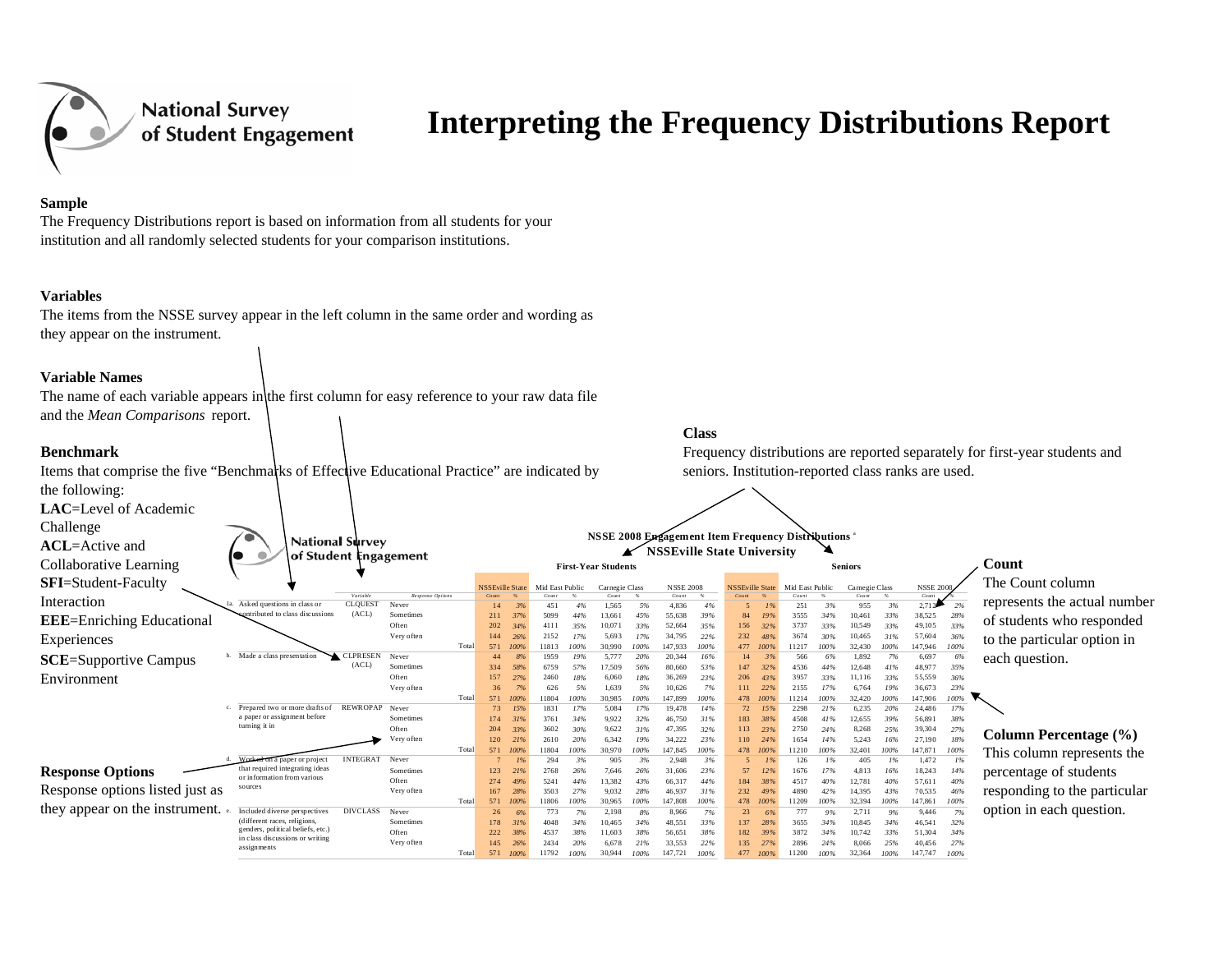

|     |                                             |                 |                         |                          | Arts & Sciences -<br><b>Biology</b> | $A & S - Commun$<br><i>ications</i> |        | A & S - Political<br><b>Science</b> |               | <b>Agruculture and</b><br><b>Human Science</b> |               | <b>College of Education</b> |        | College of<br>Engineering |        |
|-----|---------------------------------------------|-----------------|-------------------------|--------------------------|-------------------------------------|-------------------------------------|--------|-------------------------------------|---------------|------------------------------------------------|---------------|-----------------------------|--------|---------------------------|--------|
|     |                                             | Variable        | <b>Response Options</b> | Count                    | $\%$                                | Count                               | $\%$   | Count                               | $\frac{9}{6}$ | Count                                          | $\frac{9}{6}$ | Count                       | $\%$   | Count                     | %      |
|     | 1a. Asked questions in class or             | <b>CLQUEST</b>  | Never                   | $\Omega$                 | $0.0\%$                             | $\theta$                            | 0.0%   | $\Omega$                            | 0.0%          | $\overline{0}$                                 | $0.0\%$       | $\theta$                    | 0.0%   | $\mathbf{0}$              | 0.0%   |
|     | contributed to class                        | (ACL)           | Sometimes               | 2                        | 10.0%                               | 4                                   | 23.5%  | 2                                   | 20.0%         | 4                                              | 50.0%         | 4                           | 20.0%  | 5                         | 25.0%  |
|     | discussions                                 |                 | Often                   | 9                        | 45.0%                               | 5                                   | 29.4%  | 5                                   | 50.0%         |                                                | 12.5%         | 6                           | 30.0%  | 10                        | 50.0%  |
|     |                                             |                 | Very often              | Q                        | 45.0%                               | 8                                   | 47.1%  | 3                                   | 30.0%         | 3                                              | 37.5%         | 10                          | 50.0%  | 5                         | 25.0%  |
|     |                                             |                 | Total                   | 20                       | 100.0%                              | 17                                  | 100.0% | 10                                  | 100.0%        | 8                                              | 100.0%        | 20                          | 100.0% | 20                        | 100.0% |
|     | 1b. Made a class presentation               | <b>CLPRESEN</b> | Never                   |                          | 5.0%                                | $\Omega$                            | 0.0%   | $\Omega$                            | 0.0%          | $\theta$                                       | 0.0%          | $\overline{2}$              | 10.0%  | $\overline{0}$            | 0.0%   |
|     |                                             | (ACL)           | Sometimes               | 5                        | 25.0%                               |                                     | 5.9%   | 3                                   | 30.0%         | 5                                              | 62.5%         |                             | 10.0%  | $\Omega$                  | 0.0%   |
|     |                                             |                 | Often                   | 8                        | 40.0%                               |                                     | 41.2%  | 2                                   | 20.0%         | 3                                              | 37.5%         | 6                           | 30.0%  | 12                        | 63.2%  |
|     |                                             |                 | Very often              | 6                        | 30.0%                               | 9                                   | 52.9%  | 5                                   | 50.0%         | $\theta$                                       | $0.0\%$       | 10                          | 50.0%  |                           | 36.8%  |
|     |                                             |                 | Total                   | 20                       | 100.0%                              | 17                                  | 100.0% | 10                                  | 100.0%        | 8                                              | 100.0%        | 20                          | 100.0% | 19                        | 100.0% |
|     | 1c. Prepared two or more drafts of REWROPAP |                 | Never                   |                          | 5.0%                                |                                     | 5.9%   |                                     | 10.0%         |                                                | 14.3%         |                             | 5.0%   | $\theta$                  | 0.0%   |
|     | a paper or assignment before                |                 | Sometimes               |                          | 25.0%                               | 6                                   | 35.3%  |                                     | 10.0%         | 3                                              | 42.9%         | $\overline{4}$              | 20.0%  | 6                         | 30.0%  |
|     | turning it in                               |                 | Often                   | 6                        | 30.0%                               | 4                                   | 23.5%  | 3                                   | 30.0%         | $\theta$                                       | 0.0%          |                             | 35.0%  | 9                         | 45.0%  |
|     |                                             |                 | Very often              | 8                        | 40.0%                               | 6                                   | 35.3%  | 5                                   | 50.0%         | 3                                              | 42.9%         | 8                           | 40.0%  | 5                         | 25.0%  |
|     |                                             |                 | Total                   | 20                       | 100.0%                              | 17                                  | 100.0% | 10                                  | 100.0%        | 7                                              | 100.0%        | 20                          | 100.0% | 20                        | 100.0% |
|     | 1d. Worked on a paper or project            | <b>INTEGRAT</b> | Never                   | $\Omega$                 | 0.0%                                | $\theta$                            | 0.0%   | $\theta$                            | 0.0%          | $\theta$                                       | 0.0%          | $\Omega$                    | 0.0%   | $\overline{0}$            | 0.0%   |
|     | that required integrating ideas             |                 | Sometimes               |                          | 5.0%                                |                                     | 5.9%   | $\Omega$                            | 0.0%          | 3                                              | 37.5%         | $\Omega$                    | 0.0%   | $\overline{4}$            | 20.0%  |
|     | or information from various                 |                 | Often                   | -6                       | 30.0%                               | 3                                   | 17.6%  | 2                                   | 20.0%         |                                                | 12.5%         | 9                           | 45.0%  | 8                         | 40.0%  |
|     | sources                                     |                 | Very often              | 13                       | 65.0%                               | 13                                  | 76.5%  | 8                                   | 80.0%         | 4                                              | 50.0%         | 11                          | 55.0%  | 8                         | 40.0%  |
|     |                                             |                 | Total                   | 20                       | 100.0%                              | 17                                  | 100.0% | 10                                  | 100.0%        | 8                                              | 100.0%        | 20                          | 100.0% | <b>20</b>                 | .00.0% |
|     | 1e. Included diverse perspectives           | <b>DIVCLASS</b> | Never                   |                          | 5.0%                                | $\mathbf{0}$                        | 0.0%   | $\overline{0}$                      | 0.0%          |                                                | 12.5%         | $\Omega$                    | 0.0%   |                           | 5.0%   |
|     | (different races, religions,                |                 | Sometimes               |                          | 15.0%                               | 1                                   | 5.9%   | 2                                   | 20.0%         | 4                                              | 50.0%         |                             | 5.0%   | 7                         | 35.0%  |
|     | genders, political beliefs, etc.)           |                 | Often                   | 9                        | 45.0%                               | 5                                   | 29.4%  |                                     | 10.0%         |                                                | 12.5%         | 11                          | 55.0%  | 7                         | 35.0%  |
|     | in class discussions or writing             |                 | Very often              |                          | 35.0%                               | 11                                  | 64.7%  |                                     | 70.0%         | $\overline{2}$                                 | 25.0%         | 8                           | 40.0%  | 5                         | 25.0%  |
|     | assignments                                 |                 | Total                   | 20                       | 100.0%                              | 17                                  | 100.0% | 10                                  | 100.0%        | 8                                              | 100.0%        | 20                          | 100.0% | 20                        | 100.0% |
| 1f. | Come to class without                       | <b>CLUNPREP</b> | Never                   |                          | 35.0%                               | $\overline{2}$                      | 11.8%  | 5                                   | 50.0%         |                                                | 12.5%         | 3                           | 15.0%  | $\overline{2}$            | 10.0%  |
|     | completing readings or                      |                 | Sometimes               | 10                       | 50.0%                               | 10                                  | 58.8%  | 4                                   | 40.0%         | 6                                              | 75.0%         | 11                          | 55.0%  | 15                        | 75.0%  |
|     | assignments                                 |                 | Often                   | $\overline{\mathcal{L}}$ | 10.0%                               | 4                                   | 23.5%  |                                     | 10.0%         |                                                | 12.5%         | $\overline{4}$              | 20.0%  |                           | 5.0%   |
|     |                                             |                 | Very often              |                          | 5.0%                                |                                     | 5.9%   | $\Omega$                            | 0.0%          | $\theta$                                       | 0.0%          | $\overline{2}$              | 10.0%  | $\overline{2}$            | 10.0%  |
|     |                                             |                 | Total                   | 20                       | 100.0%                              | 17                                  | 100.0% | 10                                  | 100.0%        | 8                                              | 100.0%        | 20                          | 100.0% | 20                        | 100.0% |
|     | 1g. Worked with other students              | <b>CLASSGRP</b> | Never                   | 3                        | 15.0%                               | 4                                   | 23.5%  |                                     | 10.0%         | 0                                              | $0.0\%$       |                             | 5.0%   | $\overline{2}$            | 10.0%  |
|     | on projects during class                    | (ACL)           | Sometimes               | 11                       | 55.0%                               | 2                                   | 11.8%  | 5                                   | 50.0%         | 5                                              | 62.5%         | 4                           | 20.0%  | 8                         | 40.0%  |
|     |                                             |                 | Often                   | 5                        | 25.0%                               | 5                                   | 29.4%  | 2                                   | 20.0%         |                                                | 12.5%         | 8                           | 40.0%  | 6                         | 30.0%  |
|     |                                             |                 | Very often              |                          | 5.0%                                | 6                                   | 35.3%  | $\mathfrak{D}$                      | 20.0%         | $\overline{2}$                                 | 25.0%         |                             | 35.0%  | $\overline{4}$            | 20.0%  |
|     |                                             |                 | Total                   | 20                       | 100.0%                              | 17                                  | 100.0% | 10                                  | 100.0%        |                                                | 8 100.0%      | 20                          | 100.0% | 20                        | 100.0% |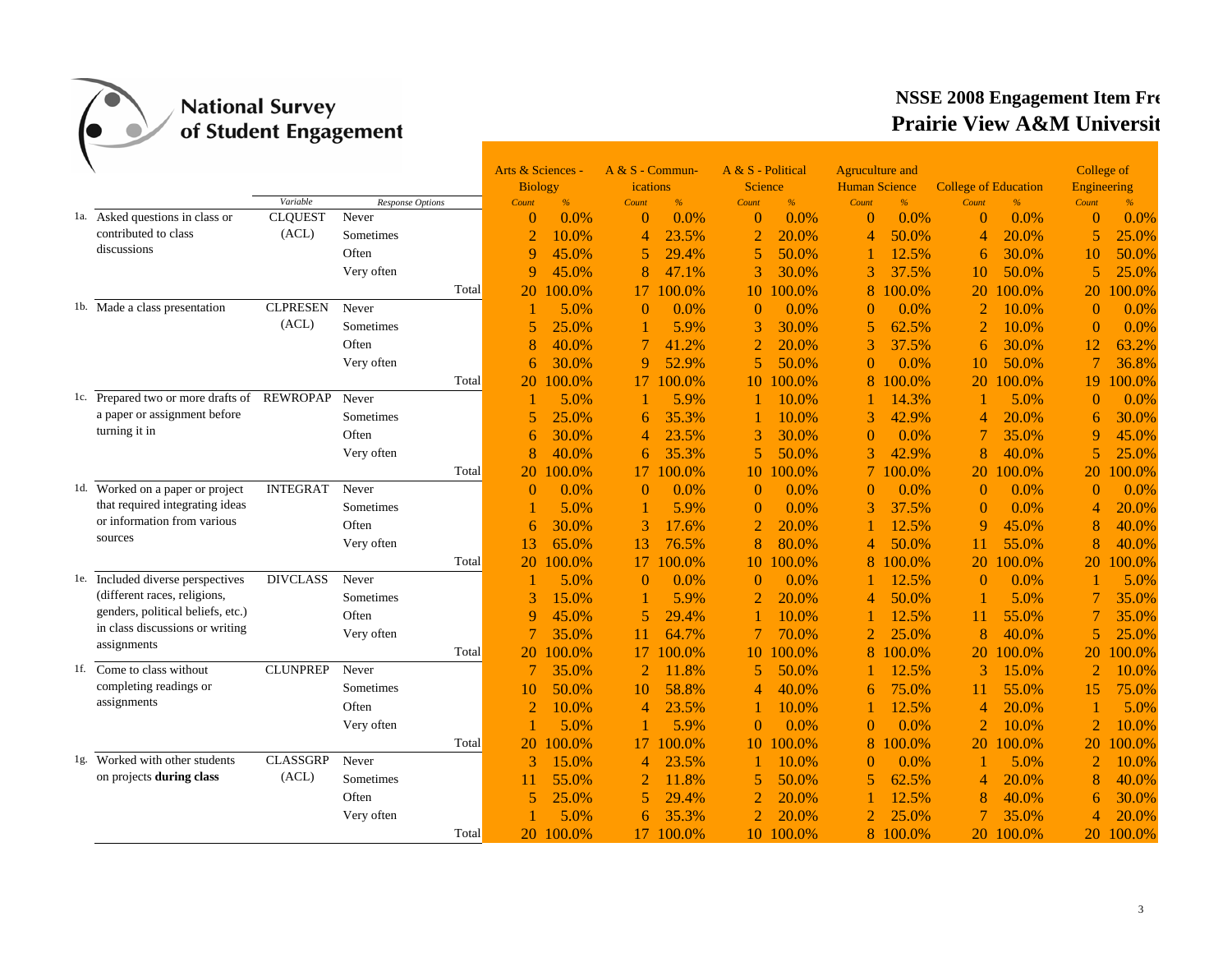

|     |                                    |                 |                         |                | Arts & Sciences -<br><b>Biology</b> | $A & S - Commun$<br><i>ications</i> |           | A & S - Political<br><b>Science</b> |        | <b>Agruculture and</b><br><b>Human Science</b> |        | <b>College of Education</b> |        | College of<br><b>Engineering</b> |           |
|-----|------------------------------------|-----------------|-------------------------|----------------|-------------------------------------|-------------------------------------|-----------|-------------------------------------|--------|------------------------------------------------|--------|-----------------------------|--------|----------------------------------|-----------|
|     |                                    | Variable        | <b>Response Options</b> | Count          | $\%$                                | Count                               | $\%$      | Count                               | $\%$   | Count                                          | $\%$   | Count                       | $\%$   | Count                            | $\%$      |
|     | 1h. Worked with classmates         | <b>OCCGRP</b>   | Never                   | $\Omega$       | 0.0%                                | 2                                   | 11.8%     | $\theta$                            | 0.0%   |                                                | 12.5%  | $\theta$                    | 0.0%   |                                  | 5.0%      |
|     | outside of class to prepare        | (ACL)           | Sometimes               | 6              | 30.0%                               | $\overline{2}$                      | 11.8%     | 3                                   | 30.0%  | 3                                              | 37.5%  | $\overline{2}$              | 10.0%  |                                  | 5.0%      |
|     | class assignments                  |                 | Often                   |                | 35.0%                               | 8                                   | 47.1%     | $\overline{2}$                      | 20.0%  |                                                | 12.5%  | 5                           | 25.0%  | 13                               | 65.0%     |
|     |                                    |                 | Very often              |                | 35.0%                               | 5                                   | 29.4%     | 5                                   | 50.0%  | 3                                              | 37.5%  | 13                          | 65.0%  | 5                                | 25.0%     |
|     |                                    |                 | Total                   | 20             | 100.0%                              | 17                                  | 100.0%    | 10                                  | 100.0% | 8                                              | 100.0% | 20                          | 100.0% | 20                               | 100.0%    |
|     | 1i. Put together ideas or concepts | <b>INTIDEAS</b> | Never                   | $\Omega$       | 0.0%                                | $\theta$                            | 0.0%      | $\theta$                            | 0.0%   | $\overline{0}$                                 | 0.0%   | $\Omega$                    | 0.0%   | $\mathbf{0}$                     | 0.0%      |
|     | from different courses when        |                 | Sometimes               | 6              | 30.0%                               | 4                                   | 23.5%     | 0                                   | 0.0%   | 4                                              | 50.0%  | $\Omega$                    | 0.0%   | 3                                | 15.0%     |
|     | completing assignments or          |                 | Often                   | 9              | 45.0%                               | 6                                   | 35.3%     | 6                                   | 60.0%  |                                                | 12.5%  | 13                          | 65.0%  | 12                               | 60.0%     |
|     | during class discussions           |                 | Very often              | 5              | 25.0%                               |                                     | 41.2%     | 4                                   | 40.0%  | 3                                              | 37.5%  |                             | 35.0%  | 5                                | 25.0%     |
|     |                                    |                 | Total                   | 20             | 100.0%                              | 17                                  | 100.0%    | 10                                  | 100.0% | 8                                              | 100.0% | 20                          | 100.0% | 20                               | 100.0%    |
| 1j. | Tutored or taught other            | <b>TUTOR</b>    | Never                   |                | 5.0%                                | 5                                   | 29.4%     | 3                                   | 30.0%  | $\overline{2}$                                 | 25.0%  | $\overline{2}$              | 10.0%  |                                  | 5.0%      |
|     | students (paid or voluntary)       | (ACL)           | Sometimes               | 8              | 40.0%                               | 6                                   | 35.3%     | 6                                   | 60.0%  | 4                                              | 50.0%  | 6                           | 30.0%  | 4                                | 20.0%     |
|     |                                    |                 | Often                   | 2              | 10.0%                               | 5                                   | 29.4%     |                                     | 10.0%  |                                                | 12.5%  | 11                          | 55.0%  | 9                                | 45.0%     |
|     |                                    |                 | Very often              | $\overline{Q}$ | 45.0%                               |                                     | 5.9%      | $\theta$                            | 0.0%   |                                                | 12.5%  |                             | 5.0%   | 6                                | 30.0%     |
|     |                                    |                 | Total                   | 20             | 100.0%                              | 17                                  | 100.0%    | 10                                  | 100.0% | 8                                              | 100.0% | 20                          | 100.0% | 20                               | 100.0%    |
|     | 1k. Participated in a community-   | <b>COMMPROJ</b> | Never                   | $\overline{4}$ | 20.0%                               |                                     | 41.2%     | 5                                   | 55.6%  | 3                                              | 37.5%  | 3                           | 15.0%  |                                  | 35.0%     |
|     | based project (e.g. service        | (ACL)           | Sometimes               | 8              | 40.0%                               | 4                                   | 23.5%     |                                     | 22.2%  | 4                                              | 50.0%  | 6                           | 30.0%  | 3                                | 15.0%     |
|     | learning) as part of a regular     |                 | Often                   |                | 15.0%                               | 3                                   | 17.6%     | 0                                   | 0.0%   |                                                | 12.5%  | 6                           | 30.0%  | 6                                | 30.0%     |
|     | course                             |                 | Very often              | 5              | 25.0%                               | 3                                   | 17.6%     |                                     | 22.2%  | $\theta$                                       | 0.0%   | 5                           | 25.0%  | $\overline{4}$                   | 20.0%     |
|     |                                    |                 | Total                   | 20             | 100.0%                              | 17                                  | 100.0%    | 9                                   | 100.0% | 8                                              | 100.0% | 20                          | 100.0% | 20                               | 100.0%    |
|     | 11. Used an electronic medium      | <b>ITACADEM</b> | Never                   |                | 5.0%                                | $\overline{0}$                      | 0.0%      |                                     | 10.0%  | 2                                              | 25.0%  |                             | 10.0%  | $\overline{2}$                   | 10.0%     |
|     | (listserv, chat group, Internet,   | (EEE)           | Sometimes               |                | 10.0%                               | 6                                   | 35.3%     | 3                                   | 30.0%  | $\overline{2}$                                 | 25.0%  |                             | 10.0%  | 6                                | 30.0%     |
|     | instant messaging, etc.) to        |                 | Often                   | 5              | 25.0%                               | $\overline{2}$                      | 11.8%     | 4                                   | 40.0%  |                                                | 12.5%  | 8                           | 40.0%  | 6                                | 30.0%     |
|     | discuss or complete an             |                 | Very often              | 12             | 60.0%                               | 9                                   | 52.9%     |                                     | 20.0%  | 3                                              | 37.5%  | 8                           | 40.0%  | 6                                | 30.0%     |
|     | assignment                         |                 | Total                   | 20             | 100.0%                              | 17                                  | 100.0%    | 10                                  | 100.0% | 8                                              | 100.0% | 20                          | 100.0% | 20                               | 100.0%    |
|     | 1m. Used e-mail to communicate     | <b>EMAIL</b>    | Never                   | $\Omega$       | 0.0%                                | $\overline{0}$                      | 0.0%      | 0                                   | 0.0%   |                                                | 12.5%  | $\theta$                    | 0.0%   |                                  | 5.0%      |
|     | with an instructor                 |                 | Sometimes               |                | 5.0%                                | 4                                   | 23.5%     | 3                                   | 30.0%  | 3                                              | 37.5%  | 5                           | 25.0%  | 3                                | 15.0%     |
|     |                                    |                 | Often                   | 11             | 55.0%                               |                                     | 5.9%      |                                     | 10.0%  | $\overline{2}$                                 | 25.0%  | 5                           | 25.0%  | 10                               | 50.0%     |
|     |                                    |                 | Very often              | 8              | 40.0%                               | 12                                  | 70.6%     | 6                                   | 60.0%  | $\overline{2}$                                 | 25.0%  | 10                          | 50.0%  | 6                                | 30.0%     |
|     |                                    |                 | Total                   | 20             | 100.0%                              | 17                                  | 100.0%    | 10                                  | 100.0% | 8                                              | 100.0% | 20                          | 100.0% | 20                               | 100.0%    |
|     | 1n. Discussed grades or            | <b>FACGRADE</b> | Never                   | $\Omega$       | 0.0%                                | $\mathbf{0}$                        | $0.0\%$   | $\overline{0}$                      | 0.0%   | $\theta$                                       | 0.0%   | $\theta$                    | 0.0%   | $\overline{0}$                   | $0.0\%$   |
|     | assignments with an instructor     | (SFI)           | Sometimes               | 4              | 20.0%                               | 5                                   | 29.4%     | $\overline{0}$                      | 0.0%   | $\overline{2}$                                 | 25.0%  | 6                           | 30.0%  | 6                                | 30.0%     |
|     |                                    |                 | Often                   | 8              | 40.0%                               | 5                                   | 29.4%     | 4                                   | 40.0%  | 4                                              | 50.0%  | 8                           | 40.0%  | 11                               | 55.0%     |
|     |                                    |                 | Very often              | 8              | 40.0%                               |                                     | 41.2%     | 6                                   | 60.0%  | $\overline{2}$                                 | 25.0%  | 6                           | 30.0%  | 3                                | 15.0%     |
|     |                                    |                 | Total                   | 20             | 100.0%                              |                                     | 17 100.0% | 10 <sup>°</sup>                     | 100.0% | 8                                              | 100.0% | 20                          | 100.0% |                                  | 20 100.0% |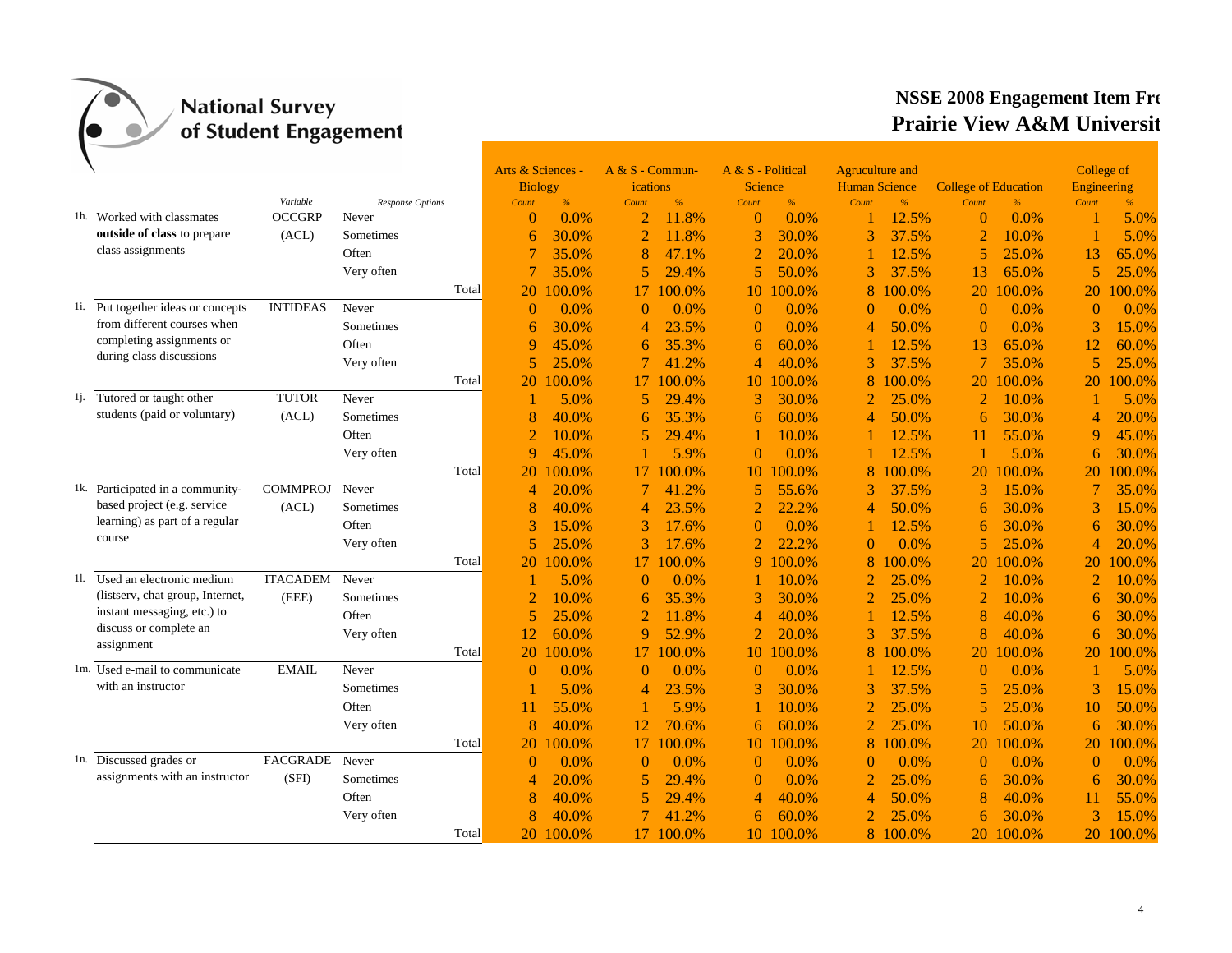

|     |                                    |                 |                         | Arts & Sciences -<br><b>Biology</b> |         | $A & S - Commun$<br><i>ications</i> |           | A & S - Political<br><b>Science</b> |               | <b>Agruculture and</b><br><b>Human Science</b> |               | <b>College of Education</b> |               | College of<br>Engineering |           |
|-----|------------------------------------|-----------------|-------------------------|-------------------------------------|---------|-------------------------------------|-----------|-------------------------------------|---------------|------------------------------------------------|---------------|-----------------------------|---------------|---------------------------|-----------|
|     |                                    | Variable        | <b>Response Options</b> | Count                               | $\%$    | Count                               | $\%$      | Count                               | $\frac{9}{6}$ | Count                                          | $\frac{9}{6}$ | Count                       | $\frac{9}{6}$ | Count                     | %         |
|     | 10. Talked about career plans with | <b>FACPLANS</b> | Never                   | $\Omega$                            | $0.0\%$ | $\theta$                            | $0.0\%$   | $\Omega$                            | $0.0\%$       | $\overline{0}$                                 | $0.0\%$       |                             | 5.0%          | $\overline{2}$            | 10.0%     |
|     | a faculty member or advisor        | (SFI)           | Sometimes               |                                     | 5.0%    | 6                                   | 35.3%     | 3                                   | 30.0%         | 4                                              | 50.0%         | $\overline{4}$              | 20.0%         | 6                         | 30.0%     |
|     |                                    |                 | Often                   |                                     | 35.0%   | 5                                   | 29.4%     | 3                                   | 30.0%         | 4                                              | 50.0%         | 8                           | 40.0%         | 10                        | 50.0%     |
|     |                                    |                 | Very often              | 12                                  | 60.0%   | 6                                   | 35.3%     | 4                                   | 40.0%         | $\theta$                                       | 0.0%          |                             | 35.0%         | $\overline{2}$            | 10.0%     |
|     |                                    |                 | Total                   | 20                                  | 100.0%  | 17                                  | 100.0%    | 10                                  | 100.0%        | 8                                              | 100.0%        | 20                          | 100.0%        | 20                        | 00.0%     |
|     | 1p. Discussed ideas from your      | <b>FACIDEAS</b> | Never                   | 3                                   | 15.0%   |                                     | 5.9%      | $\Omega$                            | 0.0%          | $\theta$                                       | 0.0%          | $\overline{2}$              | 10.0%         | $\overline{2}$            | 10.0%     |
|     | readings or classes with           | (SFI)           | Sometimes               | 4                                   | 20.0%   |                                     | 41.2%     | 5                                   | 50.0%         | 6                                              | 75.0%         | 8                           | 40.0%         | 8                         | 40.0%     |
|     | faculty members outside of         |                 | Often                   | -9                                  | 45.0%   | 6                                   | 35.3%     | $\overline{2}$                      | 20.0%         | $\overline{2}$                                 | 25.0%         |                             | 35.0%         | 8                         | 40.0%     |
|     | class                              |                 | Very often              | $\overline{4}$                      | 20.0%   |                                     | 17.6%     | 3                                   | 30.0%         | $\overline{0}$                                 | 0.0%          | 3                           | 15.0%         | $\overline{2}$            | 10.0%     |
|     |                                    |                 | Total                   | 20                                  | 100.0%  | 17                                  | 100.0%    | 10                                  | 100.0%        | 8                                              | 100.0%        | 20                          | 100.0%        | 20                        | 100.0%    |
|     | 1q. Received prompt written or     | <b>FACFEED</b>  | Never                   | $\Omega$                            | 0.0%    | $\theta$                            | $0.0\%$   | $\Omega$                            | 0.0%          | $\theta$                                       | 0.0%          | $\Omega$                    | 0.0%          |                           | 5.0%      |
|     | oral feedback from faculty on      | (SFI)           | Sometimes               | $\overline{4}$                      | 20.0%   | 4                                   | 23.5%     | 2                                   | 20.0%         | 5                                              | 62.5%         | $\overline{4}$              | 20.0%         | 6                         | 30.0%     |
|     | your academic performance          |                 | Often                   | 12                                  | 60.0%   | 5                                   | 29.4%     | 3                                   | 30.0%         | $\overline{2}$                                 | 25.0%         | 9                           | 45.0%         | 11                        | 55.0%     |
|     |                                    |                 | Very often              | $\overline{4}$                      | 20.0%   | 8                                   | 47.1%     | 5                                   | 50.0%         |                                                | 12.5%         |                             | 35.0%         | $\overline{2}$            | 10.0%     |
|     |                                    |                 | Total                   | 20                                  | 100.0%  | 17                                  | 100.0%    | 10                                  | 100.0%        | 8                                              | 100.0%        | 20                          | 100.0%        | 20                        | 100.0%    |
| lr. | Worked harder than you             | <b>WORKHARD</b> | Never                   |                                     | 5.0%    |                                     | 5.9%      | $\Omega$                            | 0.0%          | 0                                              | 0.0%          | $\Omega$                    | 0.0%          | $\overline{0}$            | 0.0%      |
|     | thought you could to meet an       | (LAC)           | Sometimes               |                                     | 20.0%   |                                     | 41.2%     |                                     | 10.0%         | 4                                              | 50.0%         | $\mathfrak{D}$              | 10.0%         | $\overline{0}$            | 0.0%      |
|     | instructor's standards or          |                 | Often                   | 6                                   | 30.0%   | 5                                   | 29.4%     | 3                                   | 30.0%         |                                                | 12.5%         | 10                          | 50.0%         | 17                        | 89.5%     |
|     | expectations                       |                 | Very often              | 9                                   | 45.0%   | 4                                   | 23.5%     | 6                                   | 60.0%         | 3                                              | 37.5%         | 8                           | 40.0%         | $\overline{2}$            | 10.5%     |
|     |                                    |                 | Total                   | 20                                  | 100.0%  | 17                                  | 100.0%    | 10                                  | 100.0%        | 8                                              | 100.0%        | 20                          | 100.0%        | 19                        | 00.0%     |
| 1s. | Worked with faculty members        | <b>FACOTHER</b> | Never                   | $\Omega$                            | 0.0%    | 3                                   | 17.6%     | $\Omega$                            | 0.0%          | 4                                              | 50.0%         |                             | 5.0%          | $\overline{4}$            | 21.1%     |
|     | on activities other than           | (SFI)           | Sometimes               | 8                                   | 40.0%   | 5                                   | 29.4%     | 5                                   | 55.6%         | 3                                              | 37.5%         | 4                           | 20.0%         | 9                         | 47.4%     |
|     | coursework (committees,            |                 | Often                   | 8                                   | 40.0%   | 5                                   | 29.4%     | 3                                   | 33.3%         |                                                | 12.5%         | 9                           | 45.0%         | 5                         | 26.3%     |
|     | orientation, student life          |                 | Very often              | 4                                   | 20.0%   | 4                                   | 23.5%     |                                     | 11.1%         | $\overline{0}$                                 | 0.0%          | 6                           | 30.0%         |                           | 5.3%      |
|     | activities, etc.)                  |                 | Total                   | 20                                  | 100.0%  | 17                                  | 100.0%    | 9                                   | 100.0%        | 8                                              | 100.0%        | 20                          | 100.0%        | 19                        | 00.0%     |
|     | Discussed ideas from your          | <b>OOCIDEAS</b> | Never                   | $\bf{0}$                            | 0.0%    | $\overline{0}$                      | 0.0%      | $\overline{0}$                      | 0.0%          | $\theta$                                       | 0.0%          | $\theta$                    | 0.0%          | $\overline{2}$            | 10.5%     |
|     | readings or classes with others    | (ACL)           | Sometimes               |                                     | 15.0%   |                                     | 41.2%     | $\Omega$                            | 0.0%          | 3                                              | 37.5%         |                             | 5.0%          | $\overline{7}$            | 36.8%     |
|     | outside of class (students,        |                 | Often                   | 14                                  | 70.0%   |                                     | 41.2%     | 5                                   | 50.0%         | 3                                              | 37.5%         | 9                           | 45.0%         | 9                         | 47.4%     |
|     | family members, co-workers,        |                 | Very often              |                                     | 15.0%   | 3                                   | 17.6%     | 5                                   | 50.0%         | $\overline{2}$                                 | 25.0%         | <b>10</b>                   | 50.0%         |                           | 5.3%      |
|     | $etc.$ )                           |                 | Total                   | 20                                  | 100.0%  | 17                                  | 100.0%    | 10                                  | 100.0%        | 8                                              | 100.0%        | 20                          | 100.0%        | 19                        | 100.0%    |
|     | 1u. Had serious conversations      | <b>DIVRSTUD</b> | Never                   | $\Omega$                            | 0.0%    | $\theta$                            | $0.0\%$   |                                     | 10.0%         |                                                | 14.3%         |                             | 5.0%          |                           | 5.3%      |
|     | with students of a different       | (EEE)           | Sometimes               | 11                                  | 55.0%   | 7                                   | 41.2%     | 2                                   | 20.0%         | 4                                              | 57.1%         | $\overline{2}$              | 10.0%         | 6                         | 31.6%     |
|     | race or ethnicity than your        |                 | Often                   |                                     | 5.0%    | 5                                   | 29.4%     | $\overline{2}$                      | 20.0%         |                                                | 14.3%         | 10                          | 50.0%         | 9                         | 47.4%     |
|     | own                                |                 | Very often              | 8                                   | 40.0%   | 5                                   | 29.4%     | $\overline{\mathcal{L}}$            | 50.0%         |                                                | 14.3%         |                             | 35.0%         | 3                         | 15.8%     |
|     |                                    |                 | Total                   | 20                                  | 100.0%  | 17                                  | $100.0\%$ | 10                                  | 100.0%        |                                                | 7 100.0%      | 20                          | 100.0%        |                           | 19 100.0% |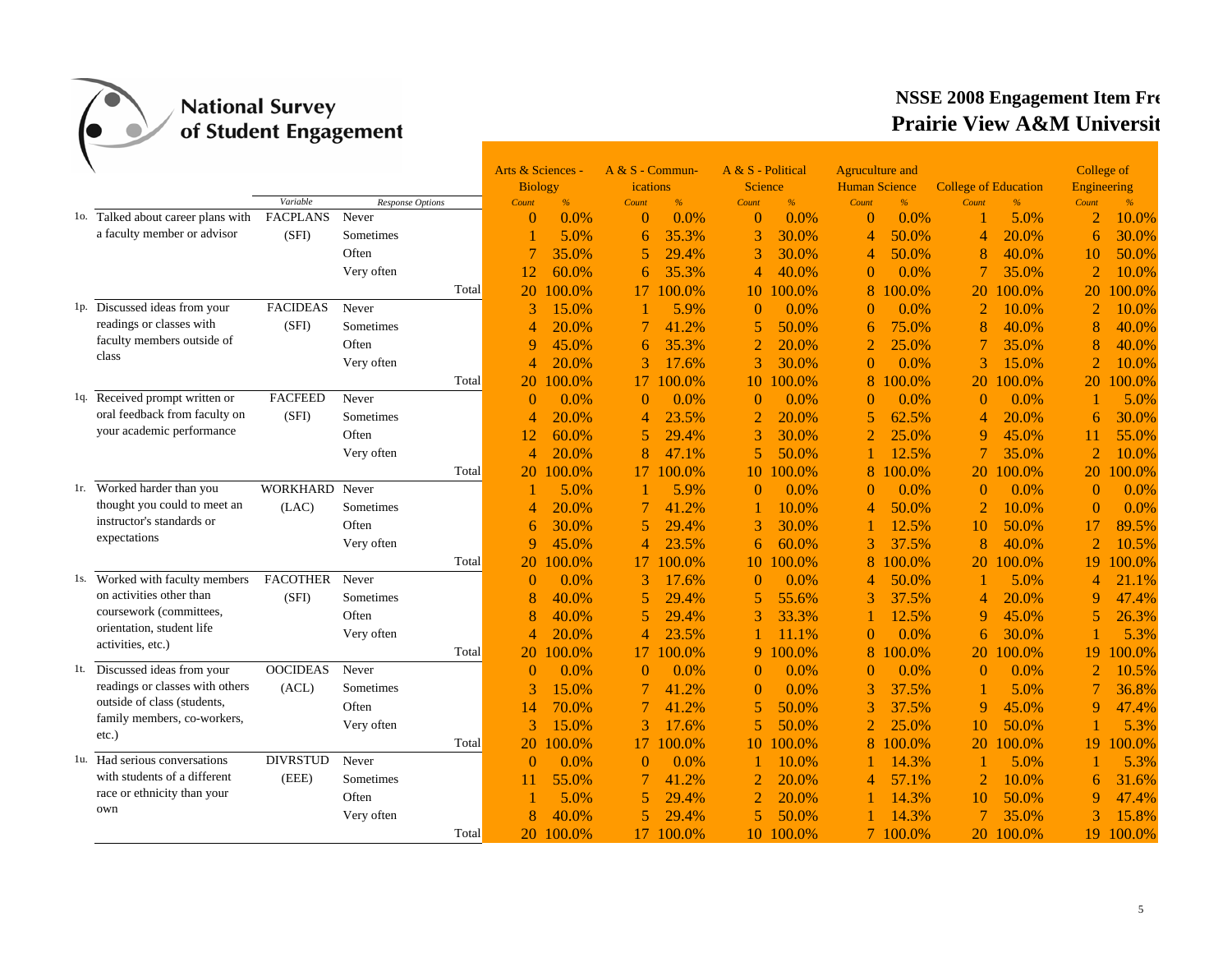

|                                                              |                 |                         |                          | Arts & Sciences -<br><b>Biology</b> | A & S - Commun-<br>ications |           | A & S - Political<br><b>Science</b> |        | <b>Agruculture and</b><br><b>Human Science</b> |          | <b>College of Education</b> |               | College of     | <b>Engineering</b> |
|--------------------------------------------------------------|-----------------|-------------------------|--------------------------|-------------------------------------|-----------------------------|-----------|-------------------------------------|--------|------------------------------------------------|----------|-----------------------------|---------------|----------------|--------------------|
|                                                              | Variable        | <b>Response Options</b> | Count                    | $\%$                                | Count                       | %         | Count                               | %      | Count                                          | $\%$     | Count                       | $\frac{9}{6}$ | Count          | $\%$               |
| 1v. Had serious conversations                                | DIFFSTU2        | Never                   | $\Omega$                 | 0.0%                                | $\theta$                    | $0.0\%$   | $\Omega$                            | 0.0%   | $\overline{2}$                                 | 25.0%    | $\theta$                    | 0.0%          | $\overline{0}$ | 0.0%               |
| with students who are very<br>different from you in terms of | (EEE)           | Sometimes               | 8                        | 40.0%                               | 5                           | 29.4%     |                                     | 10.0%  | 3                                              | 37.5%    | 5                           | 25.0%         | 9              | 47.4%              |
| their religious beliefs, political                           |                 | Often                   | 5                        | 25.0%                               | $\overline{2}$              | 11.8%     | 5                                   | 50.0%  | 3                                              | 37.5%    | 9                           | 45.0%         | 6              | 31.6%              |
| opinions, or personal values                                 |                 | Very often              |                          | 35.0%                               | 10                          | 58.8%     | 4                                   | 40.0%  | $\boldsymbol{0}$                               | 0.0%     | 6                           | 30.0%         | $\overline{4}$ | 21.1%              |
|                                                              |                 |                         | Total<br>20              | 100.0%                              | 17                          | 100.0%    | 10                                  | 100.0% | 8                                              | 100.0%   | 20                          | 100.0%        | 19             | 100.0%             |
| 2a. Coursework emphasizes:                                   | MEMORIZE        | Very little             | 2                        | 10.0%                               |                             | 5.9%      | $\overline{0}$                      | 0.0%   | $\theta$                                       | 0.0%     |                             | 5.0%          |                | 5.3%               |
| Memorizing facts, ideas, or<br>methods from your courses     |                 | Some                    | $\overline{2}$           | 10.0%                               | 7                           | 41.2%     |                                     | 10.0%  | 3                                              | 37.5%    | $\overline{0}$              | 0.0%          | 8              | 42.1%              |
| and readings                                                 |                 | Quite a bit             | 5                        | 25.0%                               | 3                           | 17.6%     | 4                                   | 40.0%  | $\overline{2}$                                 | 25.0%    | 13                          | 65.0%         | 9              | 47.4%              |
|                                                              |                 | Very much               | 11                       | 55.0%                               | 6                           | 35.3%     | 5                                   | 50.0%  | 3                                              | 37.5%    | 6                           | 30.0%         |                | 5.3%               |
|                                                              |                 |                         | 20<br>Total              | 100.0%                              | 17                          | 100.0%    | 10                                  | 100.0% | 8                                              | 00.0%    | 20                          | 100.0%        | 19             | 100.0%             |
| 2b. Coursework emphasizes:                                   | <b>ANALYZE</b>  | Very little             | $\Omega$                 | 0.0%                                | $\theta$                    | 0.0%      | $\theta$                            | 0.0%   | $\bf{0}$                                       | 0.0%     | $\overline{0}$              | 0.0%          |                | 5.3%               |
| Analyzing the basic elements                                 | (LAC)           | Some                    | $\sqrt{ }$               | 0.0%                                | 4                           | 23.5%     |                                     | 10.0%  |                                                | 12.5%    | $\mathfrak{D}$              | 10.0%         |                | 5.3%               |
| of an idea, experience, or<br>theory                         |                 | Quite a bit             | 6                        | 30.0%                               | 5                           | 29.4%     | 3                                   | 30.0%  | $\overline{2}$                                 | 25.0%    | 10                          | 50.0%         | $\overline{4}$ | 21.1%              |
|                                                              |                 | Very much               | 14                       | 70.0%                               | 8                           | 47.1%     | 6                                   | 60.0%  | 5                                              | 62.5%    | 8                           | 40.0%         | 13             | 68.4%              |
|                                                              |                 |                         | 20<br>Total              | 100.0%                              | 17                          | 100.0%    | 10                                  | 100.0% | 8                                              | 100.0%   | 20                          | 100.0%        | 19             | 100.0%             |
| 2c. Coursework emphasizes:                                   | <b>SYNTHESZ</b> | Very little             | $\theta$                 | 0.0%                                |                             | 5.9%      | $\Omega$                            | 0.0%   | $\theta$                                       | 0.0%     | $\Omega$                    | 0.0%          | $\overline{2}$ | 10.5%              |
| <b>Synthesizing and organizing</b>                           | (LAC)           | Some                    | $\theta$                 | 0.0%                                | 4                           | 23.5%     |                                     | 10.0%  |                                                | 12.5%    | 5                           | 25.0%         | $\overline{2}$ | 10.5%              |
| ideas, information, or<br>experiences                        |                 | Quite a bit             | 5                        | 25.0%                               | 7                           | 41.2%     | 6                                   | 60.0%  | $\overline{2}$                                 | 25.0%    | 10                          | 50.0%         | 6              | 31.6%              |
|                                                              |                 | Very much               | 15                       | 75.0%                               | 5                           | 29.4%     | 3                                   | 30.0%  | 5                                              | 62.5%    | 5                           | 25.0%         | 9              | 47.4%              |
|                                                              |                 | Total                   | 20                       | 100.0%                              | 17                          | 100.0%    | 10                                  | 100.0% | 8                                              | 100.0%   | 20                          | 100.0%        | 19             | 100.0%             |
| 2d. Coursework emphasizes:                                   | <b>EVALUATE</b> | Very little             | $\Omega$                 | 0.0%                                | $\theta$                    | 0.0%      | $\Omega$                            | 0.0%   | $\theta$                                       | 0.0%     |                             | 5.0%          |                | 5.3%               |
| <b>Making judgments about the</b>                            | (LAC)           | Some                    |                          | 15.0%                               | 5                           | 29.4%     |                                     | 10.0%  |                                                | 12.5%    | $\overline{2}$              | 10.0%         | $\overline{2}$ | 10.5%              |
| value of information,                                        |                 | Ouite a bit             | $\overline{\mathcal{A}}$ | 20.0%                               | 4                           | 23.5%     | $\overline{\mathcal{L}}$            | 50.0%  | 5                                              | 62.5%    |                             | 35.0%         | 8              | 42.1%              |
| arguments, or methods                                        |                 | Very much               | 13                       | 65.0%                               | 8                           | 47.1%     | 4                                   | 40.0%  | $\overline{2}$                                 | 25.0%    | 10                          | 50.0%         | 8              | 42.1%              |
|                                                              |                 | Total                   | 20                       | 100.0%                              | 17                          | 100.0%    | 10                                  | 100.0% | 8                                              | 00.0%    | 20                          | 100.0%        | 19             | 100.0%             |
| 2e. Coursework emphasizes:                                   | <b>APPLYING</b> | Very little             | $\Omega$                 | 0.0%                                | $\Omega$                    | 0.0%      | $\Omega$                            | 0.0%   | $\theta$                                       | 0.0%     | $\Omega$                    | 0.0%          |                | 5.3%               |
| Applying theories or concepts                                | (LAC)           | Some                    |                          | 10.0%                               | 4                           | 23.5%     | 0                                   | 0.0%   |                                                | 12.5%    | $\overline{2}$              | 10.0%         | $\overline{2}$ | 10.5%              |
| to practical problems or in<br>new situations                |                 | Quite a bit             |                          | 40.0%                               | 4                           | 23.5%     | 5                                   | 50.0%  | $\overline{4}$                                 | 50.0%    |                             | 35.0%         | 5              | 26.3%              |
|                                                              |                 | Very much               | 10                       | 50.0%                               | 9                           | 52.9%     | 5                                   | 50.0%  | 3                                              | 37.5%    | 11                          | 55.0%         | 11             | 57.9%              |
|                                                              |                 |                         | Total<br>20              | 100.0%                              | 17                          | 100.0%    | 10                                  | 100.0% | 8                                              | 100.0%   | 20                          | 100.0%        | 19             | 100.0%             |
| 3a. Number of assigned                                       | <b>READASGN</b> | None                    | $\overline{0}$           | 0.0%                                | $\theta$                    | 0.0%      | $\theta$                            | 0.0%   | $\theta$                                       | 0.0%     |                             | 5.0%          | $\overline{2}$ | 10.0%              |
| textbooks, books, or book-                                   | (LAC)           | $1 - 4$                 | 6                        | 30.0%                               | 8                           | 47.1%     | 3                                   | 30.0%  | $\overline{2}$                                 | 25.0%    | 5                           | 25.0%         | 5              | 25.0%              |
| length packs of course                                       |                 | $5 - 10$                | 8                        | 40.0%                               | $\overline{4}$              | 23.5%     | 5                                   | 50.0%  | $\overline{2}$                                 | 25.0%    | 6                           | 30.0%         | $\overline{2}$ | 10.0%              |
| readings                                                     |                 | $11-20$                 |                          | 15.0%                               | 2                           | 11.8%     | 2                                   | 20.0%  | $\overline{2}$                                 | 25.0%    | 5                           | 25.0%         | 4              | 20.0%              |
|                                                              |                 | More than 20            |                          | 15.0%                               | 3                           | 17.6%     | $\Omega$                            | 0.0%   | $\overline{2}$                                 | 25.0%    | 3                           | 15.0%         | $\overline{7}$ | 35.0%              |
|                                                              |                 |                         | 20<br>Total              | 100.0%                              |                             | 17 100.0% | 10                                  | 100.0% |                                                | 8 100.0% |                             | 20 100.0%     |                | 20 100.0%          |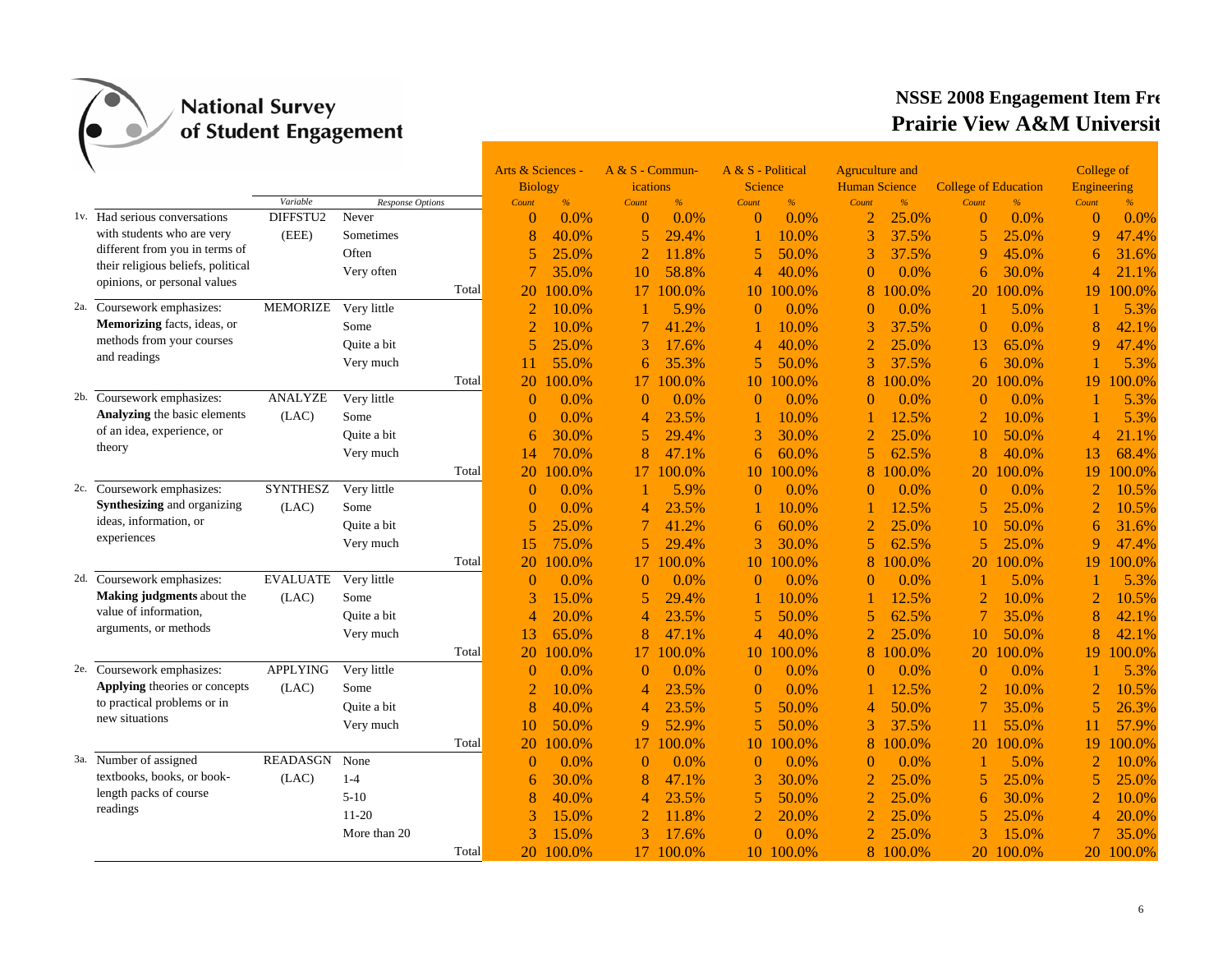

|                                                      |                 |                  |                | Arts & Sciences -<br><b>Biology</b> | A & S - Commun-<br>ications |               | A & S - Political<br><b>Science</b> |               | <b>Agruculture and</b><br><b>Human Science</b> |               | <b>College of Education</b> |           | College of<br><b>Engineering</b> |           |
|------------------------------------------------------|-----------------|------------------|----------------|-------------------------------------|-----------------------------|---------------|-------------------------------------|---------------|------------------------------------------------|---------------|-----------------------------|-----------|----------------------------------|-----------|
|                                                      | Variable        | Response Options | Count          | $\%$                                | Count                       | $\frac{9}{6}$ | Count                               | $\frac{9}{6}$ | Count                                          | $\frac{9}{6}$ | Count                       |           | Count                            | $\%$      |
| 3b. Number of books read on                          | <b>READOWN</b>  | None             |                | 5.0%                                | $\overline{2}$              | 11.8%         | $\overline{2}$                      | 20.0%         |                                                | 12.5%         | $\overline{2}$              | 10.0%     | 3                                | 15.0%     |
| your own (not assigned) for<br>personal enjoyment or |                 | $1 - 4$          | 12             | 60.0%                               | 10                          | 58.8%         | 6                                   | 60.0%         | $\overline{4}$                                 | 50.0%         |                             | 35.0%     | 6                                | 30.0%     |
| academic enrichment                                  |                 | $5 - 10$         |                | 20.0%                               | 5                           | 29.4%         |                                     | 10.0%         |                                                | 12.5%         | 8                           | 40.0%     | 7                                | 35.0%     |
|                                                      |                 | 11-20            |                | 15.0%                               | $\theta$                    | 0.0%          |                                     | 10.0%         | $\theta$                                       | 0.0%          |                             | 5.0%      | $\overline{2}$                   | 10.0%     |
|                                                      |                 | More than 20     | $\Omega$       | 0.0%                                | $\theta$                    | 0.0%          | $\Omega$                            | 0.0%          | $\overline{2}$                                 | 25.0%         | $\overline{2}$              | 10.0%     | $\overline{2}$                   | 10.0%     |
|                                                      |                 | Total            | 20             | 100.0%                              | 17                          | 100.0%        | 10                                  | 100.0%        | 8                                              | 100.0%        | 20                          | 100.0%    | 20                               | 100.0%    |
| 3c. Number of written papers or                      | <b>WRITEMOR</b> | None             | 14             | 70.0%                               | 10                          | 58.8%         | 6                                   | 60.0%         | 4                                              | 50.0%         | 11                          | 55.0%     |                                  | 5.3%      |
| reports of 20 pages or more                          | (LAC)           | $1 - 4$          | 5              | 25.0%                               | 6                           | 35.3%         |                                     | 10.0%         | $\overline{2}$                                 | 25.0%         | 3                           | 15.0%     | 9                                | 47.4%     |
|                                                      |                 | $5 - 10$         |                | 5.0%                                |                             | 5.9%          | 3                                   | 30.0%         | $\theta$                                       | 0.0%          | $\overline{2}$              | 10.0%     | 3                                | 15.8%     |
|                                                      |                 | $11 - 20$        | $\Omega$       | 0.0%                                | $\Omega$                    | 0.0%          | $\Omega$                            | 0.0%          |                                                | 12.5%         |                             | 5.0%      | 5                                | 26.3%     |
|                                                      |                 | More than 20     | $\Omega$       | 0.0%                                | $\theta$                    | 0.0%          | $\Omega$                            | 0.0%          |                                                | 12.5%         | 3                           | 15.0%     |                                  | 5.3%      |
|                                                      |                 | Total            | 20             | 100.0%                              | 17                          | 100.0%        | 10                                  | 100.0%        | 8                                              | 100.0%        | 20                          | 100.0%    | 19                               | 100.0%    |
| 3d. Number of written papers or                      | <b>WRITEMID</b> | None             |                | 10.0%                               | $\Omega$                    | 0.0%          | $\Omega$                            | $0.0\%$       |                                                | 12.5%         | 5                           | 26.3%     | $\theta$                         | 0.0%      |
| reports between 5 and 19                             | (LAC)           | $1 - 4$          | 11             | 55.0%                               | 6                           | 35.3%         | 2                                   | 20.0%         | 5                                              | 62.5%         | 11                          | 57.9%     | $\overline{2}$                   | 10.0%     |
| pages                                                |                 | $5 - 10$         |                | 25.0%                               | 9                           | 52.9%         | 6                                   | 60.0%         | $\overline{2}$                                 | 25.0%         | $\mathcal{D}_{\mathcal{L}}$ | 10.5%     | 8                                | 40.0%     |
|                                                      |                 | $11 - 20$        |                | 10.0%                               |                             | 5.9%          | $\overline{2}$                      | 20.0%         | $\theta$                                       | 0.0%          | $\Omega$                    | 0.0%      | 5                                | 25.0%     |
|                                                      |                 | More than 20     | $\theta$       | 0.0%                                |                             | 5.9%          | $\overline{0}$                      | 0.0%          | $\overline{0}$                                 | 0.0%          |                             | 5.3%      | 5                                | 25.0%     |
|                                                      |                 | Total            | 20             | 100.0%                              | 17                          | 100.0%        | 10                                  | 100.0%        | 8                                              | 100.0%        | 19                          | 100.0%    | 20                               | 100.0%    |
| 3e. Number of written papers or                      | <b>WRITESML</b> | None             | $\Omega$       | 0.0%                                |                             | 5.9%          |                                     | 10.0%         | $\theta$                                       | 0.0%          | $\overline{2}$              | 10.0%     | 3                                | 15.0%     |
| reports of fewer than 5 pages                        | (LAC)           | $1 - 4$          |                | 35.0%                               | 4                           | 23.5%         | 5                                   | 50.0%         | 3                                              | 37.5%         | 6                           | 30.0%     | $\overline{4}$                   | 20.0%     |
|                                                      |                 | $5 - 10$         | $\overline{4}$ | 20.0%                               | 3                           | 17.6%         | $\Omega$                            | 0.0%          | 3                                              | 37.5%         | 10                          | 50.0%     | $\overline{4}$                   | 20.0%     |
|                                                      |                 | $11 - 20$        |                | 25.0%                               | $\overline{4}$              | 23.5%         | 4                                   | 40.0%         | $\overline{0}$                                 | 0.0%          |                             | 5.0%      | 5                                | 25.0%     |
|                                                      |                 | More than 20     | 4              | 20.0%                               | 5                           | 29.4%         | $\Omega$                            | 0.0%          | $\overline{2}$                                 | 25.0%         |                             | 5.0%      | $\overline{4}$                   | 20.0%     |
|                                                      |                 | Total            | 20             | 100.0%                              | 17                          | 100.0%        | 10                                  | 100.0%        | 8                                              | 00.0%         | 20                          | 100.0%    | 20                               | 00.0%     |
| 4a. Number of problem sets that                      | <b>PROBSETA</b> | None             | 4              | 20.0%                               | 7                           | 41.2%         | 4                                   | 40.0%         | $\Omega$                                       | 0.0%          | 10                          | 50.0%     | $\overline{0}$                   | 0.0%      |
| take you more than an hour to                        |                 | $1 - 2$          | 4              | 20.0%                               | 5                           | 29.4%         | 2                                   | 20.0%         | $\theta$                                       | 0.0%          |                             | 5.0%      | 3                                | 15.0%     |
| complete                                             |                 | $3 - 4$          | 9              | 45.0%                               | $\overline{2}$              | 11.8%         | 3                                   | 30.0%         | 6                                              | 75.0%         | 6                           | 30.0%     | 9                                | 45.0%     |
|                                                      |                 | $5 - 6$          |                | 15.0%                               |                             | 5.9%          |                                     | 10.0%         |                                                | 12.5%         | 2                           | 10.0%     | $\overline{2}$                   | 10.0%     |
|                                                      |                 | More than 6      | $\Omega$       | 0.0%                                | $\overline{2}$              | 11.8%         | $\Omega$                            | 0.0%          |                                                | 12.5%         |                             | 5.0%      | 6                                | 30.0%     |
|                                                      |                 | Total            | 20             | 100.0%                              | 17                          | 100.0%        | 10                                  | 100.0%        | 8                                              | 100.0%        | 20                          | 100.0%    | 20                               | 100.0%    |
| 4b. Number of problem sets that                      | <b>PROBSETB</b> | None             | 6              | 30.0%                               | 6                           | 35.3%         | 5                                   | 50.0%         | $\Omega$                                       | 0.0%          | 9                           | 45.0%     | $\overline{2}$                   | 10.0%     |
| take you less than an hour to                        |                 | $1 - 2$          |                | 40.0%                               | 5                           | 29.4%         | 5                                   | 50.0%         | 5                                              | 62.5%         |                             | 5.0%      | $\overline{7}$                   | 35.0%     |
| complete                                             |                 | $3 - 4$          |                | 15.0%                               | 4                           | 23.5%         | $\mathbf{0}$                        | 0.0%          |                                                | 12.5%         | 2                           | 10.0%     | $\overline{4}$                   | 20.0%     |
|                                                      |                 | $5 - 6$          | 2              | 10.0%                               | $\theta$                    | 0.0%          | $\overline{0}$                      | 0.0%          |                                                | 12.5%         | 3                           | 15.0%     |                                  | 5.0%      |
|                                                      |                 | More than 6      |                | 5.0%                                | $\overline{\mathcal{L}}$    | 11.8%         | $\Omega$                            | 0.0%          |                                                | 12.5%         | 5                           | 25.0%     | 6                                | 30.0%     |
|                                                      |                 | Total            | 20             | 100.0%                              | 17                          | 100.0%        | 10                                  | 100.0%        |                                                | 8 100.0%      |                             | 20 100.0% |                                  | 20 100.0% |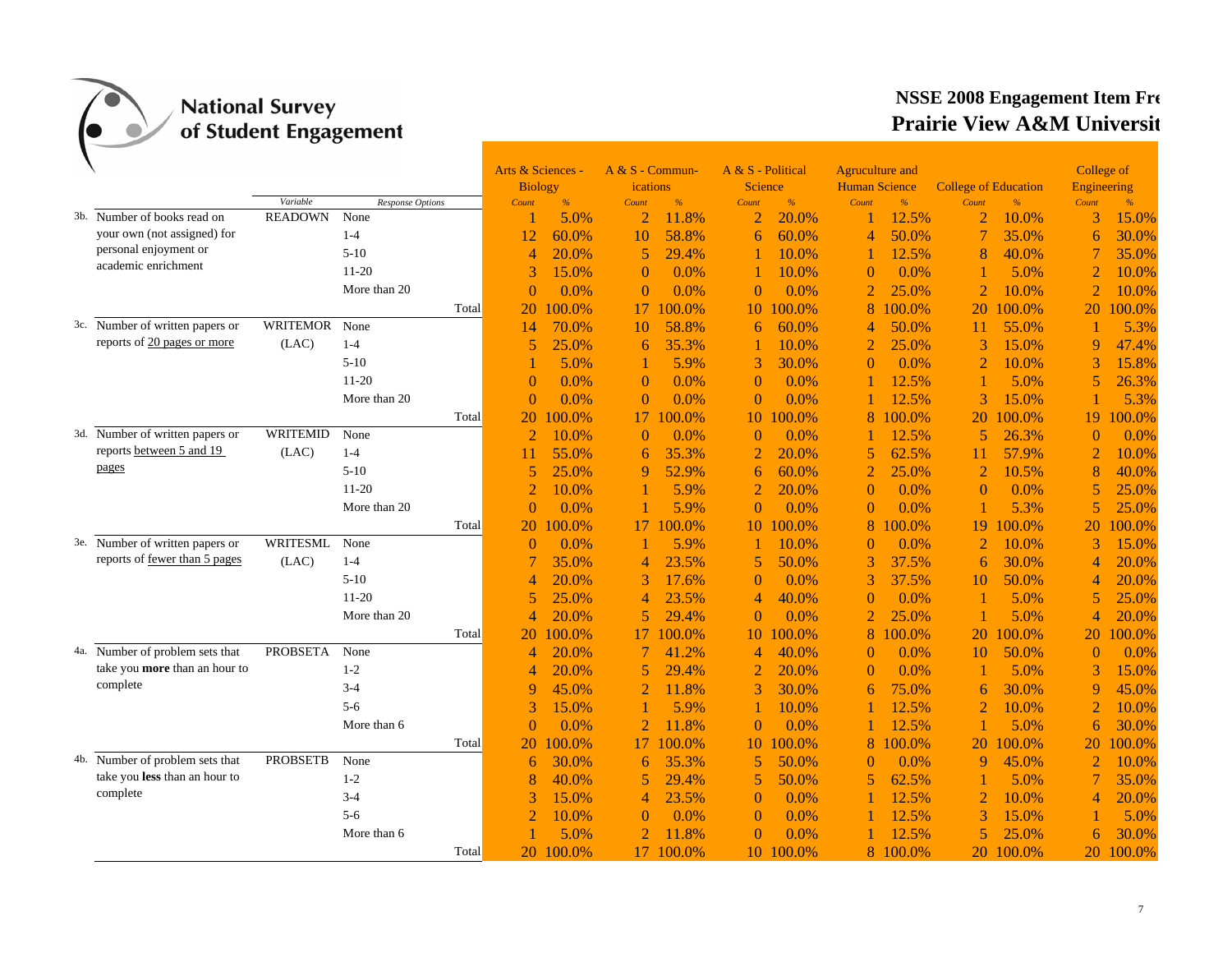

|    |                                    |                 |                  |       | Arts & Sciences -<br><b>Biology</b> |               | A & S - Commun-<br>ications |           | A & S - Political<br><b>Science</b> |           | <b>Agruculture and</b><br><b>Human Science</b> |          | <b>College of Education</b> |           | College of<br><b>Engineering</b> |           |
|----|------------------------------------|-----------------|------------------|-------|-------------------------------------|---------------|-----------------------------|-----------|-------------------------------------|-----------|------------------------------------------------|----------|-----------------------------|-----------|----------------------------------|-----------|
|    |                                    | Variable        | Response Options |       | Count                               | $\frac{9}{6}$ | Count                       | %         | Count                               | %         | Count                                          | $\%$     | Count                       | $\%$      | Count                            | %         |
| 5. | Select the circle that best        | <b>EXAMS</b>    | 1 Very little    |       | $\theta$                            | 0.0%          | $\mathbf{0}$                | 0.0%      | $\theta$                            | 0.0%      | $\boldsymbol{0}$                               | 0.0%     | $\Omega$                    | 0.0%      | $\mathbf{0}$                     | 0.0%      |
|    | represents the extent to which     |                 | $\overline{c}$   |       | $\Omega$                            | 0.0%          | $\overline{2}$              | 11.8%     | $\Omega$                            | 0.0%      | $\theta$                                       | 0.0%     | $\theta$                    | 0.0%      | $\overline{0}$                   | 0.0%      |
|    | your examinations during the       |                 | 3                |       | $\Omega$                            | 0.0%          | $\overline{0}$              | 0.0%      |                                     | 10.0%     | $\theta$                                       | 0.0%     | $\Omega$                    | 0.0%      | 1                                | 5.0%      |
|    | current school year challenged     |                 | $\overline{4}$   |       | $\Omega$                            | 0.0%          | 3                           | 17.6%     | $\Omega$                            | 0.0%      |                                                | 14.3%    | 3                           | 15.0%     | $\overline{0}$                   | 0.0%      |
|    | you to do your best work           |                 | 5                |       | 4                                   | 20.0%         | 7                           | 41.2%     | $\overline{2}$                      | 20.0%     | $\overline{2}$                                 | 28.6%    |                             | 35.0%     | 9                                | 45.0%     |
|    |                                    |                 | 6                |       | 6                                   | 30.0%         | 3                           | 17.6%     | 4                                   | 40.0%     | $\mathbf{1}$                                   | 14.3%    | 4                           | 20.0%     | 4                                | 20.0%     |
|    |                                    |                 | 7 Very much      |       | 10                                  | 50.0%         | $\overline{2}$              | 11.8%     | 3                                   | 30.0%     | 3                                              | 42.9%    | 6                           | 30.0%     | 6                                | 30.0%     |
|    |                                    |                 |                  | Total | 20                                  | 100.0%        | 17                          | 100.0%    | 10                                  | 100.0%    | $\tau$                                         | 100.0%   | 20                          | 100.0%    | 20                               | 100.0%    |
|    | 6a. Attended an art exhibit, play, | ATDART07        | Never            |       | $\Omega$                            | 0.0%          | $\mathbf{0}$                | 0.0%      | $\theta$                            | 0.0%      | $\theta$                                       | 0.0%     | $\theta$                    | 0.0%      | $\overline{0}$                   | 0.0%      |
|    | dance, music, theater, or other    |                 | Sometimes        |       | $\Omega$                            | 0.0%          | $\theta$                    | 0.0%      | $\Omega$                            | 0.0%      | $\theta$                                       | 0.0%     | $\Omega$                    | 0.0%      | $\overline{0}$                   | 0.0%      |
|    | performance                        |                 | Often            |       | $\Omega$                            | 0.0%          | $\theta$                    | 0.0%      | $\Omega$                            | 0.0%      | $\theta$                                       | 0.0%     | $\Omega$                    | 0.0%      | $\theta$                         | 0.0%      |
|    |                                    |                 | Very often       |       | $\overline{0}$                      | 0.0%          | $\overline{0}$              | 0.0%      | $\theta$                            | 0.0%      | $\theta$                                       | 0.0%     | $\theta$                    | 0.0%      | $\overline{0}$                   | 0.0%      |
|    |                                    |                 |                  | Total | $\theta$                            | 0.0%          | $\theta$                    | 0.0%      | $\theta$                            | 0.0%      | $\mathbf{0}$                                   | 0.0%     | $\theta$                    | 0.0%      | $\overline{0}$                   | 0.0%      |
|    | 6b. Exercised or participated in   | EXRCSE05        | Never            |       | $\theta$                            | 0.0%          | $\overline{4}$              | 23.5%     | $\overline{2}$                      | 20.0%     | $\overline{2}$                                 | 25.0%    | $\overline{2}$              | 10.0%     | $\overline{0}$                   | 0.0%      |
|    | physical fitness activities        |                 | Sometimes        |       | 5                                   | 25.0%         | 5                           | 29.4%     | 3                                   | 30.0%     | $\overline{2}$                                 | 25.0%    | 9                           | 45.0%     | 10                               | 50.0%     |
|    |                                    |                 | Often            |       |                                     | 35.0%         | 5                           | 29.4%     | $\overline{2}$                      | 20.0%     | 3                                              | 37.5%    | 5                           | 25.0%     | 6                                | 30.0%     |
|    |                                    |                 | Very often       |       | 8                                   | 40.0%         | 3                           | 17.6%     | 3                                   | 30.0%     | $\mathbf{1}$                                   | 12.5%    | 4                           | 20.0%     | $\overline{4}$                   | 20.0%     |
|    |                                    |                 |                  | Total | 20                                  | 100.0%        | 17                          | 100.0%    | 10                                  | 100.0%    | 8                                              | 100.0%   | 20                          | 100.0%    | 20                               | 100.0%    |
|    | 6c. Participated in activities to  | WORSHP05        | Never            |       | $\Omega$                            | 0.0%          | 3                           | 17.6%     | $\overline{2}$                      | 20.0%     | $\overline{2}$                                 | 25.0%    | $\Omega$                    | 0.0%      | $\overline{0}$                   | 0.0%      |
|    | enhance your spirituality          |                 | Sometimes        |       | 4                                   | 20.0%         | 4                           | 23.5%     | $\overline{2}$                      | 20.0%     |                                                | 12.5%    | $\overline{2}$              | 10.0%     | 7                                | 35.0%     |
|    | (worship, meditation, prayer,      |                 | Often            |       | 5                                   | 25.0%         | 6                           | 35.3%     |                                     | 10.0%     |                                                | 12.5%    | 9                           | 45.0%     | 9                                | 45.0%     |
|    | etc.)                              |                 | Very often       |       | 11                                  | 55.0%         | 4                           | 23.5%     | 5                                   | 50.0%     | 4                                              | 50.0%    | 9                           | 45.0%     | $\overline{4}$                   | 20.0%     |
|    |                                    |                 |                  | Total | 20                                  | 100.0%        | 17                          | 100.0%    | 10                                  | 100.0%    | 8                                              | 100.0%   | 20                          | 100.0%    | 20                               | 100.0%    |
|    | 6d. Examined the strengths and     | <b>OWNVIEW</b>  | Never            |       |                                     | 5.0%          |                             | 5.9%      | $\Omega$                            | 0.0%      | $\theta$                                       | 0.0%     | $\Omega$                    | 0.0%      | $\theta$                         | 0.0%      |
|    | weaknesses of your own views       |                 | Sometimes        |       | 4                                   | 20.0%         | 5                           | 29.4%     | 3                                   | 30.0%     |                                                | 12.5%    | 6                           | 30.0%     | 8                                | 40.0%     |
|    | on a topic or issue                |                 | Often            |       | 6                                   | 30.0%         | 7                           | 41.2%     |                                     | 10.0%     | 3                                              | 37.5%    | 11                          | 55.0%     | 7                                | 35.0%     |
|    |                                    |                 | Very often       |       | $\mathbf Q$                         | 45.0%         | 4                           | 23.5%     | 6                                   | 60.0%     | 4                                              | 50.0%    | 3                           | 15.0%     | 5                                | 25.0%     |
|    |                                    |                 |                  | Total | 20                                  | 100.0%        | 17                          | 100.0%    | 10                                  | 100.0%    | 8                                              | 100.0%   | 20                          | 100.0%    | 20                               | 100.0%    |
|    | 6e. Tried to better understand     | <b>OTHRVIEW</b> | Never            |       | $\Omega$                            | 0.0%          | 2                           | 11.8%     |                                     | 10.0%     | $\theta$                                       | 0.0%     | $\Omega$                    | 0.0%      | $\theta$                         | 0.0%      |
|    | someone else's views by            |                 | Sometimes        |       |                                     | 15.0%         | $\overline{2}$              | 11.8%     | 2                                   | 20.0%     | 2                                              | 25.0%    | 6                           | 30.0%     | 6                                | 30.0%     |
|    | imagining how an issue looks       |                 | Often            |       | 8                                   | 40.0%         | 7                           | 41.2%     | 3                                   | 30.0%     |                                                | 12.5%    | 8                           | 40.0%     | 10                               | 50.0%     |
|    | from his or her perspective        |                 | Very often       |       | 9                                   | 45.0%         | 6                           | 35.3%     | $\overline{4}$                      | 40.0%     | 5                                              | 62.5%    | 6                           | 30.0%     | $\overline{4}$                   | 20.0%     |
|    |                                    |                 |                  | Total | 20                                  | 100.0%        | 17                          | 100.0%    | 10                                  | 100.0%    | 8                                              | 100.0%   | 20                          | 100.0%    | 20                               | 100.0%    |
|    | 6f. Learned something that         | <b>CHNGVIEW</b> | Never            |       | $\Omega$                            | 0.0%          |                             | 5.9%      | $\theta$                            | 0.0%      | $\theta$                                       | 0.0%     | $\Omega$                    | 0.0%      | $\overline{0}$                   | 0.0%      |
|    | changed the way you                |                 | Sometimes        |       | 2                                   | 10.0%         | 3                           | 17.6%     | $\Omega$                            | $0.0\%$   | 3                                              | 37.5%    | 5                           | 25.0%     | 6                                | 30.0%     |
|    | understand an issue or concept     |                 | Often            |       | 8                                   | 40.0%         | 7                           | 41.2%     | 6                                   | 60.0%     | 2                                              | 25.0%    |                             | 40.0%     | 8                                | 40.0%     |
|    |                                    |                 | Very often       |       | 10                                  | 50.0%         | 6                           | 35.3%     | $\overline{\mathcal{A}}$            | 40.0%     | 3                                              | 37.5%    |                             | 35.0%     | 6                                | 30.0%     |
|    |                                    |                 |                  | Total | 20                                  | 100.0%        |                             | 17 100.0% |                                     | 10 100.0% |                                                | 8 100.0% |                             | 20 100.0% |                                  | 20 100.0% |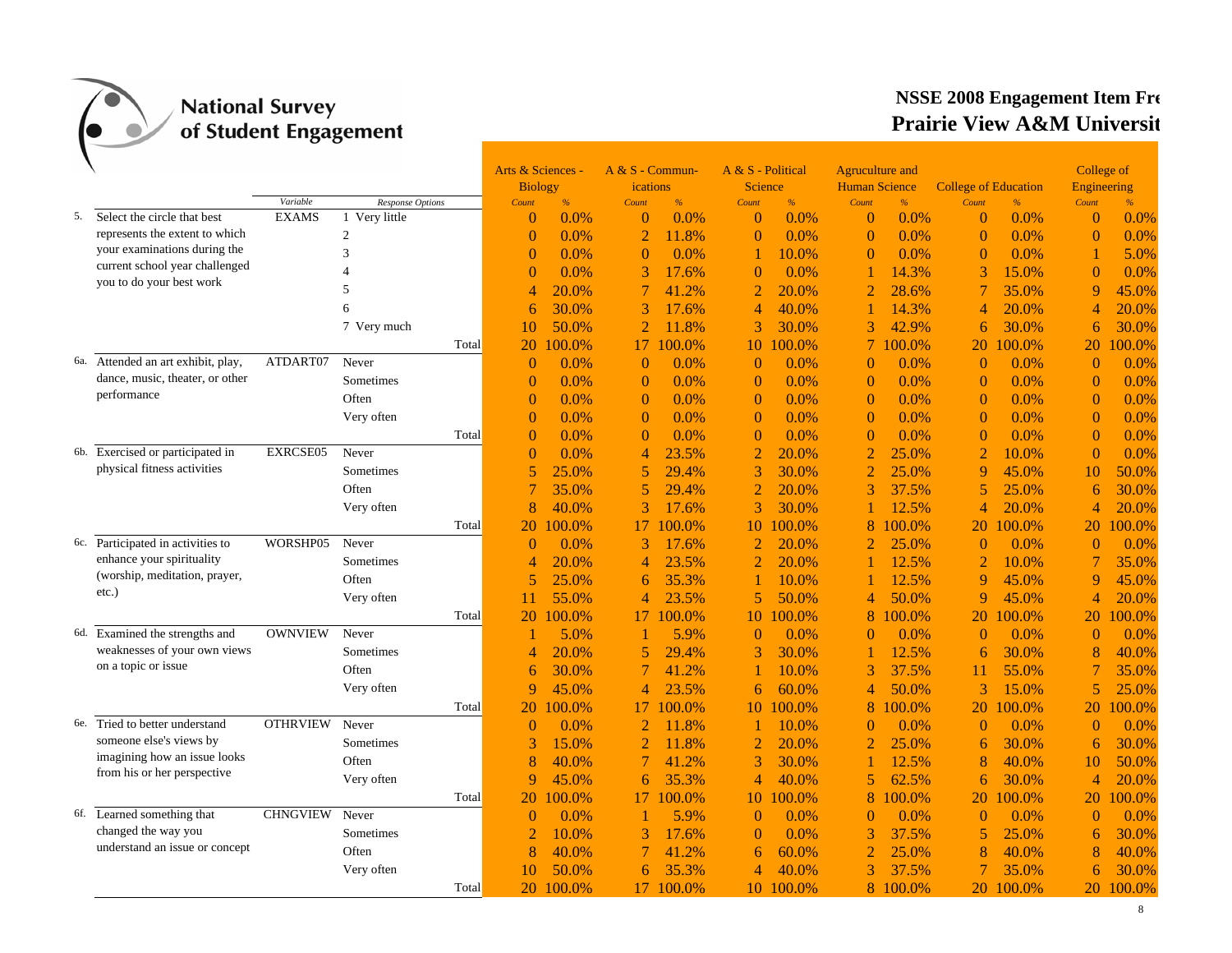

|                                  |                 |                   |       | Arts & Sciences -<br><b>Biology</b> |        | A & S - Commun-<br><b>ications</b> |               | A & S - Political<br><b>Science</b> |               | <b>Agruculture and</b><br><b>Human Science</b> |          | <b>College of Education</b> |               | College of<br>Engineering |        |
|----------------------------------|-----------------|-------------------|-------|-------------------------------------|--------|------------------------------------|---------------|-------------------------------------|---------------|------------------------------------------------|----------|-----------------------------|---------------|---------------------------|--------|
|                                  | Variable        | Response Options  |       | Count                               | $\%$   | Count                              | $\frac{9}{6}$ | Count                               | $\frac{9}{6}$ | Count                                          | $\%$     | Count                       | $\frac{9}{6}$ | Count                     | %      |
| 7a. Practicum, internship, field | <b>INTERN04</b> | Have not decided  |       | 3                                   | 15.0%  | $\overline{2}$                     | 12.5%         | $\overline{2}$                      | 20.0%         | $\theta$                                       | $0.0\%$  |                             | 5.0%          |                           | 5.0%   |
| experience, co-op experience,    | (EEE)           | Do not plan to do |       | $\theta$                            | 0.0%   | 4                                  | 25.0%         | $\overline{2}$                      | 20.0%         | $\theta$                                       | 0.0%     |                             | 5.0%          | $\overline{2}$            | 10.0%  |
| or clinical assignment           |                 | Plan to do        |       | $\Omega$                            | 0.0%   | $\overline{2}$                     | 12.5%         | 3                                   | 30.0%         | $\overline{4}$                                 | 57.1%    | $\Omega$                    | 0.0%          | $\overline{2}$            | 10.0%  |
|                                  |                 | Done              |       | 17                                  | 85.0%  | 8                                  | 50.0%         | 3                                   | 30.0%         | 3                                              | 42.9%    | 18                          | 90.0%         | 15                        | 75.0%  |
|                                  |                 |                   | Total | 20                                  | 100.0% | 16                                 | 100.0%        | 10                                  | 100.0%        | $\overline{7}$                                 | 100.0%   | 20                          | 100.0%        | 20                        | 100.0% |
| 7b. Community service or         | VOLNTR04        | Have not decided  |       | $\theta$                            | 0.0%   |                                    | 6.3%          |                                     | 10.0%         |                                                | 14.3%    | $\Omega$                    | 0.0%          |                           | 5.0%   |
| volunteer work                   | (EEE)           | Do not plan to do |       | $\Omega$                            | 0.0%   | $\Omega$                           | 0.0%          | 0                                   | 0.0%          | $\Omega$                                       | 0.0%     | $\overline{2}$              | 10.0%         |                           | 5.0%   |
|                                  |                 | Plan to do        |       |                                     | 5.0%   | $\overline{2}$                     | 12.5%         | 3                                   | 30.0%         | $\overline{2}$                                 | 28.6%    | 3                           | 15.0%         | 5                         | 25.0%  |
|                                  |                 | Done              |       | 19                                  | 95.0%  | 13                                 | 81.3%         | 6                                   | 60.0%         | $\overline{4}$                                 | 57.1%    | 15                          | 75.0%         | 13                        | 65.0%  |
|                                  |                 |                   | Total | 20                                  | 100.0% |                                    | 16 100.0%     | 10                                  | 100.0%        |                                                | 100.0%   | 20                          | 100.0%        | 20                        | 100.0% |
| 7c. Participate in a learning    | LRNCOM04        | Have not decided  |       | 4                                   | 20.0%  |                                    | 6.3%          | $\Omega$                            | 0.0%          | $\Omega$                                       | 0.0%     | $\overline{2}$              | 10.0%         | 3                         | 15.0%  |
| community or some other          | (EEE)           | Do not plan to do |       | $\overline{2}$                      | 10.0%  | 5                                  | 31.3%         | 4                                   | 40.0%         | $\Omega$                                       | 0.0%     | 5                           | 25.0%         | 6                         | 30.0%  |
| formal program where groups      |                 | Plan to do        |       | $\theta$                            | 0.0%   | 3                                  | 18.8%         | 3                                   | 30.0%         | 3                                              | 42.9%    | $\overline{\mathcal{L}}$    | 10.0%         | $\overline{4}$            | 20.0%  |
| of students take two or more     |                 | Done              |       | 14                                  | 70.0%  |                                    | 43.8%         | 3                                   | 30.0%         | 4                                              | 57.1%    | 11                          | 55.0%         |                           | 35.0%  |
| classes together                 |                 |                   | Total | 20                                  | 100.0% | 16                                 | 100.0%        | 10                                  | 100.0%        | 7                                              | 100.0%   | 20                          | 100.0%        | 20                        | 100.0% |
| 7d. Work on a research project   | RESRCH04        | Have not decided  |       |                                     | 15.0%  | $\overline{2}$                     | 12.5%         |                                     | 10.0%         | $\Omega$                                       | 0.0%     | $\overline{2}$              | 10.0%         | $\overline{2}$            | 10.0%  |
| with a faculty member outside    | (SFI)           | Do not plan to do |       | 5                                   | 25.0%  | 6                                  | 37.5%         | 5                                   | 50.0%         |                                                | 14.3%    |                             | 35.0%         | 7                         | 35.0%  |
| of course or program             |                 | Plan to do        |       |                                     | 5.0%   |                                    | 6.3%          |                                     | 10.0%         | 3                                              | 42.9%    | $\mathfrak{D}$              | 10.0%         | 3                         | 15.0%  |
| requirements                     |                 | Done              |       | 11                                  | 55.0%  |                                    | 43.8%         | 3                                   | 30.0%         | 3                                              | 42.9%    | 9                           | 45.0%         | 8                         | 40.0%  |
|                                  |                 |                   | Total | 20                                  | 100.0% | 16                                 | 100.0%        | 10                                  | 100.0%        | 7                                              | 100.0%   | 20                          | 100.0%        | 20                        | 100.0% |
| 7e. Foreign language coursework  | FORLNG04        | Have not decided  |       |                                     | 10.0%  |                                    | 6.3%          | $\theta$                            | 0.0%          | $\theta$                                       | 0.0%     | 6                           | 30.0%         | 3                         | 15.0%  |
|                                  | (EEE)           | Do not plan to do |       |                                     | 5.0%   |                                    | 6.3%          | $\theta$                            | 0.0%          | 4                                              | 57.1%    | 6                           | 30.0%         | 8                         | 40.0%  |
|                                  |                 | Plan to do        |       | $\overline{2}$                      | 10.0%  | $\overline{2}$                     | 12.5%         | 3                                   | 30.0%         | $\overline{2}$                                 | 28.6%    | 3                           | 15.0%         | 7                         | 35.0%  |
|                                  |                 | Done              |       | 15                                  | 75.0%  | 12                                 | 75.0%         |                                     | 70.0%         |                                                | 14.3%    | 5                           | 25.0%         | $\overline{2}$            | 10.0%  |
|                                  |                 |                   | Total | 20                                  | 100.0% | 16                                 | 100.0%        | 10                                  | 100.0%        | $\tau$                                         | 100.0%   | 20                          | 100.0%        | 20                        | 100.0% |
| 7f. Study abroad                 | STDABR04        | Have not decided  |       |                                     | 15.0%  |                                    | 6.3%          |                                     | 10.0%         |                                                | 14.3%    | 7                           | 36.8%         | 3                         | 15.8%  |
|                                  | (EEE)           | Do not plan to do |       | 6                                   | 30.0%  | 8                                  | 50.0%         | 5                                   | 50.0%         | $\overline{2}$                                 | 28.6%    | 8                           | 42.1%         | 9                         | 47.4%  |
|                                  |                 | Plan to do        |       | 8                                   | 40.0%  | $\overline{4}$                     | 25.0%         | 4                                   | 40.0%         | 3                                              | 42.9%    | 3                           | 15.8%         | $\overline{4}$            | 21.1%  |
|                                  |                 | Done              |       |                                     | 15.0%  | 3                                  | 18.8%         | $\Omega$                            | 0.0%          |                                                | 14.3%    |                             | 5.3%          | 3                         | 15.8%  |
|                                  |                 |                   | Total | 20                                  | 100.0% | 16                                 | 100.0%        | 10                                  | 100.0%        | $7^{\circ}$                                    | 100.0%   | 19                          | 100.0%        | 19                        | 100.0% |
| 7g. Independent study or self-   | INDSTD04        | Have not decided  |       | 2                                   | 10.0%  |                                    | 6.3%          | $\overline{0}$                      | 0.0%          |                                                | 14.3%    | 4                           | 20.0%         | $\overline{2}$            | 10.0%  |
| designed major                   | (EEE)           | Do not plan to do |       | 8                                   | 40.0%  | 6                                  | 37.5%         | 6                                   | 60.0%         | $\overline{2}$                                 | 28.6%    | 8                           | 40.0%         | 10                        | 50.0%  |
|                                  |                 | Plan to do        |       | 3                                   | 15.0%  | $\overline{2}$                     | 12.5%         |                                     | 10.0%         | $\overline{2}$                                 | 28.6%    |                             | 5.0%          | 6                         | 30.0%  |
|                                  |                 | Done              |       |                                     | 35.0%  |                                    | 43.8%         | 3                                   | 30.0%         | $\overline{2}$                                 | 28.6%    |                             | 35.0%         | $\overline{2}$            | 10.0%  |
|                                  |                 |                   | Total | 20                                  | 100.0% |                                    | 16 100.0%     | 10                                  | 100.0%        |                                                | 7 100.0% |                             | 20 100.0%     | 20                        | 100.0% |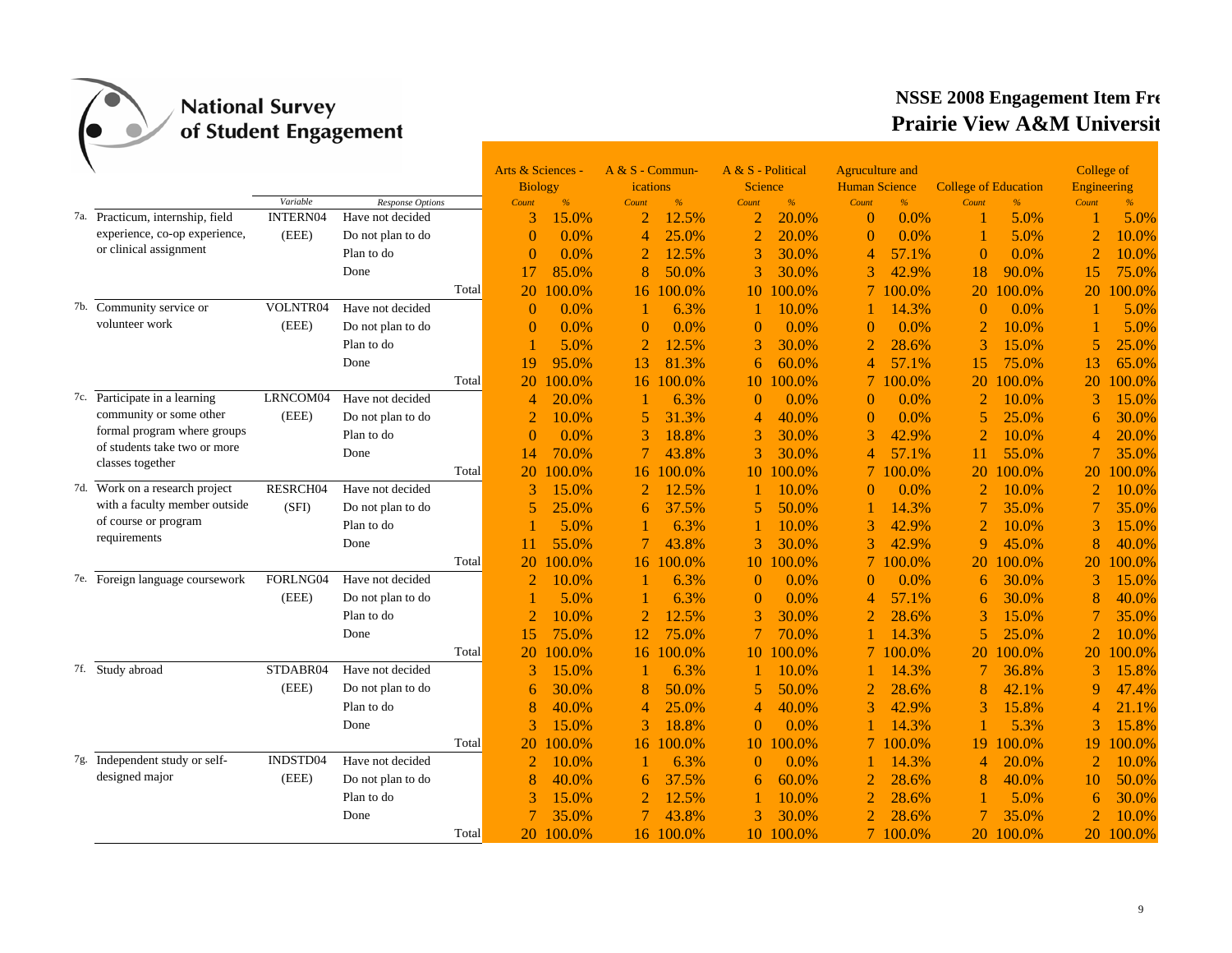

|                                                                   |                        |                                                       | Arts & Sciences -<br><b>Biology</b> |           | $A & S - Commun$<br>ications |               | A & S - Political<br><b>Science</b> |           | <b>Agruculture and</b><br><b>Human Science</b> |               | <b>College of Education</b> |               | College of<br>Engineering |           |
|-------------------------------------------------------------------|------------------------|-------------------------------------------------------|-------------------------------------|-----------|------------------------------|---------------|-------------------------------------|-----------|------------------------------------------------|---------------|-----------------------------|---------------|---------------------------|-----------|
|                                                                   | Variable               | Response Options                                      | Count                               | $\%$      | Count                        | $\frac{9}{6}$ | Count                               | $\%$      | Count                                          | $\frac{9}{6}$ | Count                       | $\frac{9}{6}$ | Count                     | $\%$      |
| 7h. Culminating senior                                            | SNRX04                 | Have not decided                                      | $\overline{2}$                      | 10.0%     | 3                            | 18.8%         | $\overline{0}$                      | 0.0%      | $\overline{2}$                                 | 28.6%         | 3                           | 15.0%         | 1                         | 5.0%      |
| experience (capstone course,<br>senior project or thesis,         | (EEE)                  | Do not plan to do                                     | 11                                  | 55.0%     | 3                            | 18.8%         | 6                                   | 60.0%     | $\overline{0}$                                 | 0.0%          |                             | 35.0%         | 1                         | 5.0%      |
| comprehensive exam, etc.)                                         |                        | Plan to do                                            | 5                                   | 25.0%     | $\overline{2}$               | 12.5%         | $\overline{2}$                      | 20.0%     | 3                                              | 42.9%         |                             | 15.0%         | $\overline{4}$            | 20.0%     |
|                                                                   |                        | Done                                                  | $\overline{\mathcal{L}}$            | 10.0%     | 8                            | 50.0%         | $\overline{2}$                      | 20.0%     | $\overline{2}$                                 | 28.6%         |                             | 35.0%         | 14                        | 70.0%     |
|                                                                   |                        | Total                                                 | 20                                  | 100.0%    | 16                           | 100.0%        | 10                                  | 100.0%    |                                                | 7 100.0%      |                             | 20 100.0%     | 20                        | 100.0%    |
| 8a. Quality of relationships with<br>other students               | <b>ENVSTU</b><br>(SCE) | 1 Unfriendly,<br>Unsupportive, Sense of<br>alienation | $\theta$                            | 0.0%      | $\theta$                     | 0.0%          | $\overline{0}$                      | 0.0%      | $\overline{0}$                                 | 0.0%          | $\theta$                    | 0.0%          | $\mathbf{0}$              | 0.0%      |
|                                                                   |                        | $\overline{c}$                                        | $\Omega$                            | 0.0%      | $\theta$                     | 0.0%          | $\theta$                            | $0.0\%$   | $\Omega$                                       | $0.0\%$       | $\theta$                    | 0.0%          | $\mathbf{0}$              | 0.0%      |
|                                                                   |                        | 3                                                     | $\Omega$                            | 0.0%      | $\Omega$                     | 0.0%          | $\theta$                            | 0.0%      | $\Omega$                                       | 0.0%          | $\theta$                    | 0.0%          | 3                         | 15.0%     |
|                                                                   |                        | 4                                                     |                                     | 5.0%      | 3                            | 18.8%         | $\theta$                            | 0.0%      | $\overline{2}$                                 | 28.6%         | $\theta$                    | 0.0%          | 1                         | 5.0%      |
|                                                                   |                        | 5                                                     | $\overline{2}$                      | 10.0%     |                              | 6.3%          | $\Omega$                            | 0.0%      | $\overline{0}$                                 | 0.0%          | $\overline{2}$              | 10.0%         | 4                         | 20.0%     |
|                                                                   |                        | 6                                                     | $\overline{4}$                      | 20.0%     | 5                            | 31.3%         | 6                                   | 60.0%     | $\overline{2}$                                 | 28.6%         | $\overline{4}$              | 20.0%         | $\overline{2}$            | 10.0%     |
|                                                                   |                        | 7 Friendly, Supportive,<br>Sense of belonging         | 13                                  | 65.0%     | 7                            | 43.8%         | 4                                   | 40.0%     | 3                                              | 42.9%         | 14                          | 70.0%         | 10                        | 50.0%     |
|                                                                   |                        | Total                                                 | 20                                  | 100.0%    |                              | 16 100.0%     |                                     | 10 100.0% |                                                | 7 100.0%      | <b>20</b>                   | 100.0%        | 20                        | 100.0%    |
| 8b. Quality of relationships with<br>faculty members              | <b>ENVFAC</b><br>(SCE) | 1 Unavailable, Unhelpful,<br>Unsympathetic            | $\theta$                            | 0.0%      | $\theta$                     | 0.0%          | $\overline{0}$                      | 0.0%      | $\overline{0}$                                 | 0.0%          | $\theta$                    | 0.0%          | $\theta$                  | 0.0%      |
|                                                                   |                        | 2                                                     | $\overline{0}$                      | 0.0%      | $\theta$                     | 0.0%          | $\overline{0}$                      | $0.0\%$   | $\overline{0}$                                 | $0.0\%$       | $\theta$                    | 0.0%          | $\mathbf{0}$              | 0.0%      |
|                                                                   |                        | 3                                                     | $\overline{0}$                      | 0.0%      | -1                           | 6.3%          | $\overline{0}$                      | 0.0%      | $\overline{0}$                                 | 0.0%          |                             | 5.0%          | $\mathbf{0}$              | 0.0%      |
|                                                                   |                        | $\overline{4}$                                        |                                     | 5.0%      | $\mathbf{1}$                 | 6.3%          | $\Omega$                            | 0.0%      |                                                | 14.3%         | $\overline{2}$              | 10.0%         | 3                         | 15.0%     |
|                                                                   |                        | 5                                                     | 5                                   | 25.0%     | $\overline{4}$               | 25.0%         | $\overline{2}$                      | 20.0%     |                                                | 14.3%         | $\overline{4}$              | 20.0%         | 6                         | 30.0%     |
|                                                                   |                        | 6                                                     | 6                                   | 30.0%     | 4                            | 25.0%         | 3                                   | 30.0%     | 3                                              | 42.9%         | 8                           | 40.0%         | 5                         | 25.0%     |
|                                                                   |                        | 7 Available, Helpful,<br>Sympathetic                  | 8                                   | 40.0%     | 6                            | 37.5%         | 5                                   | 50.0%     | $\overline{2}$                                 | 28.6%         | 5                           | 25.0%         | 6                         | 30.0%     |
|                                                                   |                        | Total                                                 | 20                                  | 100.0%    |                              | 16 100.0%     |                                     | 10 100.0% |                                                | 7 100.0%      |                             | 20 100.0%     | 20                        | 100.0%    |
| 8c. Quality of relationships with<br>administrative personnel and | <b>ENVADM</b><br>(SCE) | 1 Unhelpful,<br>Inconsiderate, Rigid                  | $\theta$                            | 0.0%      | $\theta$                     | 0.0%          | 1                                   | 10.0%     | $\overline{0}$                                 | 0.0%          | $\theta$                    | 0.0%          | $\mathbf{0}$              | 0.0%      |
| offices                                                           |                        | $\overline{c}$                                        | $\Omega$                            | 0.0%      | -1                           | 6.3%          | $\Omega$                            | 0.0%      |                                                | 14.3%         | $\theta$                    | 0.0%          | $\mathbf{0}$              | 0.0%      |
|                                                                   |                        | 3                                                     |                                     | 5.0%      | $\Omega$                     | 0.0%          | $\overline{2}$                      | 20.0%     |                                                | 14.3%         | 3                           | 15.0%         | 1                         | 5.0%      |
|                                                                   |                        | 4                                                     | $\overline{2}$                      | 10.0%     | 7                            | 43.8%         | $\overline{2}$                      | 20.0%     |                                                | 14.3%         |                             | 15.0%         | 3                         | 15.0%     |
|                                                                   |                        | 5                                                     | 10                                  | 50.0%     |                              | 6.3%          | 3                                   | 30.0%     |                                                | 14.3%         |                             | 35.0%         | 10                        | 50.0%     |
|                                                                   |                        | 6                                                     | 6                                   | 30.0%     | 3                            | 18.8%         |                                     | 10.0%     |                                                | 14.3%         | 4                           | 20.0%         | 4                         | 20.0%     |
|                                                                   |                        | 7 Helpful, Considerate,<br>Flexible                   |                                     | 5.0%      | 4                            | 25.0%         |                                     | 10.0%     | 2                                              | 28.6%         | 3                           | 15.0%         | $\overline{2}$            | 10.0%     |
|                                                                   |                        | Total                                                 |                                     | 20 100.0% |                              | 16 100.0%     |                                     | 10 100.0% |                                                | 7 100.0%      |                             | 20 100.0%     |                           | 20 100.0% |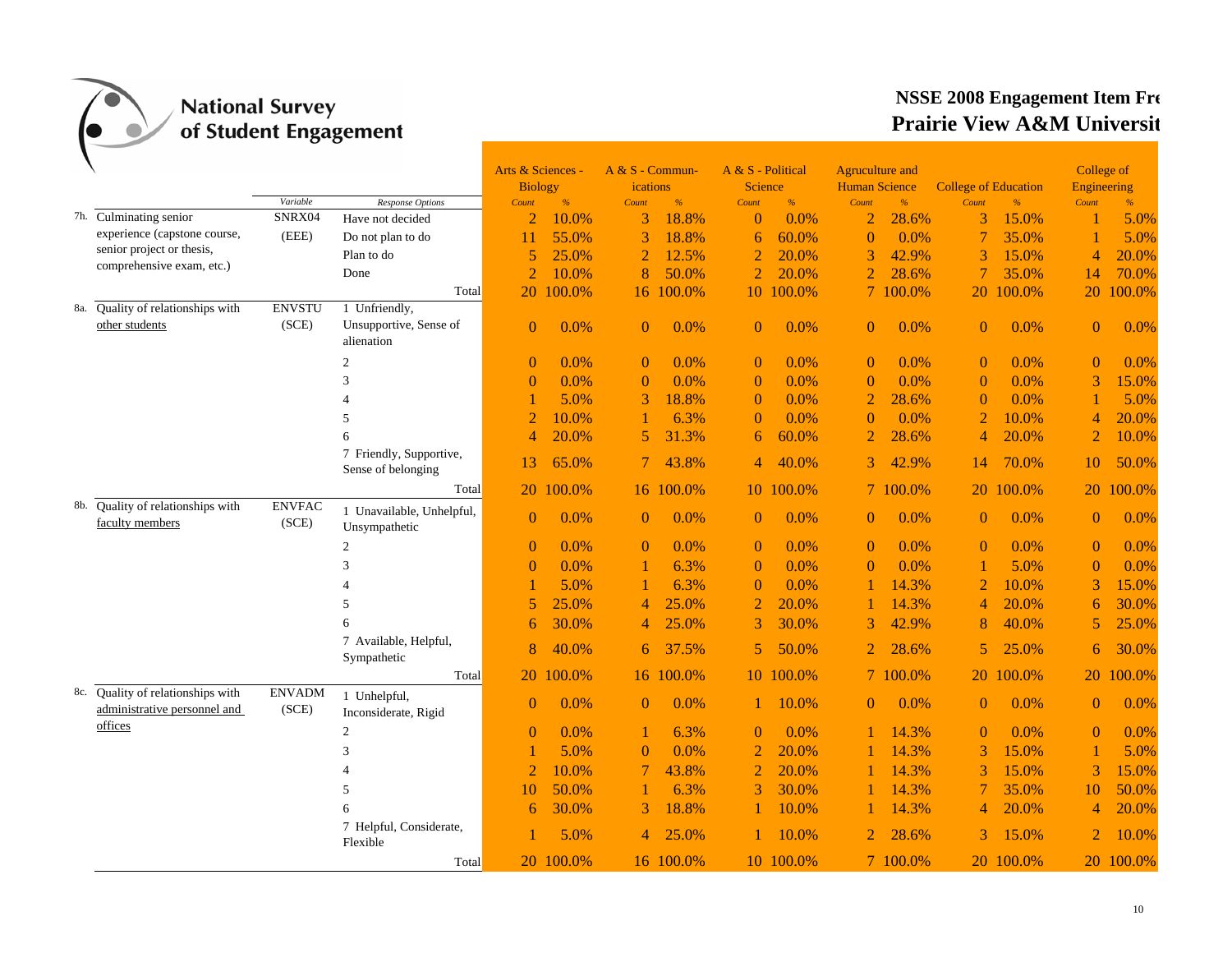

|                                                               |                      |                         |                | Arts & Sciences -<br><b>Biology</b> | $A & S - Commun$<br>ications |               | A & S - Political<br><b>Science</b> |               | <b>Agruculture and</b><br><b>Human Science</b> |          | <b>College of Education</b> |               | College of<br>Engineering |               |
|---------------------------------------------------------------|----------------------|-------------------------|----------------|-------------------------------------|------------------------------|---------------|-------------------------------------|---------------|------------------------------------------------|----------|-----------------------------|---------------|---------------------------|---------------|
|                                                               | Variable<br>ACADPR01 | <b>Response Options</b> | <b>Count</b>   | $\frac{9}{6}$                       | Count                        | $\frac{9}{6}$ | Count                               | $\frac{9}{6}$ | Count                                          | $\%$     | Count                       | $\frac{9}{6}$ | Count                     | $\frac{9}{6}$ |
| 9a. Preparing for class (studying,<br>reading, writing, doing |                      | $0 \frac{hr}{wk}$       | $\theta$       | 0.0%                                | $\overline{0}$               | 0.0%          | $\overline{0}$                      | 0.0%          | $\mathbf{0}$                                   | 0.0%     | $\Omega$                    | 0.0%          | $\mathbf{0}$              | 0.0%          |
| homework or lab work,                                         | (LAC)                | $1-5$ hr/wk             | $\Omega$       | 0.0%                                | 6                            | 35.3%         | $\overline{2}$                      | 22.2%         | $\overline{2}$                                 | 25.0%    | 6                           | 30.0%         | 5                         | 25.0%         |
| analyzing data, rehearsing,                                   |                      | $6-10$ hr/wk            |                | 40.0%                               | 4                            | 23.5%         | 4                                   | 44.4%         | $\overline{2}$                                 | 25.0%    | 3                           | 15.0%         |                           | 5.0%          |
| and other academic activities)                                |                      | $11-15$ hr/wk           |                | 20.0%                               |                              | 5.9%          |                                     | 11.1%         | $\overline{2}$                                 | 25.0%    | 3                           | 15.0%         | $\overline{2}$            | 10.0%         |
|                                                               |                      | $16-20$ hr/wk           |                | 20.0%                               | 3                            | 17.6%         | $\overline{2}$                      | 22.2%         |                                                | 12.5%    | 5                           | 25.0%         | $\overline{4}$            | 20.0%         |
|                                                               |                      | 21-25 hr/wk             |                | 10.0%                               | $\overline{2}$               | 11.8%         | $\theta$                            | 0.0%          | $\mathbf{0}$                                   | 0.0%     | $\mathbf{0}$                | 0.0%          | $\overline{2}$            | 10.0%         |
|                                                               |                      | 26-30 hr/wk             | $\overline{2}$ | 10.0%                               | -1                           | 5.9%          | $\theta$                            | 0.0%          | $\overline{0}$                                 | 0.0%     | 3                           | 15.0%         | $\overline{0}$            | 0.0%          |
|                                                               |                      | $30+hr/wk$              | $\Omega$       | 0.0%                                | $\Omega$                     | 0.0%          | $\mathbf{0}$                        | 0.0%          |                                                | 12.5%    | $\overline{0}$              | 0.0%          | 6                         | 30.0%         |
|                                                               |                      |                         | 20<br>Total    | 100.0%                              | 17                           | 100.0%        | 9                                   | 100.0%        | 8                                              | 100.0%   | 20                          | 100.0%        | 20                        | 100.0%        |
| 9b. Working for pay on campus                                 | WORKON01             | $0 \space hr/wk$        | 8              | 40.0%                               | 10                           | 58.8%         | 9                                   | 90.0%         | 4                                              | 50.0%    | 18                          | 94.7%         | 9                         | 45.0%         |
|                                                               |                      | $1-5$ hr/wk             |                | 5.0%                                | $\Omega$                     | 0.0%          | $\Omega$                            | 0.0%          | $\Omega$                                       | 0.0%     | $\Omega$                    | 0.0%          |                           | 5.0%          |
|                                                               |                      | $6-10$ hr/wk            | 0              | 0.0%                                | $\overline{0}$               | 0.0%          | $\overline{0}$                      | 0.0%          | $\overline{0}$                                 | 0.0%     | $\Omega$                    | 0.0%          | 3                         | 15.0%         |
|                                                               |                      | $11-15$ hr/wk           |                | 5.0%                                |                              | 5.9%          | $\Omega$                            | 0.0%          | $\theta$                                       | 0.0%     | $\Omega$                    | 0.0%          | $\overline{2}$            | 10.0%         |
|                                                               |                      | $16-20$ hr/wk           |                | 40.0%                               | $\overline{2}$               | 11.8%         | $\theta$                            | 0.0%          | $\overline{2}$                                 | 25.0%    | $\Omega$                    | 0.0%          | 3                         | 15.0%         |
|                                                               |                      | 21-25 hr/wk             | $\Omega$       | 0.0%                                |                              | 5.9%          | $\Omega$                            | 0.0%          | $\Omega$                                       | 0.0%     | $\Omega$                    | 0.0%          | $\overline{2}$            | 10.0%         |
|                                                               |                      | 26-30 hr/wk             |                | 5.0%                                |                              | 5.9%          | $\theta$                            | 0.0%          | $\Omega$                                       | 0.0%     | $\theta$                    | 0.0%          | $\overline{0}$            | 0.0%          |
|                                                               |                      | $30+hr/wk$              |                | 5.0%                                | $\overline{2}$               | 11.8%         |                                     | 10.0%         | $\overline{2}$                                 | 25.0%    |                             | 5.3%          | $\overline{0}$            | 0.0%          |
|                                                               |                      | Total                   | 20             | 100.0%                              | 17                           | 100.0%        | 10                                  | 100.0%        | 8                                              | 100.0%   | 19                          | 100.0%        | 20                        | 100.0%        |
| 9c. Working for pay off campus                                | WORKOF01             | 0 hr/wk                 | 15             | 75.0%                               | 10                           | 58.8%         | 5                                   | 50.0%         | 3                                              | 37.5%    | 10                          | 52.6%         | 7                         | 35.0%         |
|                                                               |                      | $1-5$ hr/wk             | $\Omega$       | 0.0%                                | $\overline{2}$               | 11.8%         | $\theta$                            | 0.0%          | 1                                              | 12.5%    | $\overline{2}$              | 10.5%         | $\overline{2}$            | 10.0%         |
|                                                               |                      | $6-10$ hr/wk            | $\overline{2}$ | 10.0%                               | $\mathbf{1}$                 | 5.9%          |                                     | 10.0%         | $\overline{0}$                                 | 0.0%     | $\theta$                    | 0.0%          | $\overline{0}$            | 0.0%          |
|                                                               |                      | $11-15$ hr/wk           |                | 5.0%                                | $\Omega$                     | 0.0%          | $\Omega$                            | 0.0%          |                                                | 12.5%    |                             | 5.3%          |                           | 5.0%          |
|                                                               |                      | $16-20$ hr/wk           |                | 5.0%                                |                              | 5.9%          |                                     | 10.0%         |                                                | 12.5%    |                             | 5.3%          | 4                         | 20.0%         |
|                                                               |                      | 21-25 hr/wk             |                | 5.0%                                | $\Omega$                     | 0.0%          | $\Omega$                            | 0.0%          |                                                | 12.5%    | $\theta$                    | 0.0%          | $\overline{2}$            | 10.0%         |
|                                                               |                      | 26-30 hr/wk             | $\Omega$       | 0.0%                                |                              | 5.9%          |                                     | 10.0%         | $\theta$                                       | 0.0%     | $\overline{2}$              | 10.5%         | $\overline{2}$            | 10.0%         |
|                                                               |                      | $30+hr/wk$              | $\theta$       | 0.0%                                | $\overline{2}$               | 11.8%         | $\overline{2}$                      | 20.0%         |                                                | 12.5%    | 3                           | 15.8%         | $\overline{2}$            | 10.0%         |
|                                                               |                      | Total                   | 20             | 100.0%                              | 17                           | 100.0%        | 10                                  | 100.0%        | 8                                              | 100.0%   | 19                          | 100.0%        | 20                        | 100.0%        |
| 9d. Participating in co-curricular                            | COCURR01             | $0 \space hr/wk$        | $\Omega$       | 0.0%                                | 4                            | 23.5%         | 3                                   | 30.0%         | 3                                              | 37.5%    | 4                           | 20.0%         | 6                         | 30.0%         |
| activities (organizations,                                    | (EEE)                | $1-5$ hr/wk             |                | 25.0%                               |                              | 5.9%          | 3                                   | 30.0%         |                                                | 12.5%    | 8                           | 40.0%         | $\overline{4}$            | 20.0%         |
| campus publications, student                                  |                      | $6-10$ hr/wk            | 6              | 30.0%                               | 2                            | 11.8%         | $\overline{2}$                      | 20.0%         | 3                                              | 37.5%    |                             | 5.0%          |                           | 5.0%          |
| government, fraternity or                                     |                      | $11-15$ hr/wk           |                | 10.0%                               | 3                            | 17.6%         | $\theta$                            | 0.0%          | $\theta$                                       | 0.0%     | $\overline{2}$              | 10.0%         |                           | 5.0%          |
| sorority, intercollegiate or                                  |                      | $16-20$ hr/wk           | 3              | 15.0%                               | 3                            | 17.6%         | $\theta$                            | 0.0%          | $\overline{0}$                                 | 0.0%     |                             | 5.0%          | 4                         | 20.0%         |
| intramural sports, etc.)                                      |                      | 21-25 hr/wk             | 3              | 15.0%                               | $\mathbf{0}$                 | 0.0%          |                                     | 10.0%         | $\boldsymbol{0}$                               | 0.0%     | $\overline{0}$              | 0.0%          | $\overline{c}$            | 10.0%         |
|                                                               |                      | 26-30 hr/wk             | $\Omega$       | 0.0%                                |                              | 5.9%          | $\theta$                            | 0.0%          | $\overline{0}$                                 | 0.0%     |                             | 5.0%          | $\mathbf{0}$              | 0.0%          |
|                                                               |                      | $30+hr/wk$              |                | 5.0%                                | 3                            | 17.6%         |                                     | 10.0%         |                                                | 12.5%    | 3                           | 15.0%         | $\overline{2}$            | 10.0%         |
|                                                               |                      |                         | Total<br>20    | 100.0%                              | 17                           | 100.0%        | 10                                  | 100.0%        |                                                | 8 100.0% |                             | 20 100.0%     | 20                        | 100.0%        |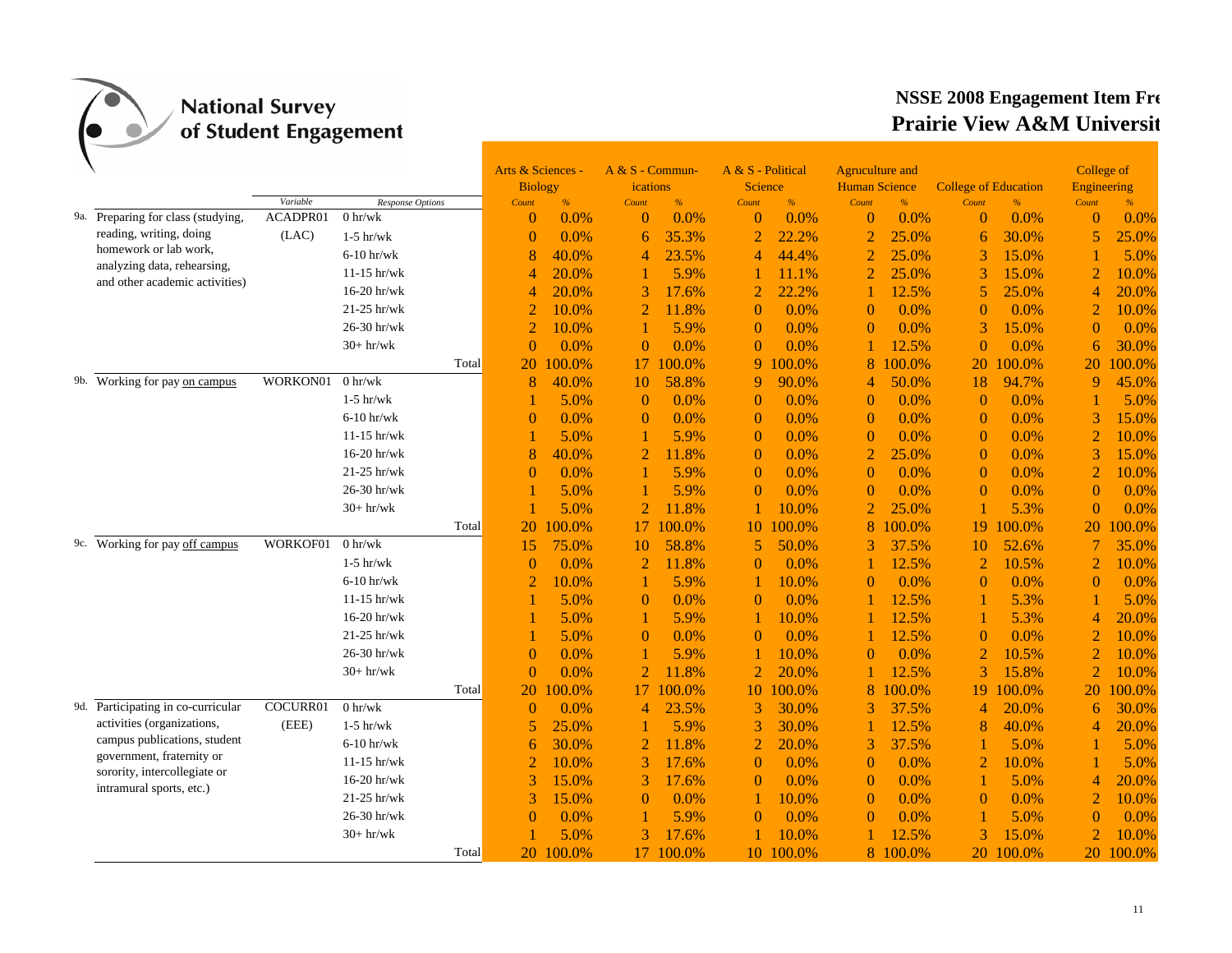

|                                                               |                 |                   | Arts & Sciences -<br><b>Biology</b> |               | $A & S - Commun$<br>ications |           | A & S - Political<br><b>Science</b> |         | <b>Agruculture and</b><br><b>Human Science</b> |          | <b>College of Education</b> |               | College of<br>Engineering |           |
|---------------------------------------------------------------|-----------------|-------------------|-------------------------------------|---------------|------------------------------|-----------|-------------------------------------|---------|------------------------------------------------|----------|-----------------------------|---------------|---------------------------|-----------|
|                                                               | Variable        | Response Options  | Count                               | $\frac{9}{6}$ | Count                        | %         | Count                               | $\%$    | Count                                          | $\%$     | Count                       | $\frac{9}{6}$ | Count                     | %         |
| 9e. Relaxing and socializing<br>(watching TV, partying, etc.) | SOCIAL05        | 0 hr/wk           | $\theta$                            | 0.0%          | $\overline{0}$               | 0.0%      | $\theta$                            | 0.0%    | $\overline{0}$                                 | 0.0%     |                             | 5.0%          |                           | 5.0%      |
|                                                               |                 | $1-5$ hr/wk       |                                     | 15.0%         | 4                            | 23.5%     | 5                                   | 50.0%   | $\overline{2}$                                 | 25.0%    | 6                           | 30.0%         | 8                         | 40.0%     |
|                                                               |                 | $6-10$ hr/wk      |                                     | 35.0%         | 4                            | 23.5%     | $\overline{2}$                      | 20.0%   | $\overline{2}$                                 | 25.0%    | 3                           | 15.0%         | 4                         | 20.0%     |
|                                                               |                 | $11-15$ hr/wk     | 5                                   | 25.0%         | $\overline{2}$               | 11.8%     | $\theta$                            | 0.0%    | $\overline{2}$                                 | 25.0%    | 6                           | 30.0%         | 4                         | 20.0%     |
|                                                               |                 | 16-20 hr/wk       | 3                                   | 15.0%         | $\overline{2}$               | 11.8%     | 3                                   | 30.0%   |                                                | 12.5%    | 3                           | 15.0%         |                           | 5.0%      |
|                                                               |                 | 21-25 hr/wk       |                                     | 10.0%         | $\overline{0}$               | 0.0%      | $\overline{0}$                      | 0.0%    |                                                | 12.5%    | $\Omega$                    | 0.0%          |                           | 5.0%      |
|                                                               |                 | 26-30 hr/wk       | 0                                   | 0.0%          | $\overline{0}$               | 0.0%      | $\Omega$                            | 0.0%    | $\Omega$                                       | 0.0%     | 0                           | 0.0%          |                           | 5.0%      |
|                                                               |                 | $30+hr/wk$        | $\theta$                            | 0.0%          | 5                            | 29.4%     | $\Omega$                            | 0.0%    | $\theta$                                       | 0.0%     |                             | 5.0%          | $\overline{0}$            | 0.0%      |
|                                                               |                 | Total             | 20                                  | 100.0%        | 17                           | 100.0%    | 10                                  | 100.0%  | 8                                              | 100.0%   | 20                          | 100.0%        | 20                        | 100.0%    |
| 9f. Providing care for dependents                             | CAREDE01        | $0 \space hr/wk$  | 14                                  | 70.0%         | 12                           | 70.6%     | 9                                   | 90.0%   | 5                                              | 62.5%    | 11                          | 55.0%         | 10                        | 52.6%     |
| living with you (parents,                                     |                 | $1-5$ hr/wk       | 5                                   | 25.0%         | $\theta$                     | 0.0%      | $\Omega$                            | 0.0%    |                                                | 12.5%    | $\overline{2}$              | 10.0%         | 3                         | 15.8%     |
| children, spouse, etc.)                                       |                 | $6-10$ hr/wk      | $\Omega$                            | 0.0%          | $\overline{2}$               | 11.8%     |                                     | 10.0%   | 1                                              | 12.5%    | $\overline{2}$              | 10.0%         | $\overline{0}$            | 0.0%      |
|                                                               |                 | $11-15$ hr/wk     | $\Omega$                            | 0.0%          | $\overline{2}$               | 11.8%     | $\Omega$                            | 0.0%    | $\Omega$                                       | 0.0%     | $\theta$                    | 0.0%          | $\overline{2}$            | 10.5%     |
|                                                               |                 | $16-20$ hr/wk     | $\Omega$                            | 0.0%          |                              | 5.9%      | $\Omega$                            | 0.0%    | $\theta$                                       | 0.0%     | 3                           | 15.0%         | 3                         | 15.8%     |
|                                                               |                 | 21-25 hr/wk       | $\Omega$                            | 0.0%          | $\Omega$                     | 0.0%      | $\Omega$                            | 0.0%    | $\Omega$                                       | 0.0%     | 0                           | 0.0%          | $\overline{0}$            | 0.0%      |
|                                                               |                 | 26-30 hr/wk       | $\Omega$                            | 0.0%          | $\Omega$                     | 0.0%      | $\theta$                            | 0.0%    | $\theta$                                       | 0.0%     | 0                           | 0.0%          | $\theta$                  | 0.0%      |
|                                                               |                 | $30+hr/wk$        |                                     | 5.0%          | $\Omega$                     | 0.0%      | $\Omega$                            | 0.0%    |                                                | 12.5%    | 2                           | 10.0%         |                           | 5.3%      |
|                                                               |                 | Total             | 20                                  | 100.0%        | 17                           | 100.0%    | 10                                  | 100.0%  | 8                                              | 00.0%    | 20                          | 100.0%        | 19                        | 100.0%    |
| 9g. Commuting to class (driving,                              | <b>COMMUTE</b>  | $0 \frac{hr}{wk}$ | 5                                   | 25.0%         |                              | 5.9%      | 3                                   | 30.0%   | $\theta$                                       | 0.0%     |                             | 5.0%          |                           | 5.0%      |
| walking, etc.)                                                |                 | $1-5$ hr/wk       | 10                                  | 50.0%         | 7                            | 41.2%     | 5                                   | 50.0%   | $\overline{4}$                                 | 50.0%    | 3                           | 15.0%         | 9                         | 45.0%     |
|                                                               |                 | $6-10$ hr/wk      | 3                                   | 15.0%         | $\overline{2}$               | 11.8%     | $\theta$                            | 0.0%    | $\overline{2}$                                 | 25.0%    |                             | 35.0%         | 4                         | 20.0%     |
|                                                               |                 | $11-15$ hr/wk     |                                     | 5.0%          |                              | 5.9%      |                                     | 10.0%   | $\theta$                                       | 0.0%     |                             | 5.0%          | $\overline{2}$            | 10.0%     |
|                                                               |                 | 16-20 hr/wk       |                                     | 5.0%          | 3                            | 17.6%     | $\Omega$                            | 0.0%    | $\theta$                                       | 0.0%     | 3                           | 15.0%         | 3                         | 15.0%     |
|                                                               |                 | 21-25 hr/wk       | $\Omega$                            | 0.0%          |                              | 5.9%      | $\theta$                            | 0.0%    |                                                | 12.5%    | $\overline{2}$              | 10.0%         | $\overline{0}$            | 0.0%      |
|                                                               |                 | 26-30 hr/wk       | $\Omega$                            | 0.0%          | $\theta$                     | 0.0%      | $\theta$                            | 0.0%    | $\theta$                                       | 0.0%     | $\Omega$                    | 0.0%          |                           | 5.0%      |
|                                                               |                 | $30+hr/wk$        | $\theta$                            | 0.0%          | $\overline{2}$               | 11.8%     |                                     | 10.0%   |                                                | 12.5%    | 3                           | 15.0%         | $\overline{0}$            | 0.0%      |
|                                                               |                 | Total             | 20                                  | 100.0%        | 17                           | 100.0%    | 10                                  | 100.0%  | 8                                              | 100.0%   | 20                          | 100.0%        | 20                        | 100.0%    |
| 10a. Spending significant amounts                             | <b>ENVSCHOL</b> | Very little       | $\Omega$                            | 0.0%          |                              | 5.9%      | $\overline{0}$                      | 0.0%    | $\overline{0}$                                 | 0.0%     | $\overline{0}$              | 0.0%          | -1                        | 5.0%      |
| of time studying and on                                       | (LAC)           | Some              | $\overline{2}$                      | 10.0%         | 5                            | 29.4%     |                                     | 10.0%   | $\overline{2}$                                 | 25.0%    |                             | 5.3%          | 5                         | 25.0%     |
| academic work                                                 |                 | Quite a bit       | 3                                   | 15.0%         | 8                            | 47.1%     | 5                                   | 50.0%   | $\overline{2}$                                 | 25.0%    | 10                          | 52.6%         | 7                         | 35.0%     |
|                                                               |                 | Very much         | 15                                  | 75.0%         | 3                            | 17.6%     | 4                                   | 40.0%   | 4                                              | 50.0%    | 8                           | 42.1%         | 7                         | 35.0%     |
|                                                               |                 | Total             | 20                                  | 100.0%        | 17                           | 100.0%    | 10                                  | 100.0%  | 8                                              | 100.0%   | 19.                         | 100.0%        | 20                        | 100.0%    |
| 10b. Providing the support you                                | <b>ENVSUPRT</b> | Very little       | $\Omega$                            | 0.0%          |                              | 6.3%      | $\theta$                            | $0.0\%$ | $\Omega$                                       | 0.0%     | $\Omega$                    | 0.0%          | $\Omega$                  | 0.0%      |
| need to help you succeed                                      | (SCE)           | Some              | 2                                   | 10.0%         | 4                            | 25.0%     | 2                                   | 20.0%   | 3                                              | 42.9%    | $\mathfrak{D}$              | 10.5%         | 6                         | 31.6%     |
| academically                                                  |                 | Quite a bit       |                                     | 15.0%         | 7                            | 43.8%     | 4                                   | 40.0%   |                                                | 14.3%    | 13                          | 68.4%         | 5                         | 26.3%     |
|                                                               |                 | Very much         | 15                                  | 75.0%         | 4                            | 25.0%     | 4                                   | 40.0%   | 3                                              | 42.9%    | 4                           | 21.1%         | 8                         | 42.1%     |
|                                                               |                 | Total             | 20                                  | 100.0%        |                              | 16 100.0% | 10                                  | 100.0%  |                                                | 7 100.0% | 19                          | 100.0%        |                           | 19 100.0% |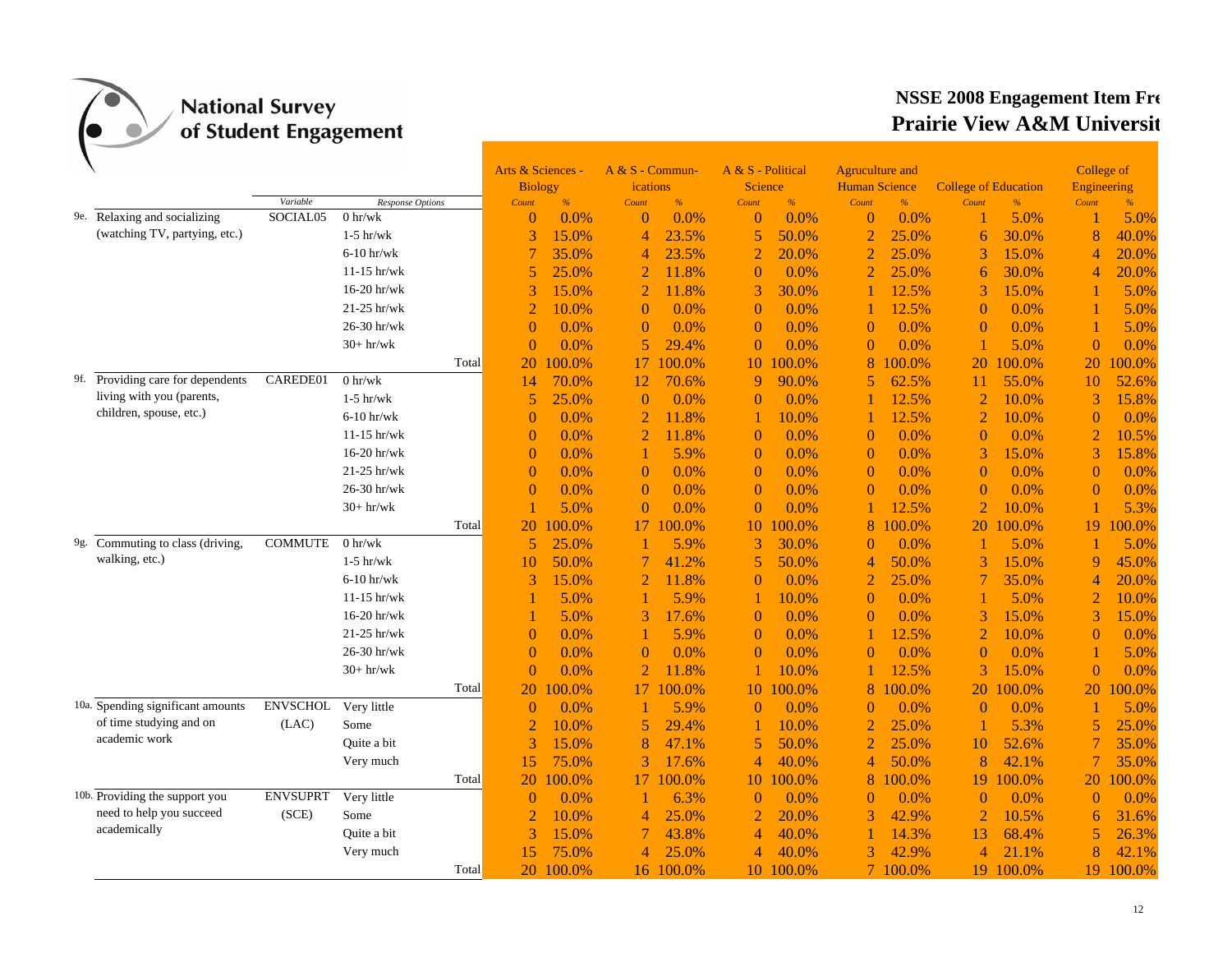

|                                    |                 |                  |       | <b>Biology</b> | Arts & Sciences - | A & S - Commun-<br><b>ications</b> |               | A & S - Political<br><b>Science</b> |         | <b>Agruculture and</b><br><b>Human Science</b> |          | <b>College of Education</b> |               | College of<br>Engineering |        |
|------------------------------------|-----------------|------------------|-------|----------------|-------------------|------------------------------------|---------------|-------------------------------------|---------|------------------------------------------------|----------|-----------------------------|---------------|---------------------------|--------|
|                                    | Variable        | Response Options |       | Count          | $\%$              | Count                              | $\frac{9}{6}$ | Count                               | $\%$    | Count                                          | $\%$     | Count                       | $\frac{9}{6}$ | Count                     | $\%$   |
| 10c. Encouraging contact among     | <b>ENVDIVRS</b> | Very little      |       | $\Omega$       | 0.0%              | 2                                  | 11.8%         | $\Omega$                            | $0.0\%$ | $\overline{0}$                                 | $0.0\%$  | $\Omega$                    | 0.0%          | 4                         | 20.0%  |
| students from different            | (EEE)           | Some             |       | 6              | 30.0%             | 6                                  | 35.3%         | 6                                   | 60.0%   | 3                                              | 37.5%    | $\overline{4}$              | 21.1%         | 5                         | 25.0%  |
| economic, social, and racial or    |                 | Ouite a bit      |       | 6              | 30.0%             | 4                                  | 23.5%         |                                     | 10.0%   | 3                                              | 37.5%    | 10                          | 52.6%         | $\overline{2}$            | 10.0%  |
| ethnic backgrounds                 |                 | Very much        |       | 8              | 40.0%             | 5                                  | 29.4%         | 3                                   | 30.0%   | $\overline{2}$                                 | 25.0%    | 5                           | 26.3%         | 9                         | 45.0%  |
|                                    |                 |                  | Total | 20             | 100.0%            | 17                                 | 100.0%        | 10                                  | 100.0%  | 8                                              | 100.0%   | 19                          | 100.0%        | 20                        | 100.0% |
| 10d. Helping you cope with your    | <b>ENVNACAD</b> | Very little      |       | 3              | 15.0%             | 4                                  | 23.5%         | 2                                   | 20.0%   | $\theta$                                       | 0.0%     | 4                           | 21.1%         | 6                         | 30.0%  |
| non-academic responsibilities      | (SCE)           | Some             |       | 3              | 15.0%             | 8                                  | 47.1%         | 5                                   | 50.0%   | 4                                              | 50.0%    | 6                           | 31.6%         | $\overline{4}$            | 20.0%  |
| (work, family, etc.)               |                 | Quite a bit      |       | 9              | 45.0%             | 2                                  | 11.8%         |                                     | 10.0%   | $\Omega$                                       | 0.0%     | 4                           | 21.1%         | $\overline{2}$            | 10.0%  |
|                                    |                 | Very much        |       | 5              | 25.0%             |                                    | 17.6%         | $\overline{2}$                      | 20.0%   | 4                                              | 50.0%    |                             | 26.3%         | 8                         | 40.0%  |
|                                    |                 |                  | Total | 20             | 100.0%            | 17                                 | 100.0%        | 10                                  | 100.0%  | 8                                              | 100.0%   | 19                          | 100.0%        | 20                        | 100.0% |
| 10e. Providing the support you     | <b>ENVSOCAL</b> | Very little      |       | $\overline{0}$ | 0.0%              |                                    | 5.9%          | 2                                   | 20.0%   | $\theta$                                       | 0.0%     | $\Omega$                    | 0.0%          | 3                         | 15.8%  |
| need to thrive socially            | (SCE)           | Some             |       | 3              | 15.0%             | 8                                  | 47.1%         | 4                                   | 40.0%   | 4                                              | 50.0%    | 9                           | 47.4%         | 8                         | 42.1%  |
|                                    |                 | Quite a bit      |       | <b>9</b>       | 45.0%             | 5                                  | 29.4%         | 2                                   | 20.0%   |                                                | 12.5%    |                             | 36.8%         | 4                         | 21.1%  |
|                                    |                 | Very much        |       | 8              | 40.0%             | 3                                  | 17.6%         | $\overline{2}$                      | 20.0%   | 3                                              | 37.5%    |                             | 15.8%         | 4                         | 21.1%  |
|                                    |                 |                  | Total | 20             | 100.0%            | 17                                 | 100.0%        | 10                                  | 100.0%  | 8                                              | 100.0%   | 19                          | 100.0%        | 19                        | 100.0% |
| 10f. Attending campus events and   | <b>ENVEVENT</b> | Very little      |       | $\overline{0}$ | 0.0%              |                                    | 5.9%          |                                     | 10.0%   |                                                | 12.5%    |                             | 5.3%          | $\overline{2}$            | 10.0%  |
| activities (special speakers,      |                 | Some             |       | 4              | 20.0%             | 6                                  | 35.3%         | 3                                   | 30.0%   | 3                                              | 37.5%    | 3                           | 15.8%         | 9                         | 45.0%  |
| cultural performances, athletic    |                 | Quite a bit      |       | 4              | 20.0%             | 5                                  | 29.4%         | 3                                   | 30.0%   | $\overline{2}$                                 | 25.0%    | 10                          | 52.6%         | 5                         | 25.0%  |
| events, etc.)                      |                 | Very much        |       | 12             | 60.0%             | 5                                  | 29.4%         | 3                                   | 30.0%   | $\overline{2}$                                 | 25.0%    | 5                           | 26.3%         | 4                         | 20.0%  |
|                                    |                 |                  | Total | 20             | 100.0%            | 17                                 | 100.0%        | 10                                  | 100.0%  | 8                                              | 100.0%   | 19                          | 100.0%        | 20                        | 100.0% |
| 10g. Using computers in academic   | <b>ENVCOMPT</b> | Very little      |       | $\Omega$       | 0.0%              | $\Omega$                           | 0.0%          | $\theta$                            | 0.0%    | $\overline{0}$                                 | 0.0%     |                             | 5.3%          | $\boldsymbol{0}$          | 0.0%   |
| work                               |                 | Some             |       |                | 5.0%              | 4                                  | 23.5%         | $\overline{2}$                      | 20.0%   | 2                                              | 25.0%    |                             | 10.5%         | $\overline{2}$            | 10.0%  |
|                                    |                 | Quite a bit      |       | 3              | 15.0%             | 5                                  | 29.4%         | $\overline{2}$                      | 20.0%   |                                                | 12.5%    | 9                           | 47.4%         | 5                         | 25.0%  |
|                                    |                 | Very much        |       | 16             | 80.0%             | 8                                  | 47.1%         | 6                                   | 60.0%   | 5                                              | 62.5%    |                             | 36.8%         | 13                        | 65.0%  |
|                                    |                 |                  | Total | 20             | 100.0%            | 17                                 | 100.0%        | 10                                  | 100.0%  | 8                                              | 100.0%   | 19                          | 100.0%        | 20                        | 100.0% |
| 11a. Acquiring a broad general     | <b>GNGENLED</b> | Very little      |       |                | 5.0%              | $\Omega$                           | 0.0%          | $\overline{0}$                      | 0.0%    | $\overline{0}$                                 | 0.0%     |                             | 5.0%          | $\overline{0}$            | 0.0%   |
| education                          |                 | Some             |       | $\Omega$       | 0.0%              | 4                                  | 23.5%         |                                     | 11.1%   |                                                | 14.3%    |                             | 5.0%          | $\overline{4}$            | 20.0%  |
|                                    |                 | Quite a bit      |       | 6              | 30.0%             | 7                                  | 41.2%         | $\overline{2}$                      | 22.2%   | $\overline{2}$                                 | 28.6%    | 12                          | 60.0%         | 7                         | 35.0%  |
|                                    |                 | Very much        |       | 13             | 65.0%             | 6                                  | 35.3%         | 6                                   | 66.7%   | 4                                              | 57.1%    | 6                           | 30.0%         | 9                         | 45.0%  |
|                                    |                 |                  | Total | 20             | 100.0%            | 17                                 | 100.0%        | 9.                                  | 100.0%  | 7                                              | 100.0%   | 20                          | 100.0%        | 20                        | 100.0% |
| 11b. Acquiring job or work-related | <b>GNWORK</b>   | Very little      |       | $\theta$       | 0.0%              |                                    | 5.9%          | $\Omega$                            | 0.0%    | $\overline{0}$                                 | 0.0%     | $\theta$                    | 0.0%          | $\overline{0}$            | 0.0%   |
| knowledge and skills               |                 | Some             |       | $\Omega$       | 0.0%              | 4                                  | 23.5%         | $\mathfrak{D}$                      | 20.0%   | 2                                              | 28.6%    |                             | 5.0%          | $\overline{4}$            | 20.0%  |
|                                    |                 | Quite a bit      |       |                | 35.0%             | 7                                  | 41.2%         | 4                                   | 40.0%   | 4                                              | 57.1%    | 11                          | 55.0%         | 8                         | 40.0%  |
|                                    |                 | Very much        |       | 13             | 65.0%             | 5                                  | 29.4%         | 4                                   | 40.0%   |                                                | 14.3%    | 8                           | 40.0%         | 8                         | 40.0%  |
|                                    |                 |                  | Total | 20             | 100.0%            | 17                                 | 100.0%        | 10                                  | 100.0%  |                                                | 7 100.0% | 20                          | 100.0%        | 20                        | 100.0% |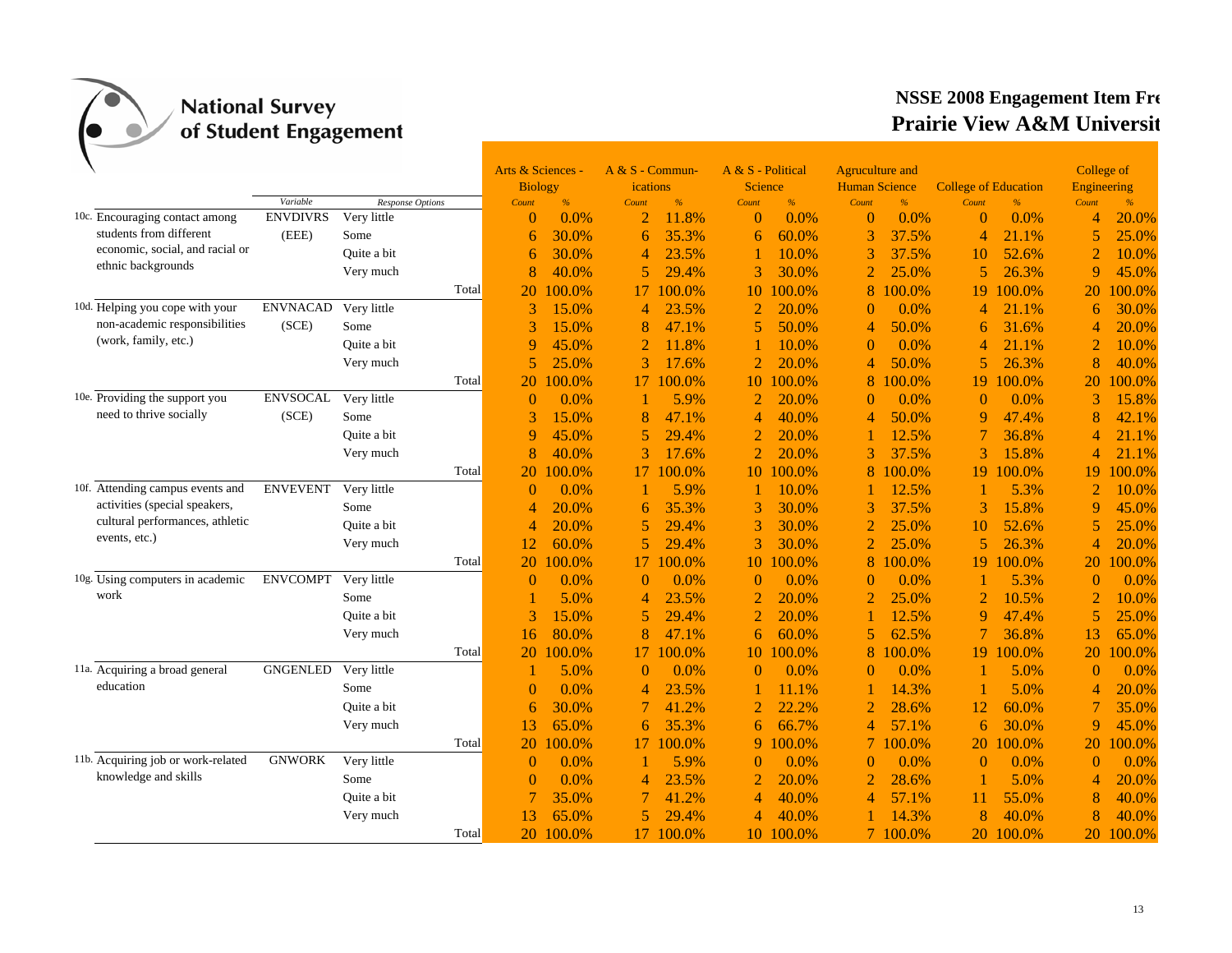

|                                 |                 |                         |                | Arts & Sciences -<br><b>Biology</b> | A & S - Commun-<br>ications |         | A & S - Political<br><b>Science</b> |               | <b>Agruculture and</b><br><b>Human Science</b> |          | <b>College of Education</b> |        | College of<br>Engineering |           |
|---------------------------------|-----------------|-------------------------|----------------|-------------------------------------|-----------------------------|---------|-------------------------------------|---------------|------------------------------------------------|----------|-----------------------------|--------|---------------------------|-----------|
|                                 | Variable        | <b>Response Options</b> | Count          | $\%$                                | Count                       | $\%$    | Count                               | $\frac{9}{6}$ | Count                                          | $\%$     | Count                       | $\%$   | Count                     | %         |
| 11c. Writing clearly and        | <b>GNWRITE</b>  | Very little             | $\Omega$       | 0.0%                                | $\Omega$                    | $0.0\%$ |                                     | 10.0%         | $\theta$                                       | 0.0%     |                             | 5.0%   | $\theta$                  | $0.0\%$   |
| effectively                     |                 | Some                    | $\overline{2}$ | 10.0%                               | $\overline{2}$              | 11.8%   |                                     | 10.0%         | $\overline{2}$                                 | 28.6%    |                             | 5.0%   | 5                         | 25.0%     |
|                                 |                 | Quite a bit             |                | 35.0%                               |                             | 41.2%   |                                     | 20.0%         | $\overline{2}$                                 | 28.6%    | 12                          | 60.0%  | 7                         | 35.0%     |
|                                 |                 | Very much               | 11             | 55.0%                               | 8                           | 47.1%   | 6                                   | 60.0%         | 3                                              | 42.9%    | 6                           | 30.0%  | 8                         | 40.0%     |
|                                 |                 | Total                   | 20             | 100.0%                              | 17                          | 100.0%  | 10                                  | 100.0%        | $\overline{7}$                                 | 100.0%   | 20                          | 100.0% | 20                        | 100.0%    |
| 11d. Speaking clearly and       | <b>GNSPEAK</b>  | Very little             | $\Omega$       | 0.0%                                | $\Omega$                    | $0.0\%$ | $\Omega$                            | 0.0%          | $\theta$                                       | 0.0%     | $\Omega$                    | 0.0%   | $\theta$                  | 0.0%      |
| effectively                     |                 | Some                    | 3              | 15.0%                               | 2                           | 11.8%   | 2                                   | 20.0%         | $\overline{2}$                                 | 28.6%    | $\Omega$                    | 0.0%   | 3                         | 15.0%     |
|                                 |                 | Quite a bit             |                | 35.0%                               | 4                           | 23.5%   | 3                                   | 30.0%         | 3                                              | 42.9%    | 13                          | 65.0%  | 8                         | 40.0%     |
|                                 |                 | Very much               | 10             | 50.0%                               | 11                          | 64.7%   | 5                                   | 50.0%         | $\overline{2}$                                 | 28.6%    |                             | 35.0%  | 9                         | 45.0%     |
|                                 |                 | Total                   | 20             | 100.0%                              | 17                          | 100.0%  | 10                                  | 100.0%        |                                                | 100.0%   | 20                          | 100.0% | 20                        | 100.0%    |
| 11e. Thinking critically and    | <b>GNANALY</b>  | Very little             | $\overline{0}$ | 0.0%                                | $\overline{0}$              | 0.0%    | $\mathbf{0}$                        | 0.0%          | $\theta$                                       | 0.0%     | $\Omega$                    | 0.0%   | $\theta$                  | 0.0%      |
| analytically                    |                 | Some                    | $\theta$       | 0.0%                                | 2                           | 11.8%   | $\Omega$                            | 0.0%          |                                                | 14.3%    | $\Omega$                    | 0.0%   | $\overline{2}$            | 10.0%     |
|                                 |                 | Quite a bit             | 5              | 25.0%                               | 4                           | 23.5%   | 3                                   | 30.0%         | 3                                              | 42.9%    | 14                          | 70.0%  | 6                         | 30.0%     |
|                                 |                 | Very much               | 15             | 75.0%                               | 11                          | 64.7%   |                                     | 70.0%         | 3                                              | 42.9%    | 6                           | 30.0%  | 12                        | 60.0%     |
|                                 |                 | Total                   | 20             | 100.0%                              | 17                          | 100.0%  | 10                                  | 100.0%        | 7                                              | 100.0%   | 20                          | 100.0% | 20                        | 100.0%    |
| 11f. Analyzing quantitative     | <b>GNQUANT</b>  | Very little             | $\overline{0}$ | 0.0%                                |                             | 6.3%    | $\Omega$                            | 0.0%          | $\theta$                                       | 0.0%     | $\Omega$                    | 0.0%   | $\theta$                  | 0.0%      |
| problems                        |                 | Some                    | $\Omega$       | 0.0%                                | 3                           | 18.8%   |                                     | 20.0%         |                                                | 14.3%    |                             | 5.0%   | $\overline{2}$            | 10.0%     |
|                                 |                 | Quite a bit             | 10             | 50.0%                               | 4                           | 25.0%   | 4                                   | 40.0%         | 3                                              | 42.9%    | 15                          | 75.0%  | 5                         | 25.0%     |
|                                 |                 | Very much               | 10             | 50.0%                               | 8                           | 50.0%   | 4                                   | 40.0%         | 3                                              | 42.9%    | 4                           | 20.0%  | 13                        | 65.0%     |
|                                 |                 | Total                   | 20             | 100.0%                              | 16                          | 100.0%  | 10                                  | 100.0%        | 7                                              | 100.0%   | 20                          | 100.0% | 20                        | 00.0%     |
| 11g. Using computing and        | <b>GNCMPTS</b>  | Very little             | $\overline{0}$ | 0.0%                                |                             | 5.9%    | $\overline{0}$                      | 0.0%          | $\theta$                                       | 0.0%     | $\Omega$                    | 0.0%   | $\theta$                  | 0.0%      |
| information technology          |                 | Some                    | 2              | 10.0%                               |                             | 5.9%    | $\Omega$                            | 0.0%          | 2                                              | 28.6%    | 5                           | 25.0%  | 5                         | 25.0%     |
|                                 |                 | Quite a bit             |                | 35.0%                               | 5                           | 29.4%   | 4                                   | 40.0%         |                                                | 14.3%    |                             | 40.0%  | 5                         | 25.0%     |
|                                 |                 | Very much               | 11             | 55.0%                               | 10                          | 58.8%   | 6                                   | 60.0%         | 4                                              | 57.1%    |                             | 35.0%  | 10                        | 50.0%     |
|                                 |                 | Total                   | 20             | 100.0%                              | 17                          | 100.0%  | 10                                  | 100.0%        | 7                                              | 100.0%   | 20                          | 100.0% | 20                        | 100.0%    |
| 11h. Working effectively with   | <b>GNOTHERS</b> | Very little             | $\overline{0}$ | 0.0%                                |                             | 5.9%    | $\theta$                            | 0.0%          | $\boldsymbol{0}$                               | 0.0%     | $\Omega$                    | 0.0%   |                           | 5.0%      |
| others                          |                 | Some                    | $\Omega$       | 0.0%                                | 2                           | 11.8%   |                                     | 10.0%         | $\overline{2}$                                 | 28.6%    | $\overline{2}$              | 10.0%  | $\overline{2}$            | 10.0%     |
|                                 |                 | Quite a bit             | 3              | 15.0%                               | 4                           | 23.5%   | 3                                   | 30.0%         | $\overline{2}$                                 | 28.6%    | 10                          | 50.0%  | 8                         | 40.0%     |
|                                 |                 | Very much               | 17             | 85.0%                               | 10                          | 58.8%   | 6                                   | 60.0%         | 3                                              | 42.9%    | 8                           | 40.0%  | 9                         | 45.0%     |
|                                 |                 | Total                   | 20             | 100.0%                              | 17                          | 100.0%  | 10                                  | 100.0%        | $\tau$                                         | 100.0%   | 20                          | 100.0% | 20                        | 100.0%    |
| 11i. Voting in local, state, or | <b>GNCITIZN</b> | Very little             | $\overline{0}$ | 0.0%                                |                             | 5.9%    | $\overline{0}$                      | 0.0%          | $\overline{2}$                                 | 28.6%    |                             | 5.0%   |                           | 5.0%      |
| national elections              |                 | Some                    |                | 5.0%                                | 3                           | 17.6%   |                                     | 10.0%         | 3                                              | 42.9%    | 6                           | 30.0%  | 9                         | 45.0%     |
|                                 |                 | Quite a bit             | $\overline{2}$ | 10.0%                               | 3                           | 17.6%   | 3                                   | 30.0%         | $\overline{0}$                                 | 0.0%     | 9                           | 45.0%  | 7                         | 35.0%     |
|                                 |                 | Very much               | 17             | 85.0%                               | 10                          | 58.8%   | 6                                   | 60.0%         | $\overline{2}$                                 | 28.6%    | 4                           | 20.0%  | 3                         | 15.0%     |
|                                 |                 | Total                   | 20             | 100.0%                              | 17                          | 100.0%  | 10                                  | 100.0%        |                                                | 7 100.0% | 20                          | 100.0% |                           | 20 100.0% |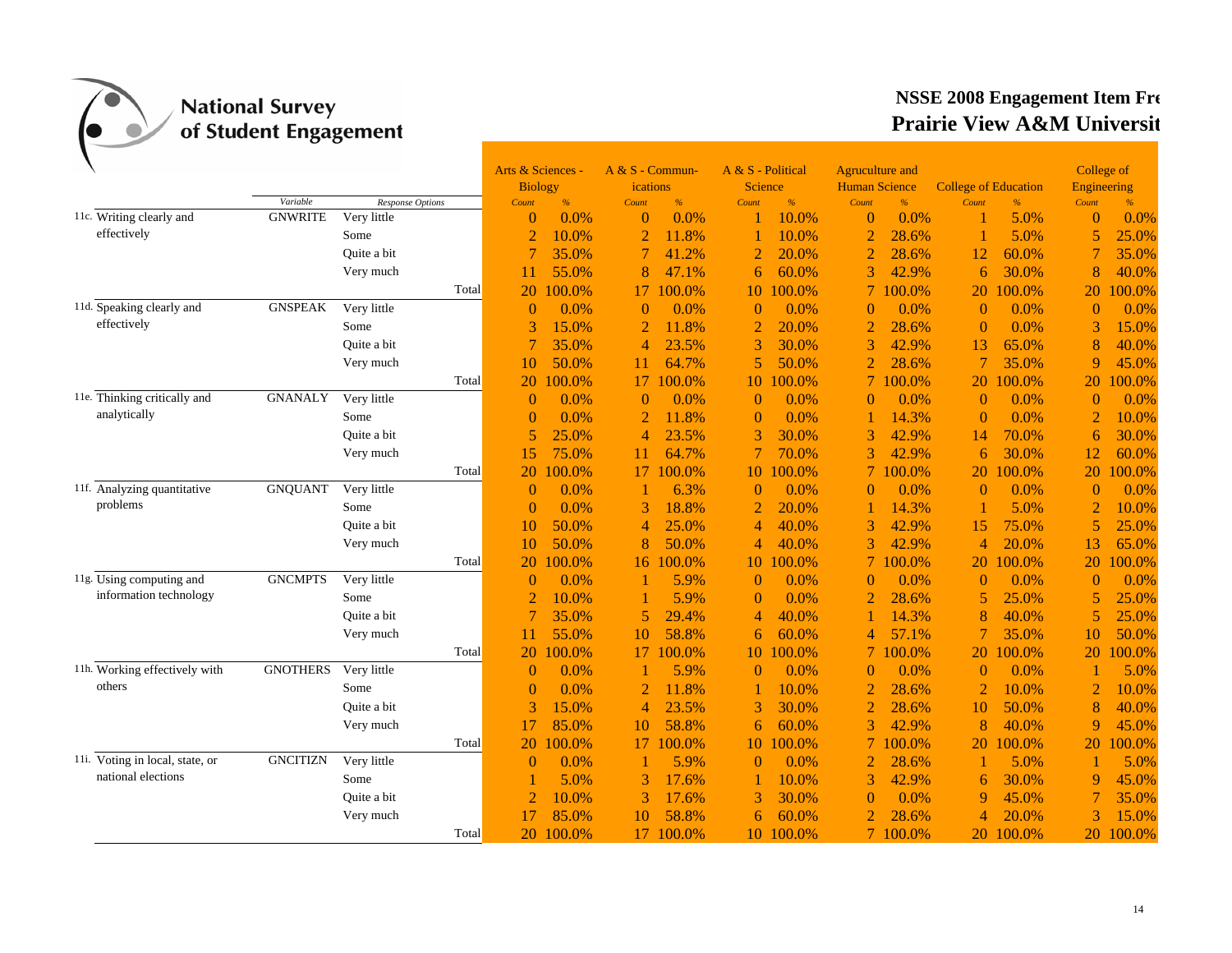

|                                            |                 |                         |                  | Arts & Sciences -<br><b>Biology</b> | A & S - Commun-<br><i>ications</i> |         | A & S - Political<br><b>Science</b> |        | <b>Agruculture and</b><br><b>Human Science</b> |        | <b>College of Education</b> |               | College of<br>Engineering |         |
|--------------------------------------------|-----------------|-------------------------|------------------|-------------------------------------|------------------------------------|---------|-------------------------------------|--------|------------------------------------------------|--------|-----------------------------|---------------|---------------------------|---------|
|                                            | Variable        | <b>Response Options</b> | Count            | $\frac{9}{6}$                       | Count                              | $\%$    | Count                               | $\%$   | Count                                          | $\%$   | Count                       | $\frac{9}{6}$ | Count                     | $\%$    |
| 11j. Learning effectively on your          | <b>GNINQ</b>    | Very little             | $\overline{0}$   | 0.0%                                | $\Omega$                           | 0.0%    | $\Omega$                            | 0.0%   | $\overline{0}$                                 | 0.0%   | $\theta$                    | 0.0%          | $\theta$                  | 0.0%    |
| own                                        |                 | Some                    | $\left  \right $ | 0.0%                                |                                    | 5.9%    | $\Omega$                            | 0.0%   |                                                | 14.3%  | $\overline{2}$              | 10.0%         |                           | 5.0%    |
|                                            |                 | Quite a bit             | 6                | 33.3%                               | 5                                  | 29.4%   | 6                                   | 60.0%  | 2                                              | 28.6%  | 8                           | 40.0%         | 8                         | 40.0%   |
|                                            |                 | Very much               | 12               | 66.7%                               | 11                                 | 64.7%   | 4                                   | 40.0%  | 4                                              | 57.1%  | 10                          | 50.0%         | 11                        | 55.0%   |
|                                            |                 | Total                   | 18               | 100.0%                              | 17                                 | 100.0%  | 10                                  | 100.0% |                                                | 100.0% | 20                          | 100.0%        | 20                        | 100.0%  |
| 11k. Understanding yourself                | <b>GNSELF</b>   | Very little             | $\overline{0}$   | 0.0%                                | $\Omega$                           | $0.0\%$ | $\theta$                            | 0.0%   | $\Omega$                                       | 0.0%   | $\theta$                    | 0.0%          |                           | 5.0%    |
|                                            |                 | Some                    | $\Omega$         | 0.0%                                | $\overline{4}$                     | 23.5%   | 2                                   | 20.0%  |                                                | 14.3%  |                             | 5.3%          | 5                         | 25.0%   |
|                                            |                 | Quite a bit             |                  | 35.0%                               | 3                                  | 17.6%   | 5                                   | 50.0%  | 3                                              | 42.9%  | 9                           | 47.4%         | 4                         | 20.0%   |
|                                            |                 | Very much               | 13               | 65.0%                               | 10                                 | 58.8%   | 3                                   | 30.0%  | 3                                              | 42.9%  | 9                           | 47.4%         | 10                        | 50.0%   |
|                                            |                 | Total                   | 20               | 100.0%                              | 17                                 | 100.0%  | 10                                  | 100.0% | 7.                                             | 100.0% | 19                          | 100.0%        | 20                        | 100.0%  |
| 111. Understanding people of               | <b>GNDIVERS</b> | Very little             | $\bf{0}$         | 0.0%                                |                                    | 5.9%    | $\theta$                            | 0.0%   | $\Omega$                                       | 0.0%   |                             | 5.0%          | $\overline{2}$            | 10.0%   |
| other racial and ethnic                    |                 | Some                    | 2                | 10.5%                               | 2                                  | 11.8%   | $\overline{2}$                      | 20.0%  |                                                | 14.3%  |                             | 5.0%          | $\overline{2}$            | 10.0%   |
| backgrounds                                |                 | Quite a bit             |                  | 36.8%                               | 5                                  | 29.4%   | 4                                   | 40.0%  | $\overline{2}$                                 | 28.6%  | 9                           | 45.0%         | 5                         | 25.0%   |
|                                            |                 | Very much               | 10               | 52.6%                               | 9                                  | 52.9%   | 4                                   | 40.0%  | 4                                              | 57.1%  | 9                           | 45.0%         | 11                        | 55.0%   |
|                                            |                 | Total                   | 19               | 100.0%                              | 17                                 | 100.0%  | 10                                  | 100.0% |                                                | 100.0% | 20                          | 100.0%        | 20                        | 100.0%  |
| 11m Solving complex real-world<br>problems | <b>GNPROBSV</b> | Very little             | $\bf{0}$         | 0.0%                                |                                    | 5.9%    | $\theta$                            | 0.0%   | $\Omega$                                       | 0.0%   | $\theta$                    | 0.0%          | $\theta$                  | $0.0\%$ |
|                                            |                 | Some                    | 3                | 15.0%                               | 4                                  | 23.5%   | 2                                   | 20.0%  |                                                | 14.3%  |                             | 5.0%          | 5                         | 25.0%   |
|                                            |                 | Quite a bit             | 8                | 40.0%                               | 7                                  | 41.2%   | 5                                   | 50.0%  | $\overline{2}$                                 | 28.6%  | 12                          | 60.0%         | 6                         | 30.0%   |
|                                            |                 | Very much               | 9                | 45.0%                               | 5                                  | 29.4%   | 3                                   | 30.0%  | 4                                              | 57.1%  |                             | 35.0%         | 9                         | 45.0%   |
|                                            |                 | Total                   | 20               | 100.0%                              | 17                                 | 100.0%  | 10                                  | 100.0% | 7.                                             | 100.0% | 20                          | 100.0%        | 20                        | 100.0%  |
| 11n. Developing a personal code            | <b>GNETHICS</b> | Very little             | $\Omega$         | $0.0\%$                             |                                    | 5.9%    | $\theta$                            | 0.0%   | $\Omega$                                       | 0.0%   | $\theta$                    | 0.0%          | $\overline{2}$            | 10.0%   |
| of values and ethics                       |                 | Some                    | $\overline{2}$   | 10.0%                               | 6                                  | 35.3%   |                                     | 10.0%  |                                                | 14.3%  | $\Omega$                    | 0.0%          | $\overline{2}$            | 10.0%   |
|                                            |                 | Quite a bit             | <sup>9</sup>     | 45.0%                               | 3                                  | 17.6%   | 5                                   | 50.0%  | 3                                              | 42.9%  | 12                          | 60.0%         | 7                         | 35.0%   |
|                                            |                 | Very much               | 9                | 45.0%                               | 7                                  | 41.2%   | 4                                   | 40.0%  | 3                                              | 42.9%  | 8                           | 40.0%         | 9                         | 45.0%   |
|                                            |                 | Total                   | 20               | 100.0%                              | 17                                 | 100.0%  | 10                                  | 100.0% | 7                                              | 100.0% | 20                          | 100.0%        | 20                        | 100.0%  |
| 11o. Contributing to the welfare           | <b>GNCOMMUN</b> | Very little             | $\bf{0}$         | 0.0%                                | $\Omega$                           | $0.0\%$ | $\overline{0}$                      | 0.0%   | 3                                              | 42.9%  |                             | 5.0%          |                           | 5.0%    |
| of your community                          |                 | Some                    |                  | 5.0%                                | $\overline{4}$                     | 23.5%   | 3                                   | 30.0%  | $\overline{2}$                                 | 28.6%  | 3                           | 15.0%         | 8                         | 40.0%   |
|                                            |                 | Quite a bit             | 6                | 30.0%                               | 7                                  | 41.2%   | 3                                   | 30.0%  |                                                | 14.3%  | 9                           | 45.0%         | 5                         | 25.0%   |
|                                            |                 | Very much               | 13               | 65.0%                               | 6                                  | 35.3%   | 4                                   | 40.0%  |                                                | 14.3%  |                             | 35.0%         | 6                         | 30.0%   |
|                                            |                 | Total                   | 20               | 100.0%                              | 17                                 | 100.0%  | 10                                  | 100.0% | 7.                                             | 100.0% | 20                          | 100.0%        | 20                        | 100.0%  |
| 11p. Developing a deepened sense           | <b>GNSPIRIT</b> | Very little             |                  | 5.0%                                | 2                                  | 11.8%   | $\theta$                            | 0.0%   | 4                                              | 57.1%  | $\overline{2}$              | 10.0%         | $\overline{2}$            | 10.0%   |
| of spirituality                            |                 | Some                    |                  | 5.0%                                | 3                                  | 17.6%   | 3                                   | 30.0%  | $\Omega$                                       | 0.0%   | 2                           | 10.0%         | 6                         | 30.0%   |
|                                            |                 | Quite a bit             | <sup>9</sup>     | 45.0%                               | 4                                  | 23.5%   | 3                                   | 30.0%  |                                                | 14.3%  | 11                          | 55.0%         | 8                         | 40.0%   |
|                                            |                 | Very much               | <sup>9</sup>     | 45.0%                               | 8                                  | 47.1%   | 4                                   | 40.0%  | 2                                              | 28.6%  | 5                           | 25.0%         | 4                         | 20.0%   |
|                                            |                 | Total                   | 20               | 100.0%                              | 17                                 | 100.0%  | 10                                  | 100.0% | $\overline{7}$                                 | 100.0% |                             | 20 100.0%     | 20                        | 100.0%  |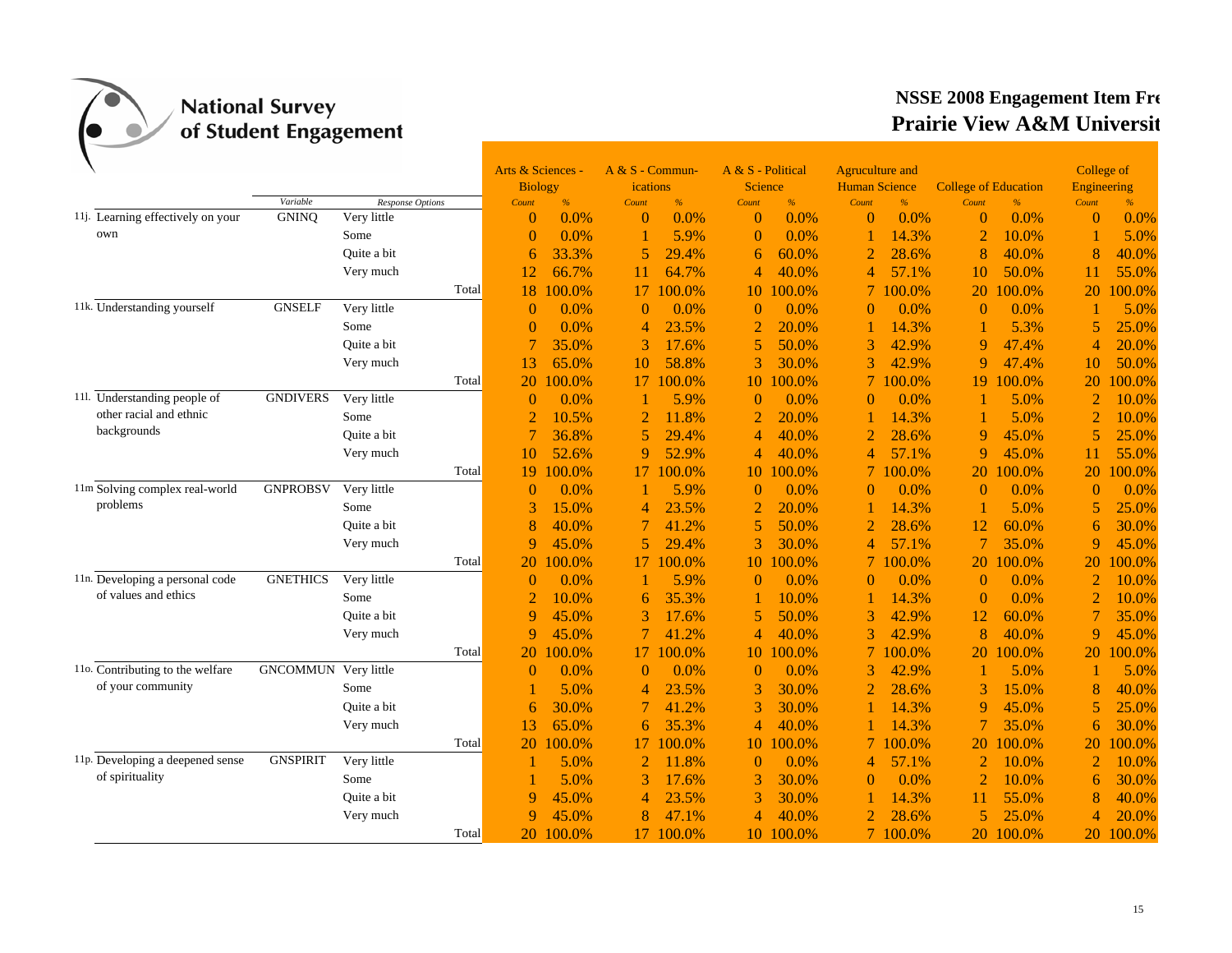

|                      |                                    |                 |                  | Arts & Sciences -<br><b>Biology</b> |         | $A & S - Commun$<br><i>ications</i> |         | A & S - Political<br><b>Science</b> |               | Agrueulture and<br><b>Human Science</b> |          | <b>College of Education</b> |               | College of<br><b>Engineering</b> |        |
|----------------------|------------------------------------|-----------------|------------------|-------------------------------------|---------|-------------------------------------|---------|-------------------------------------|---------------|-----------------------------------------|----------|-----------------------------|---------------|----------------------------------|--------|
|                      |                                    | Variable        | Response Options | Count                               | %       | Count                               | $\%$    | Count                               | $\frac{9}{6}$ | Count                                   | $\%$     | Count                       | $\frac{9}{6}$ | Count                            | $\%$   |
|                      | 12. Overall, how would you         | <b>ADVISE</b>   | Poor             | $\theta$                            | $0.0\%$ |                                     | 5.9%    | 2                                   | 20.0%         | $\theta$                                | 0.0%     | $\Omega$                    | $0.0\%$       | $\overline{0}$                   | 0.0%   |
|                      | evaluate the quality of            |                 | Fair             | $\theta$                            | $0.0\%$ | 4                                   | 23.5%   | 2                                   | 20.0%         | 4                                       | 50.0%    | 6                           | 30.0%         | $\overline{4}$                   | 20.0%  |
|                      | academic advising you have         |                 | Good             | 5.                                  | 26.3%   | 8                                   | 47.1%   | 5.                                  | 50.0%         | $\theta$                                | $0.0\%$  | 8.                          | 40.0%         |                                  | 35.0%  |
|                      | received at your institution?      |                 | Excellent        | 14                                  | 73.7%   | 4                                   | 23.5%   |                                     | 10.0%         | 4                                       | 50.0%    | 6 <sub>1</sub>              | 30.0%         | 9                                | 45.0%  |
|                      |                                    |                 | Total            | 19                                  | 100.0%  |                                     | 100.0%  | 10                                  | 100.0%        | 8                                       | 100.0%   | 20                          | 100.0%        | 20                               | 100.0% |
|                      | 13. How would you evaluate your    | <b>ENTIREXP</b> | Poor             | $\Omega$                            | 0.0%    | $\theta$                            | $0.0\%$ | $\theta$                            | $0.0\%$       | $\theta$                                | $0.0\%$  | $\theta$                    | $0.0\%$       |                                  | 5.0%   |
|                      | entire educational experience      |                 | Fair             | $\Omega$                            | 0.0%    |                                     | 29.4%   | $\theta$                            | $0.0\%$       | $2^{\circ}$                             | 25.0%    | $\overline{2}$              | 10.0%         | 3                                | 15.0%  |
| at this institution? |                                    |                 | Good             |                                     | 35.0%   | 9.                                  | 52.9%   | 8                                   | 80.0%         | $\mathbf{2}^-$                          | 25.0%    | 14                          | 70.0%         | 6.                               | 30.0%  |
|                      |                                    |                 | Excellent        | 15                                  | 65.0%   | 3.                                  | 17.6%   |                                     | 20.0%         | 4                                       | 50.0%    | 4                           | 20.0%         | 10                               | 50.0%  |
|                      |                                    |                 | Total            | 20                                  | 100.0%  |                                     | 100.0%  | 10 <sup>1</sup>                     | 100.0%        |                                         | 8 100.0% |                             | 20 100.0%     | 20                               | 100.0% |
|                      | 14. If you could start over again, | <b>SAMECOLL</b> | Definitely no    | $\Omega$                            | $0.0\%$ | $\theta$                            | $0.0\%$ | $\theta$                            | $0.0\%$       | $\theta$                                | $0.0\%$  | $\theta$                    | $0.0\%$       |                                  | 5.0%   |
|                      | would you go to the same           |                 | Probably no      |                                     | 5.0%    |                                     | 41.2%   |                                     | 10.0%         |                                         | 25.0%    | 4                           | 20.0%         | $\overline{4}$                   | 20.0%  |
|                      | <i>institution</i> you are now     |                 | Probably yes     | 4                                   | 20.0%   | 4                                   | 23.5%   |                                     | 10.0%         |                                         | 12.5%    | 11                          | 55.0%         |                                  | 10.0%  |
| attending?           |                                    |                 | Definitely yes   | 15                                  | 75.0%   | 6.                                  | 35.3%   | 8                                   | 80.0%         | 5.                                      | 62.5%    | 5.                          | 25.0%         | 13                               | 65.0%  |
|                      |                                    |                 | Total            | 20                                  | 100.0%  |                                     | 100.0%  | 10                                  | 100.0%        |                                         | 8 100.0% |                             | 20 100.0%     | 20                               | 100.0% |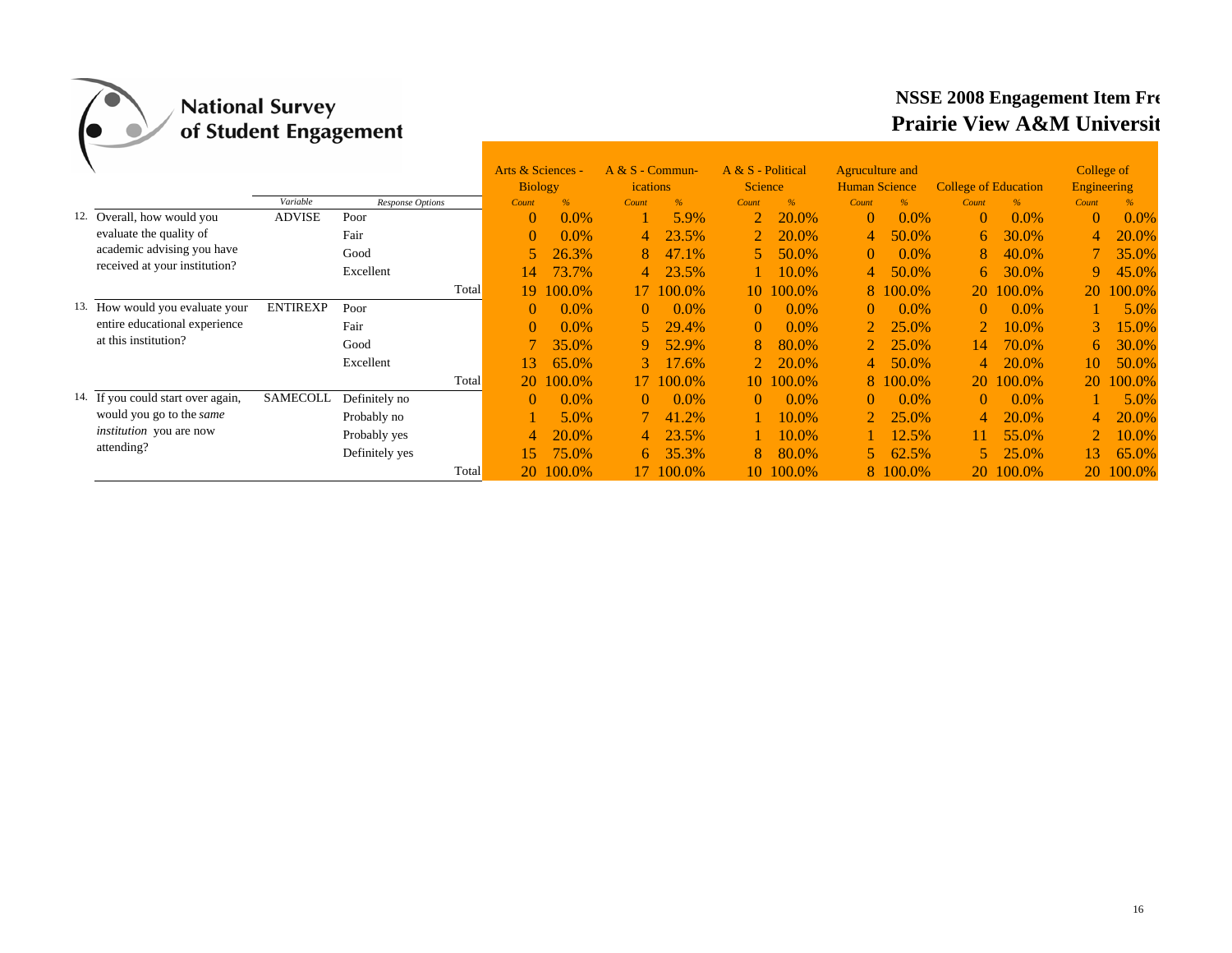|                           |               | Juvenile Justice & |               | School of        |               |                  |            |                |           |    | <b>NSSE</b> |
|---------------------------|---------------|--------------------|---------------|------------------|---------------|------------------|------------|----------------|-----------|----|-------------|
| <b>College of Nursing</b> |               | Psychology         |               | Architecture     |               | Southwest Public |            | Carnegie Class |           |    | 2008        |
| Count                     | $\frac{9}{6}$ | Count              | $\frac{9}{6}$ | Count            | $\frac{9}{6}$ | Count            | $\%$       | Count          | $\%$      | nt | $\%$        |
| $\overline{0}$            | 0.0%          | $\overline{0}$     | 0.0%          | $\overline{0}$   | 0.0%          | 308              | 3%         | 1,036          | $2\%$ #   |    | 2%          |
| $\boldsymbol{0}$          | 0.0%          | $\overline{7}$     | 41.2%         | $\overline{4}$   | 23.5%         | 2,884            | 29%        | 14,653         | 25% #     |    | 25%         |
| 3                         | 42.9%         | $\overline{7}$     | 41.2%         | 6                | 35.3%         | 3,260            | 33%        | 19,510         | 33% #     |    | 33%         |
| $\overline{4}$            | 57.1%         | 3                  | 17.6%         | $\overline{7}$   | 41.2%         | 3,516            | 35%        | 24,076         | 41% #     |    | 41%         |
| $\overline{7}$            | 100.0%        | 17                 | 100.0%        | 17               | 100.0%        | 9,968            | 100%       | 59,275 100% #  |           |    | 100%        |
| $\overline{0}$            | 0.0%          | $\overline{0}$     | 0.0%          | 1                | 5.9%          | 712              | 7%         | 2,201          | 4% #      |    | 4%          |
| $\overline{2}$            | 28.6%         | $\overline{4}$     | 25.0%         | 1                | 5.9%          | 3,486            | 35%        | 17,412         | 29% #     |    | 32%         |
| $\overline{4}$            | 57.1%         | 9                  | 56.3%         | $\overline{7}$   | 41.2%         | 3,330            | 33%        | 22,768         | 38% #     |    | 38%         |
| 1                         | 14.3%         | 3                  | 18.8%         | 8                | 47.1%         | 2,441            | 24%        | 16,838         | 28% #     |    | 26%         |
| $\overline{7}$            | 100.0%        | 16                 | 100.0%        | 17               | 100.0%        | 9,969            | 100%       | 59,219 100% #  |           |    | 100%        |
| $\mathbf{0}$              | 0.0%          | $\mathbf{0}$       | 0.0%          | $\boldsymbol{0}$ | 0.0%          | 1,410            | 14%        | 8,866          | 15% #     |    | 16%         |
| $\overline{2}$            | 28.6%         | 3                  | 17.6%         | 5                | 29.4%         | 3,483            | 35%        | 22,649         | 38% #     |    | 39%         |
| $\mathbf{0}$              | 0.0%          | 10                 | 58.8%         | $\overline{3}$   | 17.6%         | 2,918            | 29%        | 16,177         | 27% #     |    | 26%         |
| 5                         | 71.4%         | $\overline{4}$     | 23.5%         | 9                | 52.9%         | 2,157            | 22%        | 11,560         | 20% #     |    | 19%         |
| $\overline{7}$            | 100.0%        | 17                 | 100.0%        | 17               | 100.0%        | 9,968            | 100%       | 59,252 100% #  |           |    | $100\%$     |
| $\mathbf{0}$              | 0.0%          | $\mathbf{0}$       | 0.0%          | $\mathbf{0}$     | 0.0%          | 166              | 2%         | 560            | $1\%$ #   |    | $1\%$       |
| $\mathbf{0}$              | 0.0%          | 3                  | 17.6%         | $\overline{2}$   | 11.8%         | 1,449            | 15%        | 6,941          | $12\%$ #  |    | 12%         |
| 3                         | 42.9%         | $\overline{6}$     | 35.3%         | 6                | 35.3%         | 3,965            | 40%        | 23,592         | 40% #     |    | 39%         |
| $\overline{4}$            | 57.1%         | 8                  | 47.1%         | 9                | 52.9%         | 4,391            | 44%        | 28,129         | 47% #     |    | 48%         |
| 7                         | 100.0%        | 17                 | 100.0%        | 17               | 100.0%        | 9,971            | 100%       | 59,222         | $100\%$ # |    | 100%        |
| $\boldsymbol{0}$          | 0.0%          | $\overline{0}$     | 0.0%          | 1                | 5.9%          | 834              | 8%         | 3,439          | 6% #      |    | 6%          |
| $\boldsymbol{0}$          | 0.0%          | 5                  | 29.4%         | 5                | 29.4%         | 3,028            | 30%        | 17,940         | 30% #     |    | $31\%$      |
| $\overline{3}$            | 42.9%         | $\overline{6}$     | 35.3%         | $\overline{4}$   | 23.5%         | 3,359            | 34%        | 20,671         | 35% #     |    | 35%         |
| $\overline{4}$            | 57.1%         | 6                  | 35.3%         | $\overline{7}$   | 41.2%         | 2,736            | 27%        | 17,095         | 29% #     |    | 28%         |
| $\overline{7}$            | 100.0%        | 17                 | 100.0%        | 17               | 100.0%        | 9,957            | 100%       | 59,145 100% #  |           |    | 100%        |
| 3                         | 42.9%         | 5                  | 29.4%         | 8                | 50.0%         | 1,973            | 20%        | 12,133         | 21% #     |    | 20%         |
| $\overline{2}$            | 28.6%         | 11                 | 64.7%         | 6                | 37.5%         | 5,759            | 58%        | 34,770         | 59% #     |    | 58%         |
| $\overline{2}$            | 28.6%         | $\overline{0}$     | 0.0%          | $\overline{2}$   | 12.5%         | 1,473            | 15%        | 8,189          | 14% #     |    | 14%         |
| $\overline{0}$            | 0.0%          | 1                  | 5.9%          | $\overline{0}$   | 0.0%          | 728              | 7%         | 3,906          | 7% #      |    | 7%          |
| $\overline{7}$            | 100.0%        | 17                 | 100.0%        | 16               | 100.0%        | 9,933            | 100%       | 58,998 100% #  |           |    | 100%        |
| $\boldsymbol{0}$          | 0.0%          | $\overline{c}$     | 11.8%         | $\mathbf{0}$     | 0.0%          | 1,169            | 12%        | 4,966          | 8% #      |    | $11\%$      |
| 1                         | 16.7%         | 5                  | 29.4%         | 3                | 17.6%         | 3,924            | 39%        | 24,311         | 41% #     |    | 43%         |
| $\overline{2}$            | 33.3%         | 8                  | 47.1%         | 9                | 52.9%         | 3,056            | 31%        | 19,549         | 33% #     |    | 31%         |
| 3                         | 50.0%         | $\overline{2}$     | 11.8%         | 5                | 29.4%         | 1,816            | 18%        | 10,348         | 17% #     |    | 16%         |
| 6                         | 100.0%        | 17                 | 100.0%        | 17               | 100.0%        |                  | 9,965 100% | 59,174 100% #  |           |    | 100%        |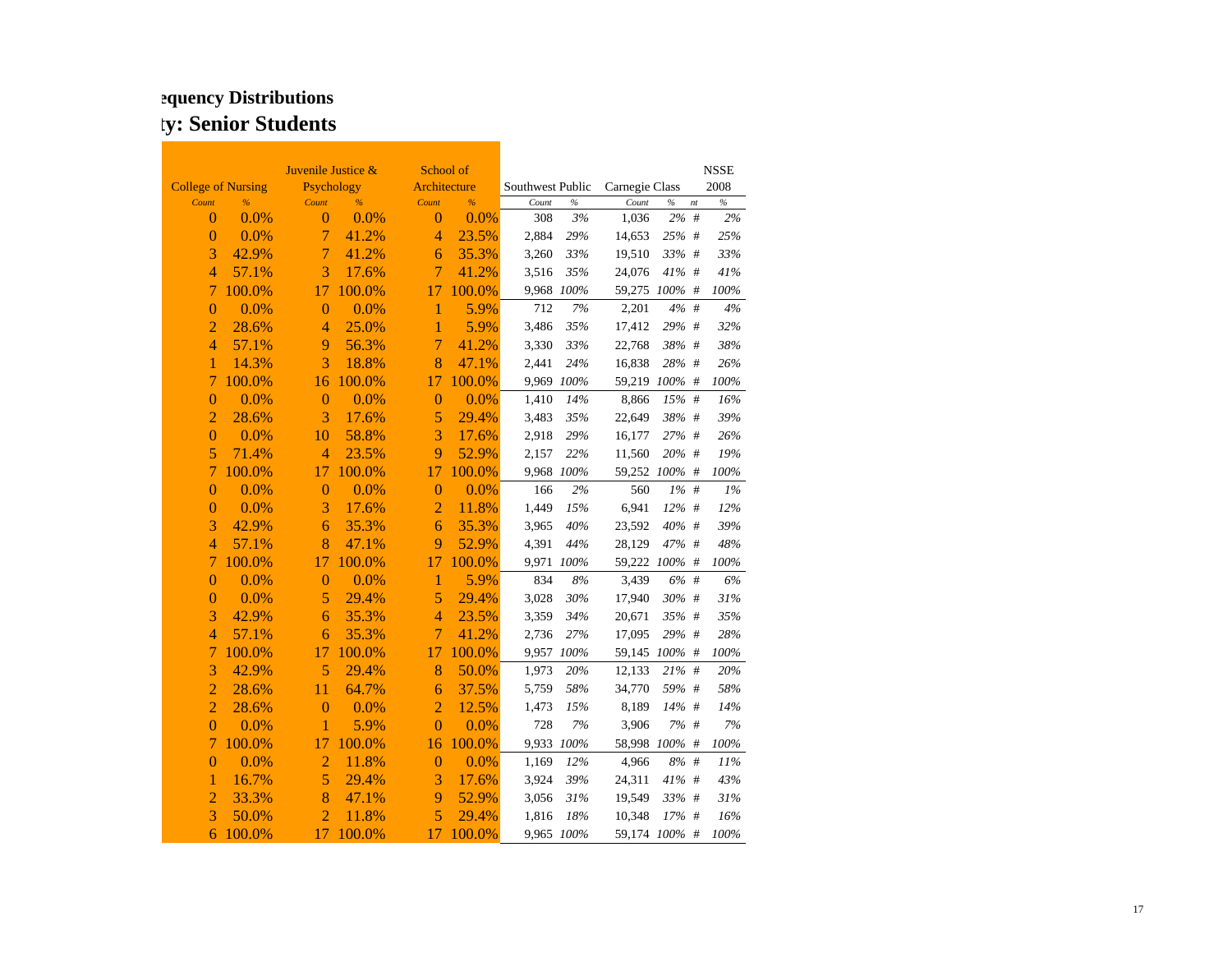|                           |               | Juvenile Justice & |               | School of      |               |                  |       |                |           |    | <b>NSSE</b> |
|---------------------------|---------------|--------------------|---------------|----------------|---------------|------------------|-------|----------------|-----------|----|-------------|
| <b>College of Nursing</b> |               | Psychology         |               | Architecture   |               | Southwest Public |       | Carnegie Class |           |    | 2008        |
| Count                     | $\frac{9}{6}$ | Count              | $\frac{9}{6}$ | Count          | $\frac{9}{6}$ | Count            | $\%$  | Count          | $\%$      | nt | $\%$        |
| $\theta$                  | 0.0%          | 1                  | 5.9%          | $\overline{0}$ | 0.0%          | 819              | 8%    | 3,773          | 6% #      |    | 7%          |
| $\overline{0}$            | 0.0%          | 5                  | 29.4%         | 3              | 17.6%         | 3,301            | 33%   | 20,071         | 34% #     |    | 34%         |
| 1                         | 14.3%         | 6                  | 35.3%         | 9              | 52.9%         | 3,249            | 33%   | 20,724         | 35% #     |    | 35%         |
| 6                         | 85.7%         | 5                  | 29.4%         | 5              | 29.4%         | 2,603            | 26%   | 14,682         | 25% #     |    | 25%         |
| 7                         | 100.0%        | 17                 | 100.0%        | 17             | 100.0%        | 9,972            | 100%  | 59,250 100% #  |           |    | 100%        |
| $\overline{0}$            | 0.0%          | 1                  | 5.9%          | $\overline{0}$ | 0.0%          | 316              | 3%    | 1,630          | 3% #      |    | 3%          |
| $\mathbf{0}$              | 0.0%          | 3                  | 17.6%         | 3              | 17.6%         | 2,621            | 27%   | 15,016         | 26% #     |    | 26%         |
| $\overline{c}$            | 28.6%         | 9                  | 52.9%         | $\overline{6}$ | 35.3%         | 4,150            | 43%   | 25,131         | 44% #     |    | 44%         |
| $\overline{5}$            | 71.4%         | $\overline{4}$     | 23.5%         | 8              | 47.1%         | 2,592            | 27%   | 15,637         | 27% #     |    | 28%         |
| $\overline{7}$            | 100.0%        | 17                 | 100.0%        | 17             | 100.0%        | 9,679            | 100%  | 57,414 100% #  |           |    | 100%        |
| $\overline{2}$            | 28.6%         | 5                  | 29.4%         | 3              | 17.6%         | 3,974            | 41%   | 25,415         | 44% #     |    | 42%         |
| $\overline{4}$            | 57.1%         | 8                  | 47.1%         | 9              | 52.9%         | 3,509            | 36%   | 19,752         | 34% #     |    | 35%         |
| 1                         | 14.3%         | 3                  | 17.6%         | $\overline{2}$ | 11.8%         | 1,262            | 13%   | 7,086          | $12\%$ #  |    | 13%         |
| $\mathbf{0}$              | 0.0%          | 1                  | 5.9%          | $\overline{3}$ | 17.6%         | 932              | 10%   | 5,136          | 9% #      |    | $10\%$      |
| $\overline{7}$            | 100.0%        | 17                 | 100.0%        | 17             | 100.0%        | 9,677            | 100%  | 57,389         | 100% #    |    | 100%        |
| $\mathbf{0}$              | 0.0%          | $\overline{0}$     | 0.0%          | $\overline{4}$ | 23.5%         | 5,174            | 54%   | 27,164         | 47% #     |    | 49%         |
| $\mathbf{1}$              | 14.3%         | 6                  | 35.3%         | $\overline{7}$ | 41.2%         | 2,732            | 28%   | 18,331         | 32% #     |    | 32%         |
| 3                         | 42.9%         | $\overline{7}$     | 41.2%         | 3              | 17.6%         | 1,070            | 11%   | 7,409          | 13% #     |    | 12%         |
| 3                         | 42.9%         | $\overline{4}$     | 23.5%         | 3              | 17.6%         | 695              | 7%    | 4,436          | 8% #      |    | 7%          |
| 7                         | 100.0%        | 17                 | 100.0%        | 17             | 100.0%        | 9,671            | 100%  | 57,340         | $100\%$ # |    | 100%        |
| $\boldsymbol{0}$          | 0.0%          | $\overline{2}$     | 11.8%         | $\overline{0}$ | 0.0%          | 995              | 10%   | 6,329          | 11% #     |    | 11%         |
| $\mathbf{0}$              | 0.0%          | 8                  | 47.1%         | 6              | 35.3%         | 2,557            | 26%   | 16,357         | 28% #     |    | 29%         |
| 3                         | 42.9%         | 1                  | 5.9%          | 6              | 35.3%         | 2,638            | 27%   | 15,612         | 27% #     |    | 27%         |
| $\overline{4}$            | 57.1%         | 6                  | 35.3%         | 5              | 29.4%         | 3,499            | 36%   | 19,117         | 33% #     |    | 33%         |
| $\overline{7}$            | 100.0%        | 17                 | 100.0%        | 17             | 100.0%        | 9,689            | 100%  | 57,415         | 100% #    |    | 100%        |
| $\boldsymbol{0}$          | 0.0%          | $\overline{0}$     | 0.0%          | $\overline{0}$ | 0.0%          | 94               | 1%    | 288            | $1\%$ #   |    | 1%          |
| $\mathbf{0}$              | 0.0%          | 5                  | 29.4%         | $\overline{2}$ | 11.8%         | 1,638            | 17%   | 7,843          | 14% #     |    | 12%         |
| 1                         | 14.3%         | 6                  | 35.3%         | $\overline{6}$ | 35.3%         | 3,054            | 32%   | 18,457         | 32% #     |    | 31%         |
| 6                         | 85.7%         | 6                  | 35.3%         | 9              | 52.9%         | 4,879            | 50%   | 30,769         | 54% #     |    | 56%         |
| 7                         | 100.0%        | 17                 | 100.0%        | 17             | 100.0%        | 9,665            | 100%  | 57,357 100% #  |           |    | 100%        |
| $\mathbf{0}$              | 0.0%          | $\mathbf{0}$       | 0.0%          | $\overline{0}$ | 0.0%          | 446              | $5\%$ | 2,352          | 4% #      |    | $4\%$       |
| $\mathbf{0}$              | 0.0%          | 5                  | 31.3%         | $\overline{4}$ | 23.5%         | 3,399            | 35%   | 19,875         | 35% #     |    | 35%         |
| 3                         | 42.9%         | 6                  | 37.5%         | 8              | 47.1%         | 3,104            | 32%   | 19,358         | 34% #     |    | 33%         |
| $\overline{4}$            | 57.1%         | 5                  | 31.3%         | 5              | 29.4%         | 2,727            | 28%   | 15,797         | 28% #     |    | 28%         |
| $\overline{7}$            | 100.0%        | 16                 | 100.0%        | 17             | 100.0%        | 9,676 100%       |       | 57,382 100% #  |           |    | 100%        |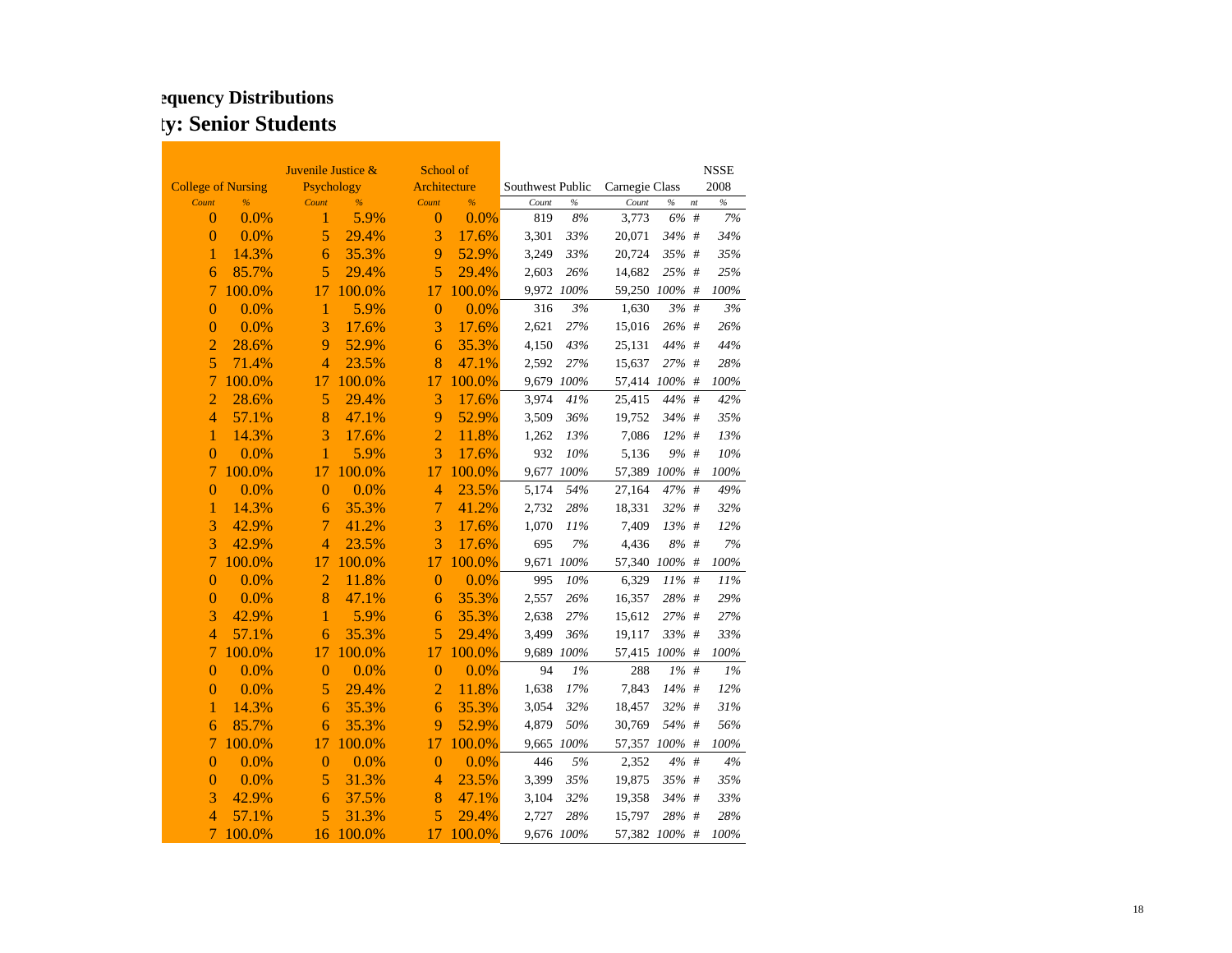|                           |               | Juvenile Justice & |               | School of        |               |                  |       |                |           |    | <b>NSSE</b> |
|---------------------------|---------------|--------------------|---------------|------------------|---------------|------------------|-------|----------------|-----------|----|-------------|
| <b>College of Nursing</b> |               | Psychology         |               | Architecture     |               | Southwest Public |       | Carnegie Class |           |    | 2008        |
| Count                     | $\frac{9}{6}$ | Count              | $\frac{9}{6}$ | Count            | $\frac{9}{6}$ | Count            | $\%$  | Count          | $\%$      | nt | $\%$        |
| 1                         | 14.3%         | 1                  | 5.9%          | $\overline{0}$   | 0.0%          | 1,683            | 17%   | 9,003          | 16% #     |    | 14%         |
| $\overline{2}$            | 28.6%         | 9                  | 52.9%         | $\overline{7}$   | 41.2%         | 3,990            | 41%   | 23,253         | 41% #     |    | 41%         |
| $\overline{2}$            | 28.6%         | 1                  | 5.9%          | 6                | 35.3%         | 2,344            | 24%   | 14,709         | 26% #     |    | 26%         |
| $\overline{2}$            | 28.6%         | 6                  | 35.3%         | $\overline{4}$   | 23.5%         | 1,655            | 17%   | 10,424         | 18% #     |    | 19%         |
| 7                         | 100.0%        | 17                 | 100.0%        | 17               | 100.0%        | 9,672            | 100%  | 57,389         | $100\%$ # |    | 100%        |
| $\boldsymbol{0}$          | 0.0%          | $\overline{2}$     | 11.8%         | $\overline{0}$   | 0.0%          | 2,860            | 30%   | 15,421         | 27% #     |    | 26%         |
| 3                         | 42.9%         | 6                  | 35.3%         | 8                | 47.1%         | 4,020            | 42%   | 25,092         | 44% #     |    | 44%         |
| $\overline{4}$            | 57.1%         | $\overline{7}$     | 41.2%         | 6                | 35.3%         | 1,734            | 18%   | 10,721         | 19% #     |    | 19%         |
| $\overline{0}$            | 0.0%          | $\overline{2}$     | 11.8%         | 3                | 17.6%         | 1,063            | 11%   | 6,160          | $11\%$ #  |    | 11%         |
| 7                         | 100.0%        | 17                 | 100.0%        | 17               | 100.0%        | 9,677 100%       |       | 57,394 100% #  |           |    | 100%        |
| $\boldsymbol{0}$          | 0.0%          | $\mathbf{0}$       | 0.0%          | $\boldsymbol{0}$ | 0.0%          | 532              | 6%    | 2,373          | 4%#       |    | 4%          |
| 1                         | 14.3%         | 6                  | 35.3%         | $\overline{4}$   | 23.5%         | 2,957            | 31%   | 16,635         | 29% #     |    | 29%         |
| $\overline{4}$            | 57.1%         | 7                  | 41.2%         | 6                | 35.3%         | 4,087            | 42%   | 25,975         | 46% #     |    | 46%         |
| $\overline{2}$            | 28.6%         | $\overline{4}$     | 23.5%         | $\overline{7}$   | 41.2%         | 2,041            | 21%   | 11,943         | 21% #     |    | 22%         |
| $\overline{7}$            | 100.0%        | 17                 | 100.0%        | 17               | 100.0%        | 9,617 100%       |       | 56,926 100% #  |           |    | 100%        |
| $\boldsymbol{0}$          | 0.0%          | $\mathbf{0}$       | 0.0%          | $\mathbf{0}$     | 0.0%          | 563              | 6%    | 2,889          | 5% #      |    | 6%          |
| $\boldsymbol{0}$          | 0.0%          | $\overline{2}$     | 11.8%         | 4                | 25.0%         | 3,126            | 33%   | 19,126         | 34% #     |    | 34%         |
| $\overline{2}$            | 28.6%         | $\overline{7}$     | 41.2%         | 3                | 18.8%         | 3,781            | 39%   | 22,602         | 40% #     |    | 39%         |
| 5                         | 71.4%         | 8                  | 47.1%         | 9                | 56.3%         | 2,133            | 22%   | 12,270         | 22% #     |    | 21%         |
| $\overline{7}$            | 100.0%        | 17                 | 100.0%        | 16               | 100.0%        | 9,603            | 100%  | 56,887         | 100% #    |    | 100%        |
| $\overline{2}$            | 28.6%         | 4                  | 23.5%         | 5                | 29.4%         | 4,657            | 49%   | 25,649         | 45% #     |    | 42%         |
| $\overline{3}$            | 42.9%         | 9                  | 52.9%         | $\overline{4}$   | 23.5%         | 2,894            | 30%   | 17,907         | 32% #     |    | 33%         |
| $\mathbf{1}$              | 14.3%         | 3                  | 17.6%         | 6                | 35.3%         | 1,290            | 13%   | 8,286          | 15% #     |    | 15%         |
| 1                         | 14.3%         | 1                  | 5.9%          | $\overline{2}$   | 11.8%         | 758              | $8\%$ | 4,977          | 9% #      |    | 9%          |
| 7                         | 100.0%        | 17                 | 100.0%        | 17               | 100.0%        | 9,599            | 100%  | 56,819         | 100% #    |    | 100%        |
| $\boldsymbol{0}$          | 0.0%          | $\overline{0}$     | 0.0%          | $\mathbf{1}$     | 5.9%          | 446              | 5%    | 2,351          | 4% #      |    | 4%          |
| 1                         | 14.3%         | 6                  | 35.3%         | 7                | 41.2%         | 2,951            | 31%   | 18,727         | 33% #     |    | 32%         |
| $\overline{4}$            | 57.1%         | 8                  | 47.1%         | 5                | 29.4%         | 3,546            | 37%   | 21,446         | 38% #     |    | 38%         |
| $\overline{2}$            | 28.6%         | 3                  | 17.6%         | $\overline{4}$   | 23.5%         | 2,654            | 28%   | 14,303         | 25% #     |    | 26%         |
| $\overline{7}$            | 100.0%        | 17                 | 100.0%        | 17               | 100.0%        | 9,597            | 100%  | 56,827         | $100\%$ # |    | 100%        |
| $\mathbf{1}$              | 14.3%         | 1                  | 5.9%          | $\mathbf{1}$     | 5.9%          | 1,194            | 12%   | 7,272          | 13% #     |    | 12%         |
| $\overline{2}$            | 28.6%         | 5                  | 29.4%         | 5                | 29.4%         | 3,082            | 32%   | 19,929         | 35% #     |    | 35%         |
| $\overline{2}$            | 28.6%         | 7                  | 41.2%         | 5                | 29.4%         | 2,798            | 29%   | 15,753         | 28% #     |    | 28%         |
| $\overline{2}$            | 28.6%         | $\overline{4}$     | 23.5%         | 6                | 35.3%         | 2,534            | 26%   | 13,897         | 24% #     |    | 25%         |
| 7                         | 100.0%        | 17                 | 100.0%        | 17               | 100.0%        | 9,608 100%       |       | 56,851 100% #  |           |    | 100%        |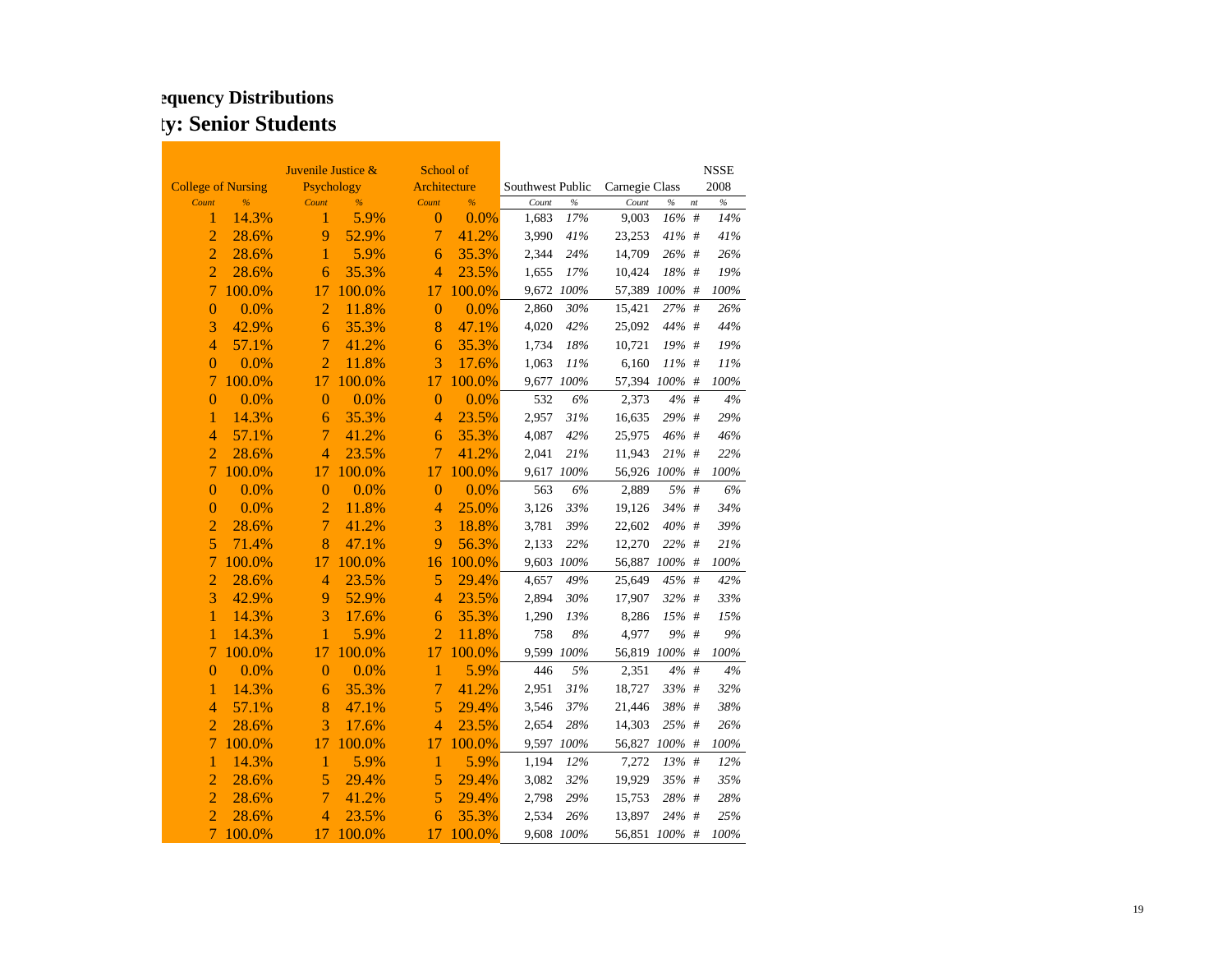|                           |               | Juvenile Justice & |               | School of      |        |                  |        |                |          |             | <b>NSSE</b> |
|---------------------------|---------------|--------------------|---------------|----------------|--------|------------------|--------|----------------|----------|-------------|-------------|
| <b>College of Nursing</b> |               | Psychology         |               | Architecture   |        | Southwest Public |        | Carnegie Class |          |             | 2008        |
| Count                     | $\frac{9}{6}$ | Count              | $\frac{9}{6}$ | Count          | $\%$   | Count            | $\%$   | Count          | $\%$     | $\sqrt{nt}$ | $\%$        |
| 3                         | 42.9%         | $\overline{0}$     | 0.0%          | 1              | 5.9%   | 1,091            | 11%    | 5,843          | 10% #    |             | 9%          |
| 1                         | 14.3%         | 6                  | 35.3%         | $\overline{4}$ | 23.5%  | 3,195            | 33%    | 19,842         | 35% #    |             | 34%         |
| $\overline{2}$            | 28.6%         | 6                  | 35.3%         | 5              | 29.4%  | 2,793            | 29%    | 16,848         | 30% #    |             | 30%         |
| 1                         | 14.3%         | 5                  | 29.4%         | $\overline{7}$ | 41.2%  | 2,524            | 26%    | 14,325         | 25% #    |             | 26%         |
| 7                         | 100.0%        | 17                 | 100.0%        | 17             | 100.0% | 9,603 100%       |        | 56,858 100% #  |          |             | 100%        |
| 3                         | 42.9%         | $\mathbf{0}$       | 0.0%          | $\mathbf{0}$   | 0.0%   | 772              | 8%     | 4,609          | 8% #     |             | 9%          |
| 1                         | 14.3%         | $\overline{2}$     | 11.8%         | 6              | 35.3%  | 2,905            | 30%    | 17,321         | 31% #    |             | 31%         |
| 1                         | 14.3%         | 6                  | 35.3%         | $\overline{4}$ | 23.5%  | 3,503            | 37%    | 21,058         | 37% #    |             | 36%         |
| $\overline{2}$            | 28.6%         | 9                  | 52.9%         | $\overline{7}$ | 41.2%  | 2,374            | 25%    | 13,560         | 24% #    |             | 23%         |
| $\overline{7}$            | 100.0%        | 17                 | 100.0%        | 17             | 100.0% | 9,554 100%       |        | 56,548 100% #  |          |             | 100%        |
| $\overline{0}$            | 0.0%          | $\overline{0}$     | 0.0%          | $\overline{0}$ | 0.0%   | 149              | 2%     | 757            | $1\%$ #  |             | $1\%$       |
| $\overline{0}$            | 0.0%          | $\overline{4}$     | 23.5%         | $\overline{2}$ | 11.8%  | 1,482            | 16%    | 8,188          | 14% #    |             | 14%         |
| 1                         | 14.3%         | 6                  | 35.3%         | $\overline{7}$ | 41.2%  | 4,125            | 43%    | 24,597         | 44% #    |             | 43%         |
| 6                         | 85.7%         | $\overline{7}$     | 41.2%         | 8              | 47.1%  | 3,787            | 40%    | 22,931         | 41% #    |             | 43%         |
| $\overline{7}$            | 100.0%        | 17                 | 100.0%        | 17             | 100.0% | 9,543 100%       |        | 56,473 100% #  |          |             | 100%        |
| $\overline{0}$            | 0.0%          | $\overline{0}$     | 0.0%          | $\mathbf{1}$   | 5.9%   | 329              | 3%     | 1,763          | 3% #     |             | 3%          |
| $\boldsymbol{0}$          | 0.0%          | 6                  | 35.3%         | 3              | 17.6%  | 2,181            | 23%    | 12,291         | 22% #    |             | 21%         |
| $\overline{2}$            | 28.6%         | 7                  | 41.2%         | $\overline{7}$ | 41.2%  | 3,860            | 41%    | 23,480         | 42% #    |             | 41%         |
| 5                         | 71.4%         | $\overline{4}$     | 23.5%         | 6              | 35.3%  | 3,159            | 33%    | 18,798         | 33% #    |             | 35%         |
| 7                         | 100.0%        | 17                 | 100.0%        | 17             | 100.0% | 9,529            | 100%   | 56,332 100% #  |          |             | 100%        |
| $\boldsymbol{0}$          | 0.0%          | $\mathbf{0}$       | 0.0%          | $\mathbf{0}$   | 0.0%   | 480              | 5%     | 2,466          | 4%#      |             | 4%          |
| $\mathbf{0}$              | 0.0%          | $\overline{4}$     | 23.5%         | $\overline{2}$ | 11.8%  | 2,239            | 23%    | 12,445         | 22% #    |             | 22%         |
| $\overline{2}$            | 28.6%         | 4                  | 23.5%         | 9              | 52.9%  | 3,668            | $38\%$ | 22,860         | 40% #    |             | 40%         |
| 5                         | 71.4%         | 9                  | 52.9%         | 6              | 35.3%  | 3,148            | 33%    | 18,674         | 33% #    |             | 34%         |
| $\overline{7}$            | 100.0%        | 17                 | 100.0%        | 17             | 100.0% | 9,535 100%       |        | 56,445 100% #  |          |             | 100%        |
| $\overline{0}$            | 0.0%          | $\overline{0}$     | 0.0%          | $\overline{0}$ | 0.0%   | 315              | 3%     | 1,449          | 3%#      |             | 3%          |
| $\overline{0}$            | 0.0%          | $\overline{4}$     | 23.5%         | 1              | 5.9%   | 1,701            | 18%    | 9,404          | 17% #    |             | 16%         |
| $\overline{2}$            | 28.6%         | 5                  | 29.4%         | 6              | 35.3%  | 3,497            | 37%    | 21,328         | 38% #    |             | 37%         |
| 5                         | 71.4%         | 8                  | 47.1%         | 10             | 58.8%  | 4,027            | 42%    | 24,272         | 43% #    |             | 44%         |
| $\overline{7}$            | 100.0%        | 17                 | 100.0%        | 17             | 100.0% | 9,540 100%       |        | 56,453 100% #  |          |             | 100%        |
| $\overline{0}$            | 0.0%          | $\overline{0}$     | 0.0%          | $\mathbf{0}$   | 0.0%   | 127              | 1%     | 677            | $1\%$ #  |             | 1%          |
| $\overline{0}$            | 0.0%          | 5                  | 33.3%         | 5              | 31.3%  | 2,842            | 30%    | 14,377         | 26% #    |             | 24%         |
| 3                         | 42.9%         | 5                  | 33.3%         | $\overline{4}$ | 25.0%  | 3,702            | 39%    | 21,544         | 38% #    |             | 37%         |
| 1                         | 14.3%         | $\mathbf{1}$       | 6.7%          | $\overline{4}$ | 25.0%  | 1,621            | 17%    | 11,741         | $21\%$ # |             | 22%         |
| 3                         | 42.9%         | $\overline{4}$     | 26.7%         | 3              | 18.8%  | 1,235            | 13%    | 8,033          | 14% #    |             | 15%         |
| $\overline{7}$            | 100.0%        | 15                 | 100.0%        | 16             | 100.0% | 9,527 100%       |        | 56,372 100% #  |          |             | 100%        |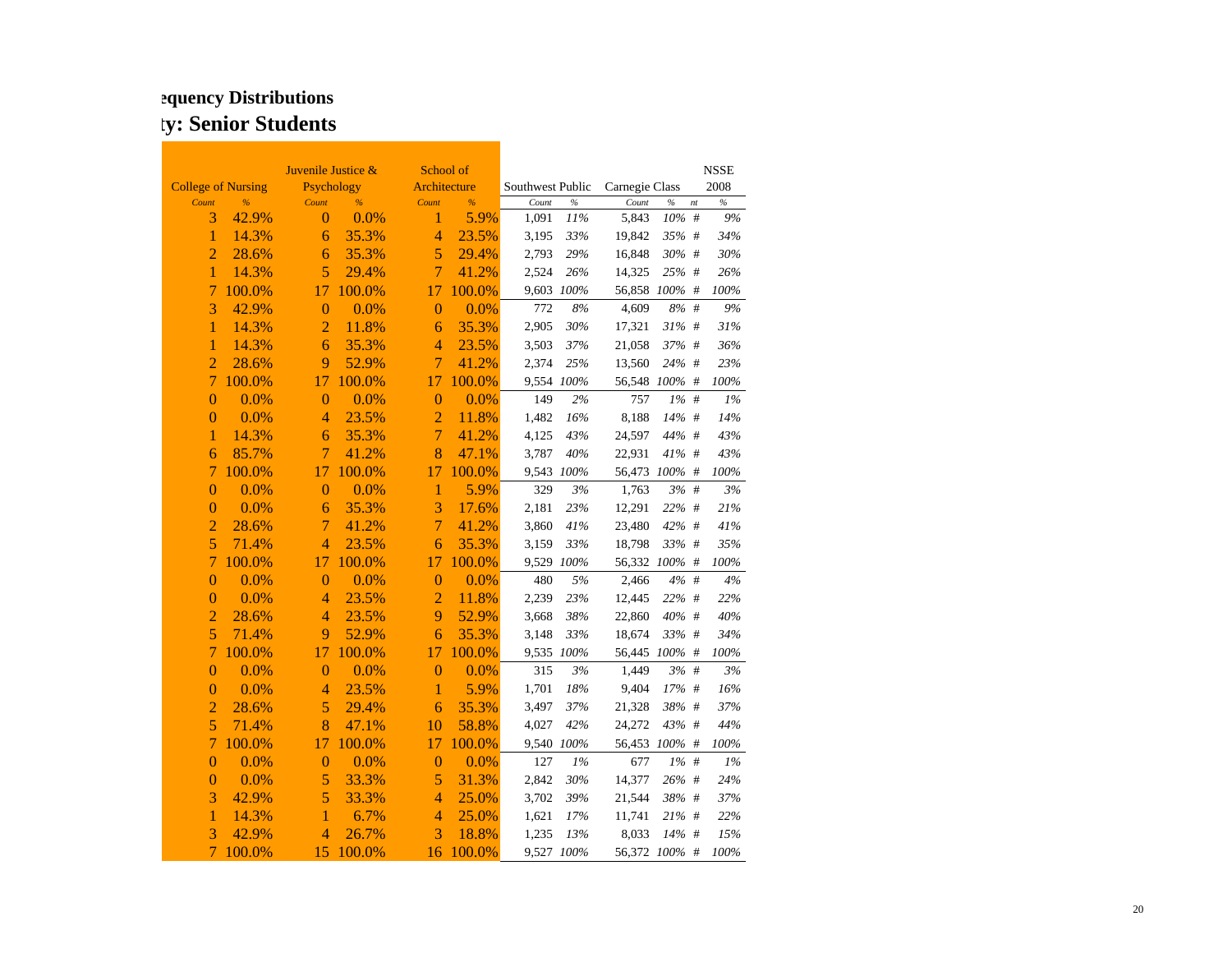|                           |               | Juvenile Justice & |               | School of      |        |                  |            |                |          |             | <b>NSSE</b> |
|---------------------------|---------------|--------------------|---------------|----------------|--------|------------------|------------|----------------|----------|-------------|-------------|
| <b>College of Nursing</b> |               | Psychology         |               | Architecture   |        | Southwest Public |            | Carnegie Class |          |             | 2008        |
| Count                     | $\frac{9}{6}$ | Count              | $\frac{9}{6}$ | Count          | $\%$   | Count            | $\%$       | Count          | $\%$     | $\sqrt{nt}$ | $\%$        |
| 1                         | 14.3%         | $\overline{2}$     | 13.3%         | 4              | 25.0%  | 2,116            | 22%        | 12,460         | 22% #    |             | 21%         |
| 3                         | 42.9%         | 9                  | 60.0%         | 8              | 50.0%  | 4,991            | 52%        | 30,104         | 53% #    |             | 54%         |
| $\mathbf{1}$              | 14.3%         | 3                  | 20.0%         | 3              | 18.8%  | 1,408            | 15%        | 8,359          | 15% #    |             | 16%         |
| 1                         | 14.3%         | $\overline{0}$     | 0.0%          | $\overline{0}$ | 0.0%   | 506              | 5%         | 2,739          | 5% #     |             | 5%          |
| 1                         | 14.3%         | 1                  | 6.7%          | 1              | 6.3%   | 517              | 5%         | 2,756          | 5% #     |             | 5%          |
| 7                         | 100.0%        | 15                 | 100.0%        | 16             | 100.0% | 9,538            | 100%       | 56,418 100% #  |          |             | 100%        |
| $\overline{0}$            | 0.0%          | 13                 | 86.7%         | 7              | 43.8%  | 5,146            | 54%        | 28,215         | 50% #    |             | 48%         |
| 5                         | 71.4%         | 1                  | 6.7%          | 8              | 50.0%  | 3,505            | 37%        | 23,170         | 41% #    |             | 43%         |
| $\mathbf{1}$              | 14.3%         | 1                  | 6.7%          | $\overline{0}$ | 0.0%   | 604              | 6%         | 3,377          | 6% #     |             | 6%          |
| $\mathbf{1}$              | 14.3%         | $\overline{0}$     | 0.0%          | $\overline{0}$ | 0.0%   | 138              | 1%         | 894            | $2\%$ #  |             | 2%          |
| $\boldsymbol{0}$          | 0.0%          | $\overline{0}$     | 0.0%          | 1              | 6.3%   | 142              | 1%         | 754            | $1\%$ #  |             | 1%          |
| $\overline{7}$            | 100.0%        | 15                 | 100.0%        | 16             | 100.0% | 9,535 100%       |            | 56,410 100% #  |          |             | 100%        |
| $\boldsymbol{0}$          | 0.0%          | $\mathbf{0}$       | 0.0%          | 4              | 25.0%  | 1,228            | 13%        | 4,891          | 9% #     |             | 8%          |
| $\boldsymbol{0}$          | 0.0%          | 9                  | 60.0%         | 8              | 50.0%  | 4,761            | 50%        | 24,732         | 44% #    |             | 42%         |
| $\overline{2}$            | 28.6%         | 5                  | 33.3%         | 3              | 18.8%  | 2,407            | 25%        | 17,621         | 31% #    |             | 33%         |
| $\overline{3}$            | 42.9%         | $\overline{0}$     | 0.0%          | $\mathbf{1}$   | 6.3%   | 804              | $8\%$      | 6,553          | 12% #    |             | 12%         |
| $\overline{2}$            | 28.6%         |                    | 6.7%          | $\overline{0}$ | 0.0%   | 334              | 4%         | 2,626          | 5% #     |             | 5%          |
| $\overline{7}$            | 100.0%        | 15                 | 100.0%        | 16             | 100.0% |                  | 9,534 100% | 56,423 100% #  |          |             | $100\%$     |
| 1                         | 14.3%         | 3                  | 20.0%         | 3              | 18.8%  | 864              | 9%         | 3,298          | 6% #     |             | 6%          |
| 1                         | 14.3%         | 5                  | 33.3%         | 5              | 31.3%  | 3,666            | 38%        | 18,828         | 33% #    |             | 32%         |
| 3                         | 42.9%         | 3                  | 20.0%         | 6              | 37.5%  | 2,471            | 26%        | 15,765         | 28% #    |             | 28%         |
| $\overline{0}$            | 0.0%          | 1                  | 6.7%          | $\overline{0}$ | 0.0%   | 1,437            | 15%        | 10,325         | 18% #    |             | 19%         |
| $\overline{2}$            | 28.6%         | 3                  | 20.0%         | $\overline{2}$ | 12.5%  | 1,095            | 11%        | 8,223          | $15%$ #  |             | 15%         |
| $\overline{7}$            | 100.0%        | 15                 | 100.0%        | 16             | 100.0% | 9,533            | 100%       | 56,439 100% #  |          |             | 100%        |
| $\mathbf{0}$              | 0.0%          | 5                  | 33.3%         | 4              | 26.7%  | 1,586            | 17%        | 10,379         | 19% #    |             | 20%         |
| $\boldsymbol{0}$          | 0.0%          | 3                  | 20.0%         | 3              | 20.0%  | 2,974            | 31%        | 17,614         | 31% #    |             | 31%         |
| 4                         | 57.1%         | 6                  | 40.0%         | 6              | 40.0%  | 2,809            | 30%        | 16,459         | 29% #    |             | 28%         |
| $\boldsymbol{0}$          | 0.0%          | $\overline{0}$     | 0.0%          | $\overline{2}$ | 13.3%  | 942              | $10\%$     | 5,533          | 10% #    |             | 9%          |
| 3                         | 42.9%         | 1                  | 6.7%          | $\overline{0}$ | 0.0%   | 1,145            | 12%        | 6,011          | $11\%$ # |             | 11%         |
| $\overline{7}$            | 100.0%        | 15                 | 100.0%        | 15             | 100.0% | 9,456            | 100%       | 55,996 100% #  |          |             | 100%        |
| 3                         | 42.9%         | 5                  | 33.3%         | 3              | 20.0%  | 2,495            | 26%        | 13,703         | 25% #    |             | 28%         |
| $\overline{2}$            | 28.6%         | $\overline{4}$     | 26.7%         | 5              | 33.3%  | 3,424            | 36%        | 20,077         | 36% #    |             | 35%         |
| $\overline{2}$            | 28.6%         | $\overline{2}$     | 13.3%         | $\mathbf{1}$   | 6.7%   | 1,887            | 20%        | 12,197         | 22% #    |             | 21%         |
| $\overline{0}$            | 0.0%          | $\overline{2}$     | 13.3%         | 1              | 6.7%   | 750              | 8%         | 4,791          | 9% #     |             | 8%          |
| $\overline{0}$            | 0.0%          | $\overline{2}$     | 13.3%         | 5              | 33.3%  | 869              | 9%         | 5,057          | 9% #     |             | 9%          |
| 7                         | 100.0%        | 15                 | 100.0%        | 15             | 100.0% | 9,425 100%       |            | 55,825 100% #  |          |             | 100%        |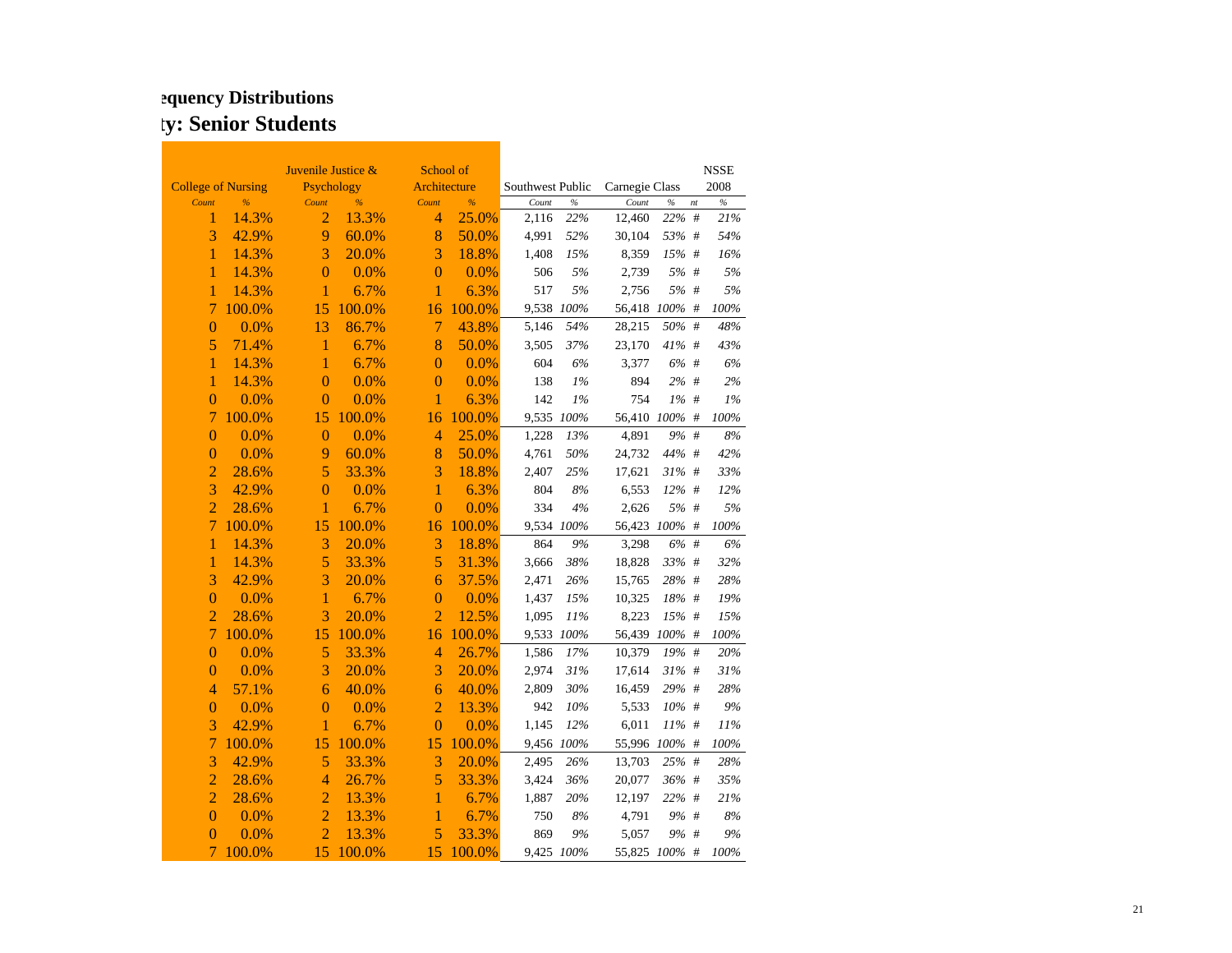|                           |               | Juvenile Justice & |               | School of      |               |                  |            |                |         |    | <b>NSSE</b> |
|---------------------------|---------------|--------------------|---------------|----------------|---------------|------------------|------------|----------------|---------|----|-------------|
| <b>College of Nursing</b> |               | Psychology         |               | Architecture   |               | Southwest Public |            | Carnegie Class |         |    | 2008        |
| Count                     | $\frac{9}{6}$ | Count              | $\frac{9}{6}$ | Count          | $\frac{9}{6}$ | Count            | $\%$       | Count          | $\%$    | nt | $\%$        |
| $\overline{0}$            | 0.0%          | $\overline{0}$     | 0.0%          | $\overline{0}$ | 0.0%          | 103              | 1%         | 672            | $1\%$ # |    | $1\%$       |
| $\overline{0}$            | 0.0%          | $\overline{0}$     | 0.0%          | $\overline{0}$ | 0.0%          | 177              | 2%         | 1,107          | $2\%$ # |    | 2%          |
| $\overline{0}$            | 0.0%          | $\overline{0}$     | 0.0%          | $\overline{0}$ | 0.0%          | 402              | 4%         | 2,440          | 4% #    |    | $4\%$       |
| $\overline{0}$            | 0.0%          | 1                  | 6.7%          | 1              | 6.3%          | 1,141            | 12%        | 7,148          | 13% #   |    | 12%         |
| $\overline{2}$            | 33.3%         | $\overline{2}$     | 13.3%         | 5              | 31.3%         | 2,456            | 26%        | 16,169         | 29% #   |    | 29%         |
| $\mathbf{1}$              | 16.7%         | 8                  | 53.3%         | $\overline{4}$ | 25.0%         | 2,890            | 30%        | 17,302         | 31% #   |    | 32%         |
| 3                         | 50.0%         | $\overline{4}$     | 26.7%         | 6              | 37.5%         | 2,336            | 25%        | 11,479         | 20% #   |    | 20%         |
| 6                         | 100.0%        | 15                 | 100.0%        | 16             | 100.0%        | 9,505 100%       |            | 56,317 100% #  |         |    | $100\%$     |
| $\mathbf{0}$              | 0.0%          | $\overline{0}$     | 0.0%          | $\mathbf{0}$   | 0.0%          | 3,159            | 33%        | 16,557         | 30% #   |    | $26\%$      |
| $\overline{0}$            | 0.0%          | $\overline{0}$     | 0.0%          | $\overline{0}$ | 0.0%          | 4,234            | 45%        | 25,750         | 46% #   |    | 47%         |
| $\boldsymbol{0}$          | 0.0%          | $\boldsymbol{0}$   | 0.0%          | $\overline{0}$ | 0.0%          | 1,269            | 13%        | 8,087          | 14% #   |    | $16\%$      |
| $\overline{0}$            | 0.0%          | $\overline{0}$     | 0.0%          | $\overline{0}$ | 0.0%          | 778              | $8\%$      | 5,511          | 10% #   |    | 11%         |
| $\mathbf{0}$              | 0.0%          | $\overline{0}$     | 0.0%          | $\overline{0}$ | 0.0%          |                  | 9,440 100% | 55,905         | 100% #  |    | 100%        |
| $\mathbf{1}$              | 14.3%         | 1                  | 6.7%          | 3              | 18.8%         | 1,774            | 19%        | 8,781          | $16%$ # |    | 13%         |
| $\overline{6}$            | 85.7%         | 9                  | 60.0%         | $\overline{4}$ | 25.0%         | 3,339            | 35%        | 18,723         | 34% #   |    | 32%         |
| $\overline{0}$            | 0.0%          | $\overline{2}$     | 13.3%         | 5              | 31.3%         | 2,100            | 22%        | 12,983         | 23% #   |    | 24%         |
| $\overline{0}$            | 0.0%          | 3                  | 20.0%         | $\overline{4}$ | 25.0%         | 2,210            | 23%        | 15,324         | 27% #   |    | 31%         |
| 7                         | 100.0%        | 15                 | 100.0%        | 16             | 100.0%        | 9,423 100%       |            | 55,811 100% #  |         |    | $100\%$     |
| $\mathbf{1}$              | 14.3%         | 1                  | 6.7%          | $\overline{4}$ | 25.0%         | 3,482            | 37%        | 22,390         | 40% #   |    | 38%         |
| $\overline{0}$            | 0.0%          | 6                  | 40.0%         | 6              | 37.5%         | 2,618            | 28%        | 16,038         | 29% #   |    | 29%         |
| $\overline{4}$            | 57.1%         | 3                  | 20.0%         | $\overline{2}$ | 12.5%         | 1,419            | 15%        | 7,996          | 14% #   |    | 15%         |
| $\overline{2}$            | 28.6%         | 5                  | 33.3%         | $\overline{4}$ | 25.0%         | 1,906            | 20%        | 9,391          | 17% #   |    | 18%         |
| $\overline{7}$            | 100.0%        | 15                 | 100.0%        | 16             | 100.0%        | 9,425 100%       |            | 55,815 100% #  |         |    | $100\%$     |
| $\overline{0}$            | 0.0%          | $\overline{2}$     | 13.3%         | $\overline{2}$ | 12.5%         | 914              | 10%        | 4,732          | 8% #    |    | 8%          |
| 3                         | 42.9%         | 5                  | 33.3%         | 6              | 37.5%         | 3,301            | 35%        | 20,074         | 36% #   |    | 35%         |
| $\overline{2}$            | 28.6%         | $\overline{7}$     | 46.7%         | 6              | 37.5%         | 3,381            | 36%        | 20,118         | 36% #   |    | 37%         |
| $\overline{2}$            | 28.6%         | $\mathbf{1}$       | 6.7%          | $\overline{2}$ | 12.5%         | 1,826            | 19%        | 10,947         | 20% #   |    | 21%         |
| $\overline{7}$            | 100.0%        | 15                 | 100.0%        | 16             | 100.0%        | 9,422 100%       |            | 55,871 100% #  |         |    | 100%        |
| $\mathbf{0}$              | 0.0%          | $\overline{0}$     | 0.0%          | $\mathbf{1}$   | 6.3%          | 581              | 6%         | 2,746          | 5% #    |    | 5%          |
| $\overline{2}$            | 28.6%         | $\overline{4}$     | 26.7%         | 5              | 31.3%         | 2,946            | 31%        | 17,213         | 31% #   |    | 31%         |
| $\mathbf{1}$              | 14.3%         | $\overline{7}$     | 46.7%         | 6              | 37.5%         | 3,734            | $40\%$     | 22,555         | 40% #   |    | $40\%$      |
| $\overline{4}$            | 57.1%         | $\overline{4}$     | 26.7%         | $\overline{4}$ | 25.0%         | 2,182            | 23%        | 13,373         | 24% #   |    | 25%         |
| $\overline{7}$            | 100.0%        | 15                 | 100.0%        | 16             | 100.0%        |                  | 9,443 100% | 55,887 100% #  |         |    | 100%        |
| $\overline{0}$            | 0.0%          | 1                  | 6.7%          | $\mathbf{1}$   | 6.3%          | 347              | 4%         | 1,628          | 3%#     |    | 3%          |
| $\mathbf{1}$              | 14.3%         | 1                  | 6.7%          | 3              | 18.8%         | 3,016            | 32%        | 17,157         | 31% #   |    | $30\%$      |
| 5                         | 71.4%         | 8                  | 53.3%         | 7              | 43.8%         | 3,713            | 39%        | 22,916         | 41% #   |    | 41%         |
| $\mathbf{1}$              | 14.3%         | 5                  | 33.3%         | 5              | 31.3%         | 2,357            | 25%        | 14,181         | 25% #   |    | $26\%$      |
| $\overline{7}$            | 100.0%        | 15                 | 100.0%        | 16             | 100.0%        | 9,433            | 100%       | 55,882 100% #  |         |    | 100%        |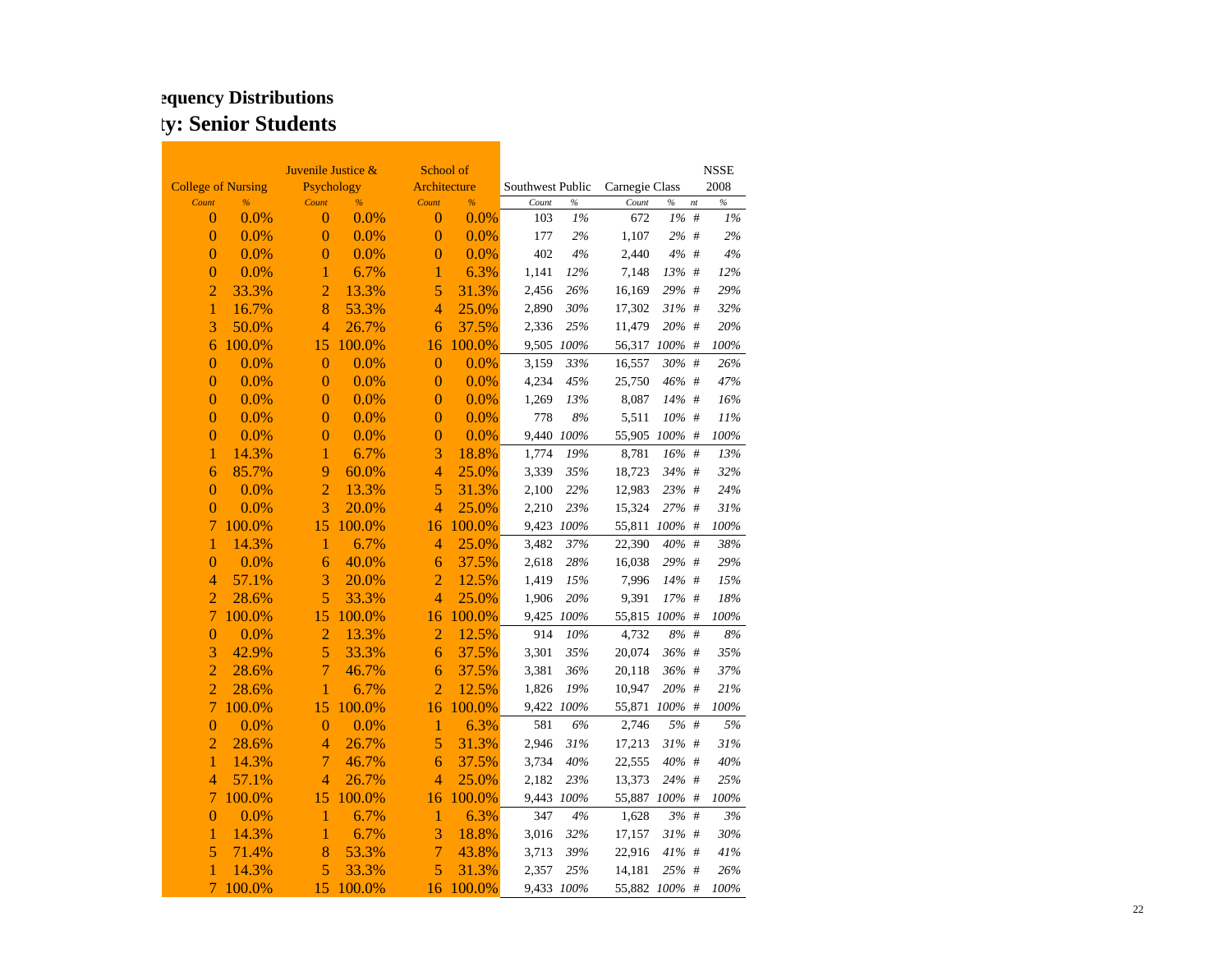|                           |               | Juvenile Justice & |               | School of      |               |                  |      |                |           |    | <b>NSSE</b> |
|---------------------------|---------------|--------------------|---------------|----------------|---------------|------------------|------|----------------|-----------|----|-------------|
| <b>College of Nursing</b> |               | Psychology         |               | Architecture   |               | Southwest Public |      | Carnegie Class |           |    | 2008        |
| Count                     | $\frac{9}{6}$ | Count              | $\frac{9}{6}$ | Count          | $\frac{9}{6}$ | Count            | $\%$ | Count          | $\%$      | nt | $\%$        |
| $\overline{0}$            | 0.0%          | 1                  | 6.7%          | $\overline{0}$ | 0.0%          | 913              | 10%  | 4,235          | 8% #      |    | $7\%$       |
| $\mathbf{0}$              | 0.0%          | $\overline{4}$     | 26.7%         | $\overline{0}$ | 0.0%          | 1,570            | 17%  | 8,172          | 15% #     |    | 15%         |
| $\overline{0}$            | 0.0%          | 3                  | 20.0%         | $\overline{7}$ | 43.8%         | 2,617            | 28%  | 13,720         | 25% #     |    | 21%         |
| $\overline{7}$            | 100.0%        | 7                  | 46.7%         | 9              | 56.3%         | 4,247            | 45%  | 29,139         | 53% #     |    | 57%         |
| $\overline{7}$            | 100.0%        | 15                 | 100.0%        | 16             | 100.0%        | 9,347            | 100% | 55,266 100% #  |           |    | 100%        |
| $\mathbf{0}$              | 0.0%          | 1                  | 6.7%          | $\overline{2}$ | 12.5%         | 949              | 10%  | 5,249          | $10\%$ #  |    | 8%          |
| $\overline{0}$            | 0.0%          | $\overline{0}$     | 0.0%          | 1              | 6.3%          | 1,558            | 17%  | 8,736          | 16% #     |    | 15%         |
| 1                         | 14.3%         | $\overline{2}$     | 13.3%         | 3              | 18.8%         | 1,622            | 17%  | 8,384          | 15% #     |    | 13%         |
| $\overline{6}$            | 85.7%         | 12                 | 80.0%         | 10             | 62.5%         | 5,195            | 56%  | 32,808         | 59% #     |    | 63%         |
| $\overline{7}$            | 100.0%        | 15                 | 100.0%        | 16             | 100.0%        | 9,324 100%       |      | 55,177         | 100% #    |    | 100%        |
| $\boldsymbol{0}$          | 0.0%          | 1                  | 6.7%          | $\overline{2}$ | 12.5%         | 1,496            | 16%  | 8,129          | 15% #     |    | 13%         |
| 1                         | 14.3%         | $\overline{2}$     | 13.3%         | $\overline{4}$ | 25.0%         | 4,414            | 47%  | 27,122         | 49% #     |    | 51%         |
| 1                         | 14.3%         | 3                  | 20.0%         | $\overline{4}$ | 25.0%         | 1,038            | 11%  | 4,892          | 9% #      |    | $8\%$       |
| 5                         | 71.4%         | 9                  | 60.0%         | 6              | 37.5%         | 2,381            | 26%  | 14,976         | 27% #     |    | 27%         |
| $\overline{7}$            | 100.0%        | 15                 | 100.0%        | 16             | 100.0%        | 9,329            | 100% | 55,119         | 100% #    |    | $100\%$     |
| $\overline{2}$            | 28.6%         | 5                  | 33.3%         | $\overline{2}$ | 12.5%         | 1,693            | 18%  | 9,666          | 18% #     |    | 15%         |
| $\mathbf{1}$              | 14.3%         | 7                  | 46.7%         | $\overline{4}$ | 25.0%         | 4,656            | 50%  | 29,031         | 53% #     |    | 52%         |
| $\overline{2}$            | 28.6%         | 1                  | 6.7%          | $\overline{4}$ | 25.0%         | 1,446            | 16%  | 7,017          | 13% #     |    | 12%         |
| $\overline{2}$            | 28.6%         | $\overline{2}$     | 13.3%         | 6              | 37.5%         | 1,531            | 16%  | 9,388          | 17% #     |    | 21%         |
| $\overline{7}$            | 100.0%        | 15                 | 100.0%        | 16             | 100.0%        | 9,326 100%       |      | 55,102         | 100% #    |    | 100%        |
| $\overline{2}$            | 28.6%         | $\overline{0}$     | 0.0%          | 3              | 18.8%         | 981              | 11%  | 5,010          | 9% #      |    | 8%          |
| $\overline{2}$            | 28.6%         | 1                  | 6.7%          | $\overline{6}$ | 37.5%         | 3,857            | 41%  | 25,287         | 46% #     |    | 41%         |
| $\overline{2}$            | 28.6%         | 3                  | 20.0%         | 3              | 18.8%         | 1,119            | 12%  | 5,005          | 9% #      |    | $8\%$       |
| 1                         | 14.3%         | 11                 | 73.3%         | $\overline{4}$ | 25.0%         | 3,378            | 36%  | 19,864         | 36% #     |    | 44%         |
| 7                         | 100.0%        | 15                 | 100.0%        | 16             | 100.0%        | 9,335            | 100% | 55,166 100% #  |           |    | 100%        |
| $\mathbf{1}$              | 14.3%         | 3                  | 20.0%         | 3              | 18.8%         | 1,434            | 15%  | 7,249          | 13% #     |    | 11%         |
| $\overline{4}$            | 57.1%         | 7                  | 46.7%         | $\overline{4}$ | 25.0%         | 5,988            | 64%  | 36,434         | 66% #     |    | 63%         |
| $\mathbf{1}$              | 14.3%         | $\overline{0}$     | 0.0%          | $\overline{6}$ | 37.5%         | 1,075            | 12%  | 4,830          | 9% #      |    | $8\%$       |
| 1                         | 14.3%         | 5                  | 33.3%         | 3              | 18.8%         | 835              | 9%   | 6,605          | $12\%$ #  |    | 18%         |
| 7                         | 100.0%        | 15                 | 100.0%        | 16             | 100.0%        | 9,332 100%       |      | 55,118 100% #  |           |    | 100%        |
| $\overline{c}$            | 28.6%         | 5                  | 33.3%         | $\overline{2}$ | 12.5%         | 1,428            | 15%  | 6,989          | 13% #     |    | $11\%$      |
| 3                         | 42.9%         | $\overline{7}$     | 46.7%         | 6              | 37.5%         | 5,395            | 58%  | 34,090         | 62% #     |    | 61%         |
| $\overline{2}$            | 28.6%         | $\overline{0}$     | 0.0%          | 5              | 31.3%         | 1,054            | 11%  | 4,902          | 9% #      |    | 8%          |
| $\overline{0}$            | 0.0%          | 3                  | 20.0%         | 3              | 18.8%         | 1,453            | 16%  | 9,094          | 17% #     |    | 20%         |
| 7                         | 100.0%        | 15                 | 100.0%        | 16             | 100.0%        | 9,330 100%       |      | 55,075         | $100\%$ # |    | 100%        |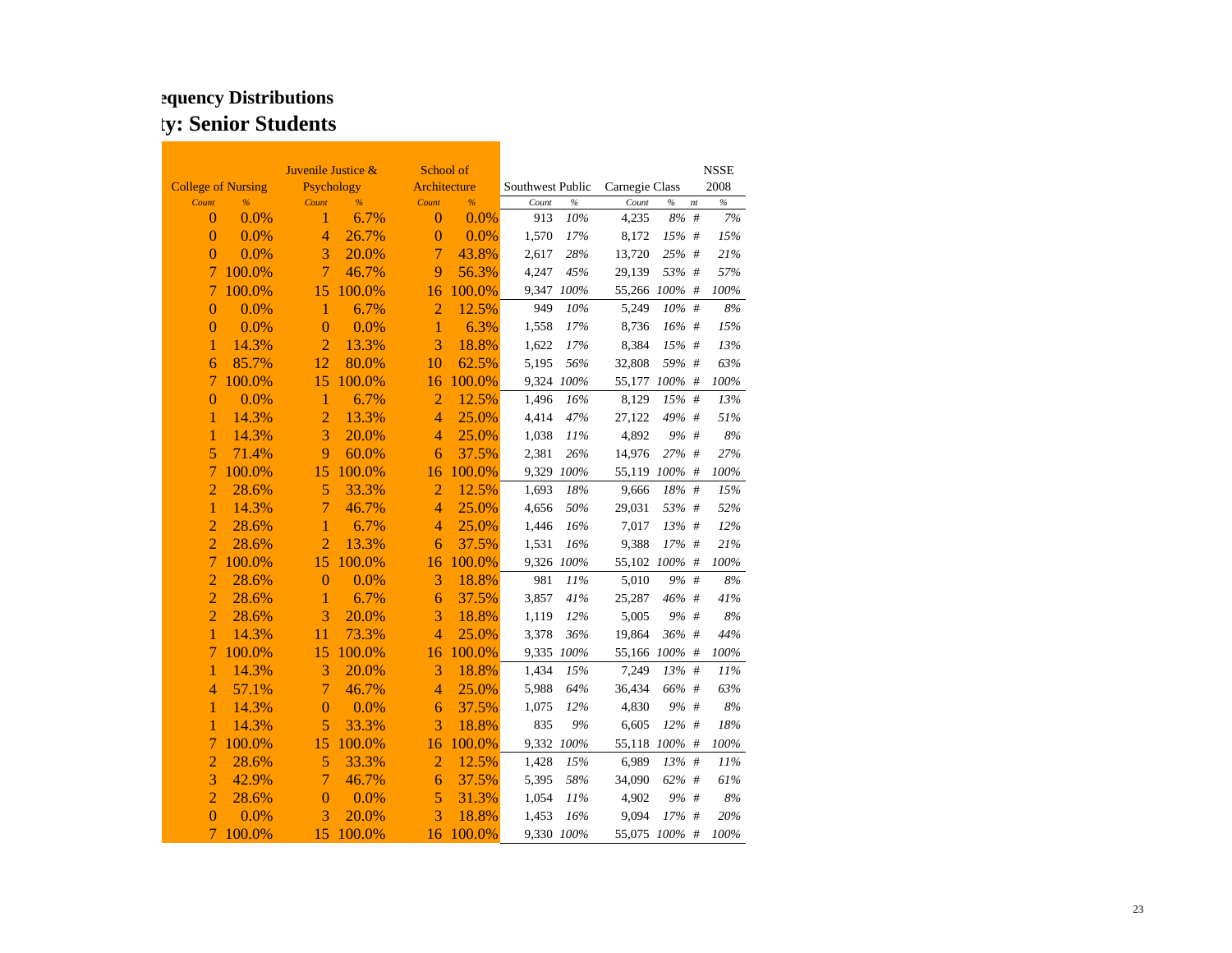|                           |               | Juvenile Justice & |        | School of        |           |                  |            |                |         |    | <b>NSSE</b> |
|---------------------------|---------------|--------------------|--------|------------------|-----------|------------------|------------|----------------|---------|----|-------------|
| <b>College of Nursing</b> |               | Psychology         |        | Architecture     |           | Southwest Public |            | Carnegie Class |         |    | 2008        |
| Count                     | $\frac{9}{6}$ | Count              | $\%$   | Count            | $\%$      | Count            | $\%$       | Count          | $\%$    | nt | $\%$        |
| $\Omega$                  | 0.0%          | 1                  | 7.1%   | 3                | 18.8%     | 1,252            | 13%        | 6,324          | 11% #   |    | 9%          |
| $\boldsymbol{0}$          | 0.0%          | $\overline{2}$     | 14.3%  | 1                | 6.3%      | 2,218            | 24%        | 13,300         | 24% #   |    | 24%         |
| 6                         | 85.7%         | 6                  | 42.9%  | 8                | 50.0%     | 3,346            | 36%        | 17,805         | 32% #   |    | 30%         |
| 1                         | 14.3%         | 5                  | 35.7%  | $\overline{4}$   | 25.0%     | 2,521            | 27%        | 17,768         | 32% #   |    | 36%         |
| 7                         | 100.0%        | 14                 | 100.0% | 16               | 100.0%    |                  | 9,337 100% | 55,197 100% #  |         |    | 100%        |
| $\boldsymbol{0}$          | 0.0%          | $\mathbf{0}$       | 0.0%   | $\mathbf{0}$     | 0.0%      |                  |            |                |         |    |             |
|                           |               |                    |        |                  |           | 95               | 1%         | 446            | $1\%$ # |    | $1\%$       |
| $\mathbf{0}$              | 0.0%          | $\mathbf{0}$       | 0.0%   | $\boldsymbol{0}$ | 0.0%      | 202              | $2\%$      | 1,197          | $2\%$ # |    | $2\%$       |
| $\mathbf{0}$              | 0.0%          | 1                  | 6.7%   | $\overline{0}$   | 0.0%      | 451              | 5%         | 2,589          | 5% #    |    | 5%          |
| 1                         | 14.3%         | $\overline{0}$     | 0.0%   | 1                | 6.3%      | 1,071            | $11\%$     | 6,055          | 11% #   |    | 11%         |
| $\boldsymbol{0}$          | 0.0%          | 3                  | 20.0%  | $\overline{4}$   | 25.0%     | 1,795            | 19%        | 11,137         | 20% #   |    | 20%         |
| 1                         | 14.3%         | $\overline{4}$     | 26.7%  | $\overline{4}$   | 25.0%     | 2,524            | 27%        | 15,485         | 28% #   |    | 29%         |
| 5                         | 71.4%         | 7                  | 46.7%  | 7                | 43.8%     | 3,193            | 34%        | 18,274         | 33% #   |    | 33%         |
| 7                         | 100.0%        | 15                 | 100.0% | 16               | 100.0%    |                  | 9,331 100% | 55,183 100% #  |         |    | 100%        |
| $\mathbf{0}$              | 0.0%          | $\overline{0}$     | 0.0%   | $\mathbf{0}$     | 0.0%      | 122              | 1%         | 508            | $1\%$ # |    | 1%          |
| $\mathbf{0}$              | 0.0%          | $\overline{0}$     | 0.0%   | $\overline{0}$   | 0.0%      | 290              | 3%         | 1,309          | $2\%$ # |    | $2\%$       |
| $\mathbf{0}$              | 0.0%          | 1                  | 6.7%   | $\overline{0}$   | 0.0%      | 565              | 6%         | 2,828          | 5% #    |    | 5%          |
| 1                         | 14.3%         | $\overline{2}$     | 13.3%  | $\overline{2}$   | 12.5%     | 1,314            | 14%        | 7,146          | 13% #   |    | 12%         |
| $\boldsymbol{0}$          | 0.0%          | $\overline{2}$     | 13.3%  | 3                | 18.8%     | 2,066            | 22%        | 12,592         | 23% #   |    | 23%         |
| 1                         | 14.3%         | $\overline{2}$     | 13.3%  | 6                | 37.5%     | 2,518            | 27%        | 16,483         | 30% #   |    | 30%         |
| 5                         | 71.4%         | 8                  | 53.3%  | 5                | 31.3%     | 2,458            | 26%        | 14,336         | 26% #   |    | 27%         |
| $\tau$                    | 100.0%        | 15                 | 100.0% | 16               | 100.0%    |                  | 9,333 100% | 55,202 100% #  |         |    | 100%        |
| $\boldsymbol{0}$          | 0.0%          | $\overline{0}$     | 0.0%   | $\mathbf{0}$     | 0.0%      | 432              | 5%         | 2,689          | 5% #    |    | 5%          |
| 1                         | 14.3%         | 1                  | 6.7%   | $\overline{0}$   | 0.0%      | 717              | 8%         | 4,561          | $8\%$ # |    | 8%          |
| $\boldsymbol{0}$          | 0.0%          | 1                  | 6.7%   | $\overline{2}$   | 12.5%     | 1,003            | 11%        | 6,585          | 12% #   |    | 12%         |
| $\overline{2}$            | 28.6%         | 3                  | 20.0%  | 5                | 31.3%     | 1,916            | 21%        | 12,061         | 22% #   |    | 21%         |
| $\mathbf{0}$              | 0.0%          | 3                  | 20.0%  | $\mathbf{1}$     | 6.3%      | 1,947            | 21%        | 11,669         | 21% #   |    | 21%         |
| $\mathbf{0}$              | 0.0%          | 3                  | 20.0%  | 3                | 18.8%     | 1,676            | $18\%$     | 9,573          | $17%$ # |    | 18%         |
| 4                         | 57.1%         | 4                  | 26.7%  | 5                | 31.3%     | 1,634            | $18\%$     | 8,003          | 15% #   |    | 15%         |
| $\overline{7}$            | 100.0%        | 15                 | 100.0% |                  | 16 100.0% |                  | 9,325 100% | 55,141 100% #  |         |    | 100%        |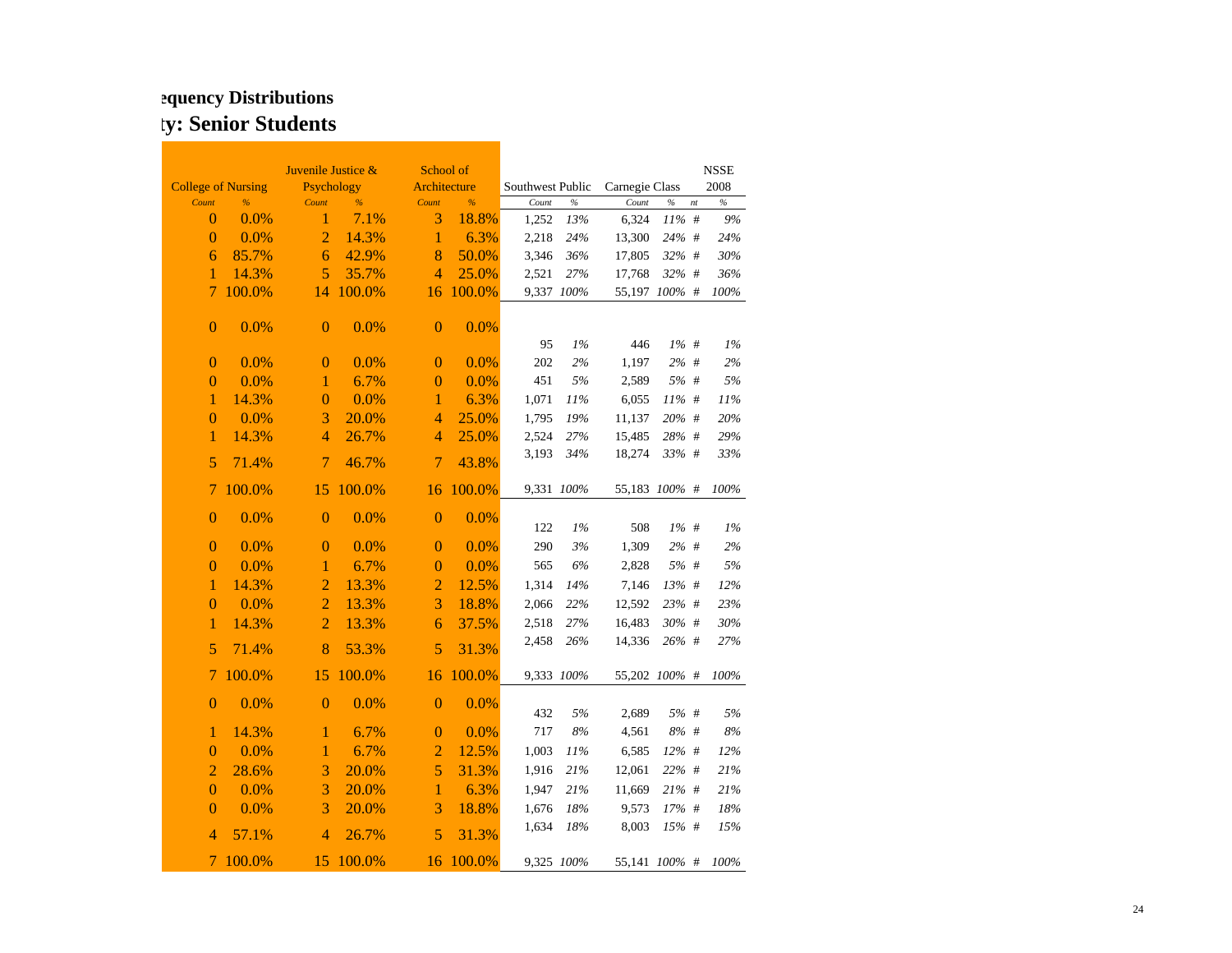|                           |               | Juvenile Justice & |               | School of      |               |                  |            |                |         |    | <b>NSSE</b> |
|---------------------------|---------------|--------------------|---------------|----------------|---------------|------------------|------------|----------------|---------|----|-------------|
| <b>College of Nursing</b> |               | Psychology         |               | Architecture   |               | Southwest Public |            | Carnegie Class |         |    | 2008        |
| Count                     | $\frac{9}{6}$ | Count              | $\frac{9}{6}$ | Count          | $\frac{9}{6}$ | Count            | $\%$       | Count          | $\%$    | nt | $\%$        |
| 0                         | 0.0%          | $\overline{0}$     | 0.0%          | $\mathbf{0}$   | 0.0%          | 39               | $0\%$      | 172            | 0% #    |    | $0\%$       |
| $\boldsymbol{0}$          | 0.0%          | 5                  | 31.3%         | 3              | 18.8%         | 1,828            | 20%        | 9,726          | 18% #   |    | 16%         |
| $\boldsymbol{0}$          | 0.0%          | 3                  | 18.8%         | $\overline{4}$ | 25.0%         | 2,463            | 27%        | 14,657         | 27% #   |    | 25%         |
| $\overline{2}$            | 28.6%         | 5                  | 31.3%         | 5              | 31.3%         | 1,786            | 19%        | 11,053         | 20% #   |    | 20%         |
| $\overline{2}$            | 28.6%         | 3                  | 18.8%         | $\mathbf{1}$   | 6.3%          | 1,336            | 14%        | 8,380          | 15% #   |    | 16%         |
| $\mathbf{0}$              | 0.0%          | $\overline{0}$     | 0.0%          | $\overline{0}$ | 0.0%          | 759              | 8%         | 4,826          | 9% #    |    | 10%         |
| 3                         | 42.9%         | $\overline{0}$     | 0.0%          | $\overline{0}$ | 0.0%          | 457              | 5%         | 2,799          | 5% #    |    | 6%          |
| $\overline{0}$            | 0.0%          | $\overline{0}$     | 0.0%          | 3              | 18.8%         | 605              | 7%         | 3,212          | 6% #    |    | $7\%$       |
| $\overline{7}$            | 100.0%        | 16                 | 100.0%        | 16             | 100.0%        |                  | 9,273 100% | 54,825 100% #  |         |    | 100%        |
| $\overline{7}$            | 100.0%        | 10                 | 62.5%         | 12             | 80.0%         | 7,294            | 79%        | 42,044         | 77% #   |    | $70\%$      |
| $\boldsymbol{0}$          | 0.0%          | $\overline{0}$     | 0.0%          | $\mathbf{0}$   | 0.0%          | 210              | 2%         | 2,066          | 4%#     |    | $6\%$       |
| $\overline{0}$            | 0.0%          | $\overline{2}$     | 12.5%         | $\overline{0}$ | 0.0%          | 329              | 4%         | 3,672          | 7% #    |    | 10%         |
| $\overline{0}$            | 0.0%          | $\overline{0}$     | 0.0%          | $\overline{0}$ | 0.0%          | 396              | 4%         | 2,861          | 5% #    |    | 6%          |
| $\overline{0}$            | 0.0%          | 3                  | 18.8%         | 3              | 20.0%         | 659              | 7%         | 2,548          | 5% #    |    | 5%          |
| $\overline{0}$            | 0.0%          | $\overline{0}$     | 0.0%          | $\overline{0}$ | 0.0%          | 141              | 2%         | 633            | $1\%$ # |    | 1%          |
| $\overline{0}$            | 0.0%          | $\overline{0}$     | 0.0%          | $\overline{0}$ | 0.0%          | 69               | 1%         | 270            | 0% #    |    | 1%          |
| $\boldsymbol{0}$          | 0.0%          | 1                  | 6.3%          | $\mathbf{0}$   | 0.0%          | 173              | 2%         | 675            | $1\%$ # |    | 1%          |
| 7                         | 100.0%        | 16                 | 100.0%        | 15             | 100.0%        | 9,271            | 100%       | 54,769 100% #  |         |    | $100\%$     |
| $\boldsymbol{0}$          | 0.0%          | 5                  | 31.3%         | 8              | 50.0%         | 3,611            | 39%        | 19,538         | 36% #   |    | 44%         |
| $\boldsymbol{0}$          | 0.0%          | $\mathbf{1}$       | 6.3%          | $\mathbf{0}$   | 0.0%          | 345              | $4\%$      | 2,534          | 5% #    |    | 5%          |
| $\boldsymbol{0}$          | 0.0%          | 4                  | 25.0%         | $\overline{2}$ | 12.5%         | 452              | 5%         | 3,557          | 6% #    |    | $6\%$       |
| $\boldsymbol{0}$          | 0.0%          | 1                  | 6.3%          | $\overline{0}$ | 0.0%          | 452              | 5%         | 3,988          | 7% #    |    | $7\%$       |
| $\boldsymbol{0}$          | 0.0%          | $\overline{0}$     | 0.0%          | $\mathbf{1}$   | 6.3%          | 831              | 9%         | 5,818          | 11% #   |    | 9%          |
| $\overline{0}$            | 0.0%          | $\overline{0}$     | 0.0%          | $\overline{2}$ | 12.5%         | 653              | 7%         | 4,813          | 9% #    |    | 7%          |
| $\overline{0}$            | 0.0%          | $\overline{2}$     | 12.5%         | $\overline{2}$ | 12.5%         | 559              | 6%         | 3,310          | 6% #    |    | 5%          |
| 7                         | 100.0%        | $\overline{3}$     | 18.8%         | 1              | 6.3%          | 2,366            | 26%        | 11,230         | 20% #   |    | 17%         |
| $\overline{7}$            | 100.0%        | 16                 | 100.0%        | 16             | 100.0%        | 9,269            | $100\%$    | 54,788         | 100% #  |    | 100%        |
| 5                         | 71.4%         | 6                  | 37.5%         | 3              | 18.8%         | 4,989            | 54%        | 27,421         | 50% #   |    | 43%         |
| 1                         | 14.3%         | 6                  | 37.5%         | 6              | 37.5%         | 2,421            | 26%        | 14,776         | 27% #   |    | 29%         |
| $\overline{0}$            | 0.0%          | 1                  | 6.3%          | 5              | 31.3%         | 880              | $9\%$      | 5,532          | 10% #   |    | 12%         |
| $\overline{0}$            | 0.0%          | 1                  | 6.3%          | $\overline{0}$ | 0.0%          | 429              | 5%         | 2,808          | 5% #    |    | $6\%$       |
| 1                         | 14.3%         | 1                  | 6.3%          | $\overline{2}$ | 12.5%         | 262              | 3%         | 1,849          | 3%#     |    | 4%          |
| $\boldsymbol{0}$          | 0.0%          | $\overline{0}$     | 0.0%          | $\overline{0}$ | 0.0%          | 131              | $1\%$      | 944            | $2\%$ # |    | 2%          |
| $\overline{0}$            | 0.0%          | $\overline{0}$     | 0.0%          | $\overline{0}$ | 0.0%          | 49               | 1%         | 463            | $1\%$ # |    | $1\%$       |
| $\overline{0}$            | 0.0%          | 1                  | 6.3%          | $\overline{0}$ | 0.0%          | 122              | 1%         | 1,015          | $2\%$ # |    | 2%          |
| 7                         | 100.0%        | 16                 | 100.0%        | 16             | 100.0%        |                  | 9,283 100% | 54,808 100% #  |         |    | 100%        |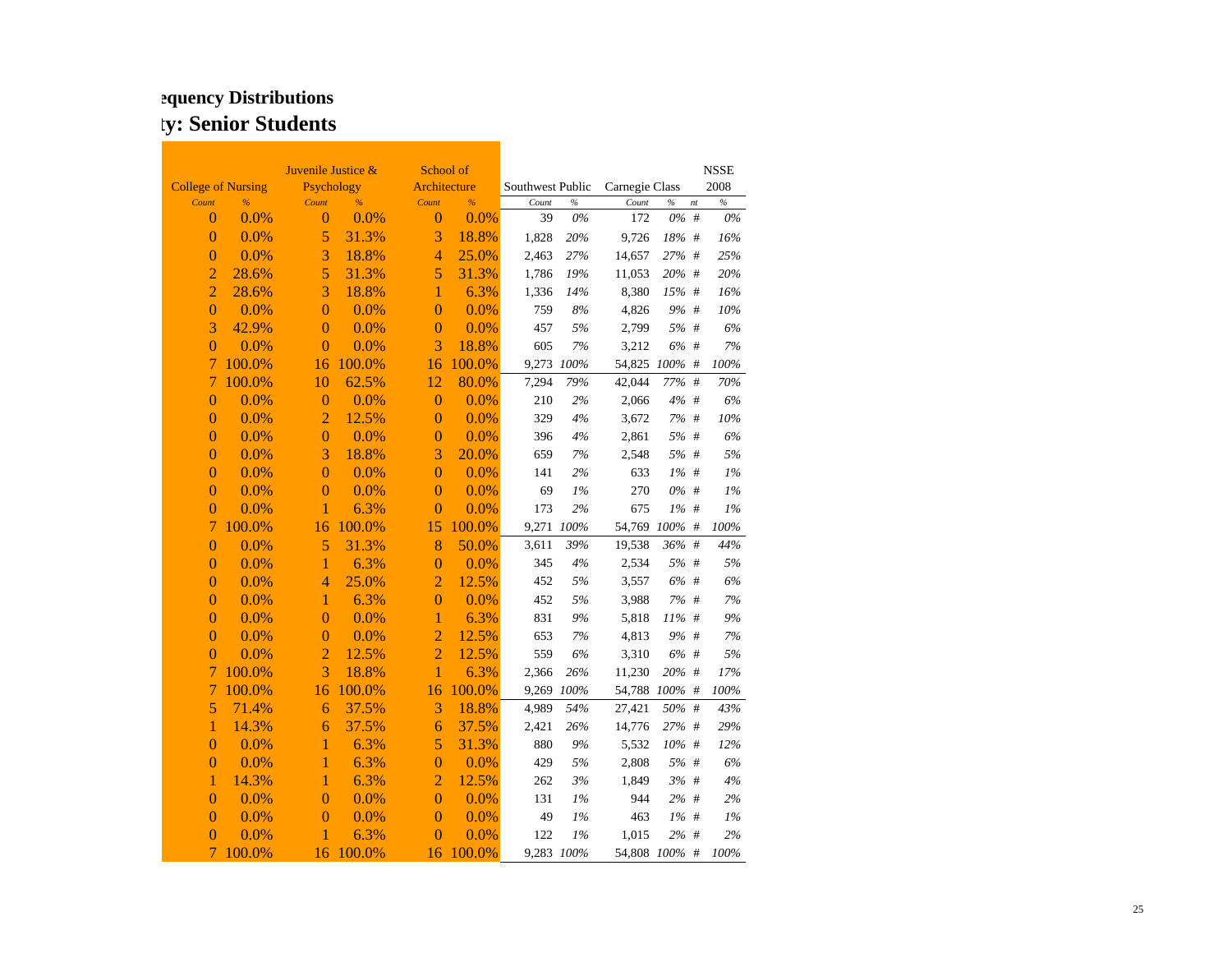|                           |        | Juvenile Justice & |        | School of        |        |                  |            |                |          |    | <b>NSSE</b> |
|---------------------------|--------|--------------------|--------|------------------|--------|------------------|------------|----------------|----------|----|-------------|
| <b>College of Nursing</b> |        | Psychology         |        | Architecture     |        | Southwest Public |            | Carnegie Class |          |    | 2008        |
| Count                     | $\%$   | Count              | $\%$   | Count            | $\%$   | Count            | $\%$       | Count          | $\%$     | nt | $\%$        |
| $\overline{0}$            | 0.0%   | $\overline{0}$     | 0.0%   | 1                | 6.3%   | 170              | 2%         | 800            | $1\%$ #  |    | 1%          |
| 5                         | 71.4%  | 7                  | 46.7%  | $\overline{7}$   | 43.8%  | 3,209            | 35%        | 17,167         | $31\%$ # |    | 29%         |
| $\mathbf{1}$              | 14.3%  | $\overline{2}$     | 13.3%  | $\overline{2}$   | 12.5%  | 2,777            | 30%        | 16,586         | 30% #    |    | 30%         |
| $\overline{0}$            | 0.0%   | $\overline{3}$     | 20.0%  | $\overline{2}$   | 12.5%  | 1,493            | 16%        | 9,665          | 18% #    |    | 19%         |
| $\mathbf{1}$              | 14.3%  | 1                  | 6.7%   | $\overline{2}$   | 12.5%  | 856              | 9%         | 5,430          | 10% #    |    | 11%         |
| $\overline{0}$            | 0.0%   | 1                  | 6.7%   | $\mathbf{1}$     | 6.3%   | 354              | 4%         | 2,354          | 4%#      |    | 5%          |
| $\overline{0}$            | 0.0%   | $\overline{0}$     | 0.0%   | $\overline{0}$   | 0.0%   | 145              | $2\%$      | 959            | $2\%$ #  |    | 2%          |
| $\overline{0}$            | 0.0%   | 1                  | 6.7%   | 1                | 6.3%   | 265              | 3%         | 1,775          | 3%#      |    | 4%          |
| 7                         | 100.0% | 15                 | 100.0% | 16               | 100.0% | 9,269            | 100%       | 54,736 100% #  |          |    | $100\%$     |
| $\mathbf{1}$              | 14.3%  | $\overline{7}$     | 43.8%  | 10               | 62.5%  | 4,379            | 47%        | 31,355         | 57% #    |    | 64%         |
| 1                         | 14.3%  | $\overline{4}$     | 25.0%  | 3                | 18.8%  | 1,245            | 13%        | 7,373          | 13% #    |    | 11%         |
| 1                         | 14.3%  | 1                  | 6.3%   | $\overline{2}$   | 12.5%  | 719              | 8%         | 3,694          | 7% #     |    | 6%          |
| $\overline{2}$            | 28.6%  | $\overline{0}$     | 0.0%   | $\overline{0}$   | 0.0%   | 488              | $5\%$      | 2,246          | 4%#      |    | $4\%$       |
| $\mathbf{1}$              | 14.3%  | $\overline{0}$     | 0.0%   | $\overline{0}$   | 0.0%   | 401              | 4%         | 1,755          | 3% #     |    | 3%          |
| $\boldsymbol{0}$          | 0.0%   | 1                  | 6.3%   | $\mathbf{1}$     | 6.3%   | 193              | $2\%$      | 919            | $2\%$ #  |    | 1%          |
| $\overline{0}$            | 0.0%   | $\overline{0}$     | 0.0%   | $\overline{0}$   | 0.0%   | 154              | 2%         | 693            | $1\%$ #  |    | 1%          |
| 1                         | 14.3%  | 3                  | 18.8%  | $\overline{0}$   | 0.0%   | 1,680            | 18%        | 6,614          | $12\%$ # |    | 10%         |
| 7                         | 100.0% | 16                 | 100.0% | 16               | 100.0% | 9,259            | 100%       | 54,649 100% #  |          |    | 100%        |
| $\overline{0}$            | 0.0%   | $\overline{0}$     | 0.0%   | $\overline{4}$   | 25.0%  | 622              | 7%         | 4,499          | $8\%$ #  |    | 12%         |
| 3                         | 42.9%  | $\overline{7}$     | 43.8%  | $\overline{2}$   | 12.5%  | 5,632            | 61%        | 34,131         | 62% #    |    | 63%         |
| $\overline{4}$            | 57.1%  | 3                  | 18.8%  | 5                | 31.3%  | 1,952            | 21%        | 10,716         | 20% #    |    | 17%         |
| $\overline{0}$            | 0.0%   | $\overline{2}$     | 12.5%  | 3                | 18.8%  | 604              | 7%         | 3,242          | 6% #     |    | 5%          |
| $\overline{0}$            | 0.0%   | $\overline{0}$     | 0.0%   | $\overline{2}$   | 12.5%  | 232              | 3%         | 1,068          | $2\%$ #  |    | 2%          |
| $\overline{0}$            | 0.0%   | $\overline{2}$     | 12.5%  | $\overline{0}$   | 0.0%   | 69               | 1%         | 406            | $1\%$ #  |    | 1%          |
| $\overline{0}$            | 0.0%   | $\overline{0}$     | 0.0%   | $\overline{0}$   | 0.0%   | 37               | $0\%$      | 176            | $0\%$ #  |    | $0\%$       |
| $\mathbf{0}$              | 0.0%   | $\overline{2}$     | 12.5%  | $\overline{0}$   | 0.0%   | 131              | 1%         | 577            | $1\%$ #  |    | 1%          |
| $\overline{7}$            | 100.0% | 16                 | 100.0% | 16               | 100.0% | 9,279 100%       |            | 54,815 100% #  |          |    | 100%        |
| $\boldsymbol{0}$          | 0.0%   | $\overline{0}$     | 0.0%   | $\mathbf{1}$     | 6.3%   | 188              | 2%         | 1,200          | $2\%$ #  |    | 2%          |
| $\overline{0}$            | 0.0%   | $\overline{4}$     | 25.0%  | $\overline{2}$   | 12.5%  | 1,573            | 17%        | 9,278          | 17% #    |    | 16%         |
| $\mathbf{1}$              | 14.3%  | 8                  | 50.0%  | $\overline{7}$   | 43.8%  | 4,118            | 45%        | 25,087         | 46% #    |    | 45%         |
| $\overline{6}$            | 85.7%  | 4                  | 25.0%  | 6                | 37.5%  | 3,320            | 36%        | 18,800         | 35% #    |    | 37%         |
| $\overline{7}$            | 100.0% | 16                 | 100.0% | 16               | 100.0% | 9,199            | 100%       | 54,365 100% #  |          |    | 100%        |
| $\overline{0}$            | 0.0%   | $\overline{0}$     | 0.0%   | $\boldsymbol{0}$ | 0.0%   | 442              | 5%         | 2,523          | 5% #     |    | 4%          |
| 1                         | 14.3%  | 6                  | 37.5%  | 3                | 18.8%  | 2,207            | 24%        | 12,717         | 23% #    |    | 22%         |
| 1                         | 14.3%  | 5                  | 31.3%  | $\overline{6}$   | 37.5%  | 3,908            | 43%        | 24,032         | 44% #    |    | 44%         |
| 5                         | 71.4%  | 5                  | 31.3%  | 7                | 43.8%  | 2,626            | 29%        | 15,004         | 28% #    |    | 30%         |
| 7                         | 100.0% | 16                 | 100.0% | 16               | 100.0% |                  | 9,183 100% | 54,276 100% #  |          |    | 100%        |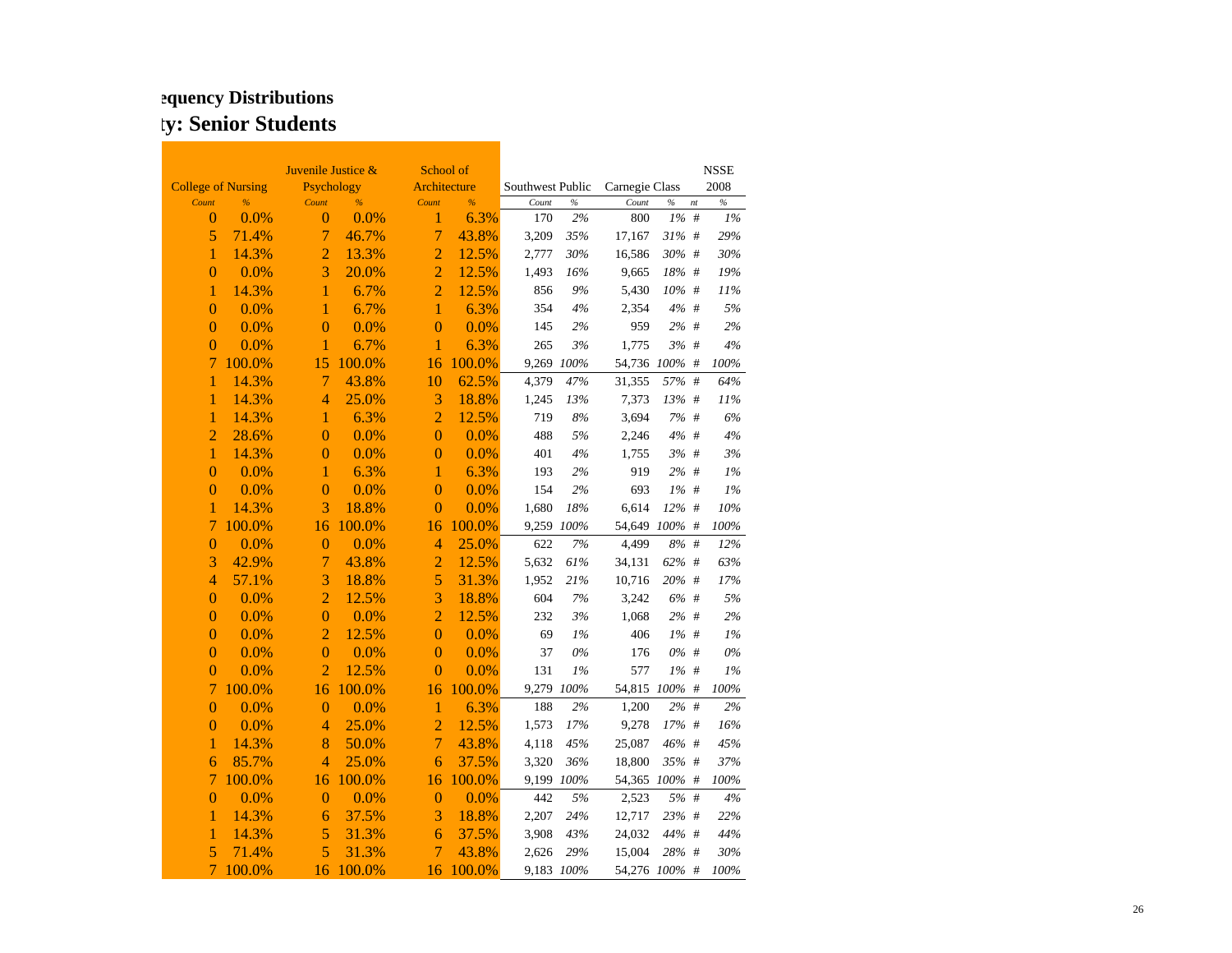|                           |               | Juvenile Justice & |               | School of        |               |                  |       |                |           |    | <b>NSSE</b> |
|---------------------------|---------------|--------------------|---------------|------------------|---------------|------------------|-------|----------------|-----------|----|-------------|
| <b>College of Nursing</b> |               | Psychology         |               | Architecture     |               | Southwest Public |       | Carnegie Class |           |    | 2008        |
| Count                     | $\frac{9}{6}$ | Count              | $\frac{9}{6}$ | Count            | $\frac{9}{6}$ | Count            | $\%$  | Count          | $\%$      | nt | $\%$        |
| $\overline{0}$            | 0.0%          | $\overline{0}$     | 0.0%          | $\mathbf{1}$     | 6.3%          | 1,489            | 16%   | 9,253          | 17% #     |    | 17%         |
| 1                         | 14.3%         | 6                  | 37.5%         | 3                | 18.8%         | 3,077            | 33%   | 18,703         | 34% #     |    | 35%         |
| 1                         | 14.3%         | 6                  | 37.5%         | 9                | 56.3%         | 2,815            | 31%   | 16,138         | 30% #     |    | 29%         |
| 5                         | 71.4%         | $\overline{4}$     | 25.0%         | 3                | 18.8%         | 1,811            | 20%   | 10,170         | 19% #     |    | 20%         |
| $\overline{7}$            | 100.0%        | 16                 | 100.0%        | 16               | 100.0%        | 9,192            | 100%  | 54,264 100% #  |           |    | 100%        |
| $\overline{2}$            | 28.6%         | 3                  | 18.8%         | $\mathbf{0}$     | 0.0%          | 3,376            | 37%   | 19,378         | 36% #     |    | 34%         |
| $\overline{2}$            | 28.6%         | 6                  | 37.5%         | 8                | 50.0%         | 3,243            | 35%   | 19,904         | 37% #     |    | 38%         |
| $\overline{2}$            | 28.6%         | 4                  | 25.0%         | 5                | 31.3%         | 1,671            | 18%   | 10,206         | 19% #     |    | 19%         |
| $\mathbf{1}$              | 14.3%         | 3                  | 18.8%         | 3                | 18.8%         | 888              | 10%   | 4,739          | 9% #      |    | 9%          |
| 7                         | 100.0%        | 16                 | 100.0%        | 16               | 100.0%        | 9,178            | 100%  | 54,227         | $100\%$ # |    | 100%        |
| $\overline{2}$            | 28.6%         | 1                  | 6.3%          | 1                | 6.3%          | 2,255            | 25%   | 12,746         | $24\%$ #  |    | 23%         |
| $\mathbf{0}$              | 0.0%          | 6                  | 37.5%         | 6                | 37.5%         | 3,524            | 38%   | 21,417         | 40% #     |    | 39%         |
| $\overline{2}$            | 28.6%         | $\overline{4}$     | 25.0%         | $\overline{2}$   | 12.5%         | 2,375            | 26%   | 14,170         | 26% #     |    | 27%         |
| $\overline{3}$            | 42.9%         | 5                  | 31.3%         | $\overline{7}$   | 43.8%         | 1,016            | 11%   | 5,705          | $11\%$ #  |    | 11%         |
| $\overline{7}$            | 100.0%        | 16                 | 100.0%        | 16               | 100.0%        | 9,170            | 100%  | 54,038         | $100\%$ # |    | 100%        |
| $\overline{2}$            | 28.6%         | $\mathbf{0}$       | 0.0%          | $\boldsymbol{0}$ | 0.0%          | 1,348            | 15%   | 7,781          | 14% #     |    | 13%         |
| $\overline{0}$            | 0.0%          | 1                  | 6.3%          | $\overline{2}$   | 12.5%         | 2,833            | 31%   | 17,130         | 32% #     |    | 29%         |
| $\overline{2}$            | 28.6%         | 6                  | 37.5%         | 9                | 56.3%         | 3,162            | 34%   | 19,145         | 35% #     |    | 36%         |
| $\overline{3}$            | 42.9%         | 9                  | 56.3%         | 5                | 31.3%         | 1,825            | 20%   | 10,082         | 19% #     |    | 21%         |
| $\overline{7}$            | 100.0%        | 16                 | 100.0%        | 16               | 100.0%        | 9,168 100%       |       | 54,138         | 100% #    |    | 100%        |
| $\boldsymbol{0}$          | 0.0%          | $\overline{0}$     | 0.0%          | $\mathbf{1}$     | 6.3%          | 183              | $2\%$ | 1,016          | $2\%$ #   |    | $2\%$       |
| $\overline{0}$            | 0.0%          | 1                  | 6.3%          | $\overline{0}$   | 0.0%          | 881              | 10%   | 5,366          | 10% #     |    | 9%          |
| $\mathbf{0}$              | 0.0%          | 3                  | 18.8%         | 5                | 31.3%         | 2,642            | 29%   | 16,388         | 30% #     |    | 29%         |
| 7                         | 100.0%        | 12                 | 75.0%         | 10               | 62.5%         | 5,490            | 60%   | 31,518         | 58% #     |    | 60%         |
| $\overline{7}$            | 100.0%        | 16                 | 100.0%        | 16               | 100.0%        | 9,196 100%       |       | 54,288 100% #  |           |    | 100%        |
| $\mathbf{0}$              | 0.0%          | 1                  | 6.3%          | $\mathbf{0}$     | 0.0%          | 235              | 3%    | 1,396          | 3%#       |    | 2%          |
| $\boldsymbol{0}$          | 0.0%          | $\overline{2}$     | 12.5%         | 1                | 6.3%          | 1,196            | 13%   | 7,069          | 13% #     |    | 12%         |
| 3                         | 42.9%         | 5                  | 31.3%         | 9                | 56.3%         | 3,269            | 36%   | 19,977         | 37% #     |    | 36%         |
| $\overline{4}$            | 57.1%         | 8                  | 50.0%         | 6                | 37.5%         | 4,400            | 48%   | 25,265         | 47% #     |    | 50%         |
| 7                         | 100.0%        | 16                 | 100.0%        | 16               | 100.0%        | 9,100            | 100%  | 53,707         | 100% #    |    | 100%        |
| $\boldsymbol{0}$          | 0.0%          | 1                  | 6.3%          | $\mathbf{1}$     | 6.3%          | 596              | 7%    | 3,084          | 6% #      |    | 6%          |
| $\overline{2}$            | 28.6%         | 3                  | 18.8%         | $\overline{c}$   | 12.5%         | 1,688            | 19%   | 10,046         | 19% #     |    | 20%         |
| 1                         | 14.3%         | 4                  | 25.0%         | 5                | 31.3%         | 3,026            | 33%   | 17,983         | 34% #     |    | 33%         |
| $\overline{4}$            | 57.1%         | 8                  | 50.0%         | 8                | 50.0%         | 3,781            | 42%   | 22,505         | 42% #     |    | 41%         |
| 7                         | 100.0%        | 16                 | 100.0%        | 16               | 100.0%        | 9,091 100%       |       | 53,618 100% #  |           |    | 100%        |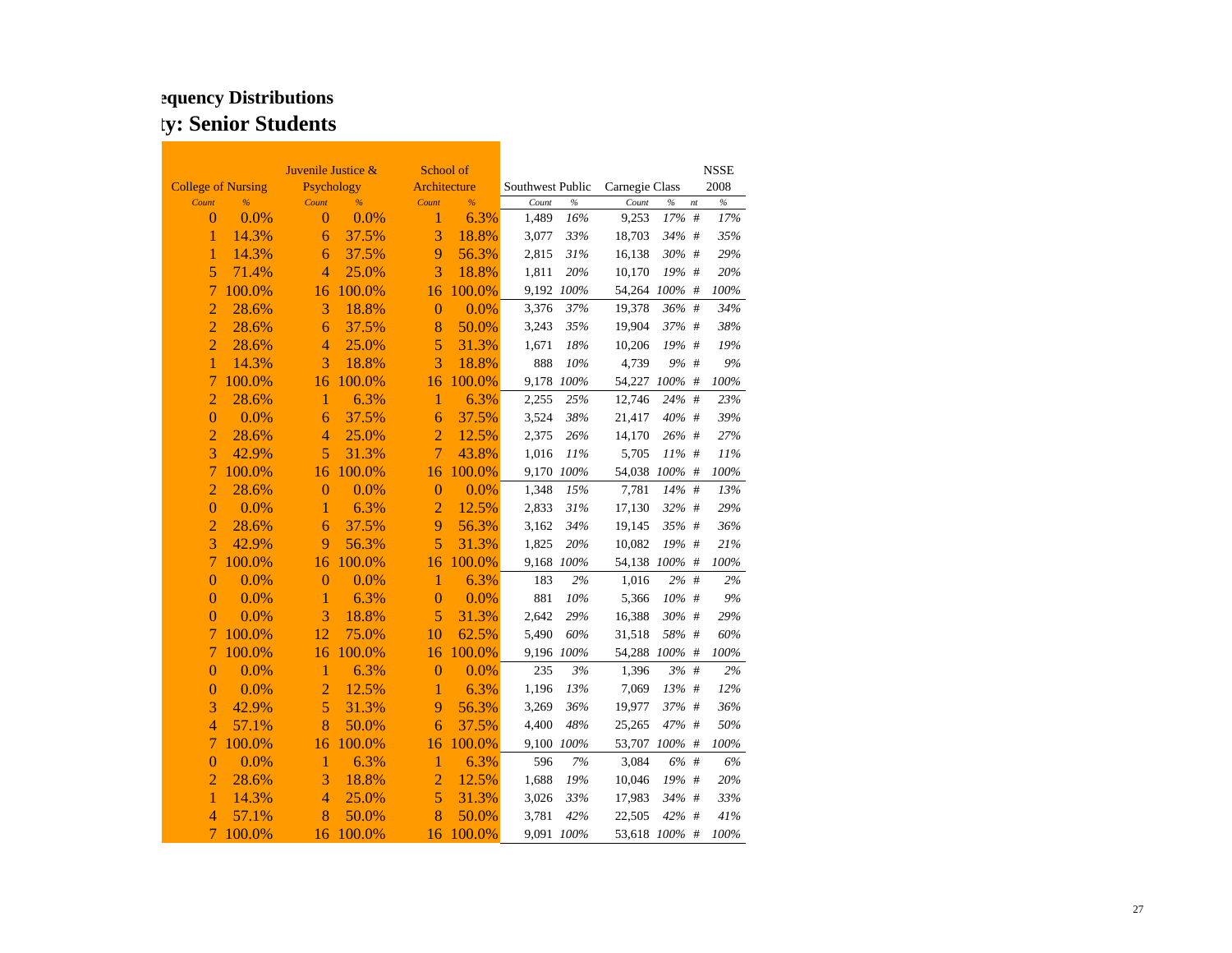|                           |               | Juvenile Justice & |               | School of      |               |                  |      |                |           |    | <b>NSSE</b> |
|---------------------------|---------------|--------------------|---------------|----------------|---------------|------------------|------|----------------|-----------|----|-------------|
| <b>College of Nursing</b> |               | Psychology         |               | Architecture   |               | Southwest Public |      | Carnegie Class |           |    | 2008        |
| Count                     | $\frac{9}{6}$ | Count              | $\frac{9}{6}$ | Count          | $\frac{9}{6}$ | Count            | $\%$ | Count          | $\%$      | nt | $\%$        |
| 1                         | 14.3%         | $\overline{0}$     | 0.0%          | $\overline{0}$ | 0.0%          | 407              | 4%   | 1,974          | 4%#       |    | 4%          |
| $\boldsymbol{0}$          | 0.0%          | 1                  | 6.3%          | $\overline{4}$ | 25.0%         | 1,820            | 20%  | 9,872          | 18% #     |    | 18%         |
| $\overline{2}$            | 28.6%         | 8                  | 50.0%         | 6              | 37.5%         | 3,318            | 37%  | 20,644         | 38% #     |    | 37%         |
| $\overline{4}$            | 57.1%         | $\overline{7}$     | 43.8%         | 6              | 37.5%         | 3,545            | 39%  | 21,178         | 39% #     |    | 41%         |
| $\overline{7}$            | 100.0%        | 16                 | 100.0%        | 16             | 100.0%        | 9,090            | 100% | 53,668         | 100% #    |    | 100%        |
| $\overline{0}$            | 0.0%          | 1                  | 6.3%          | $\mathbf{0}$   | 0.0%          | 572              | 6%   | 2,638          | 5% #      |    | 5%          |
| $\boldsymbol{0}$          | 0.0%          | 1                  | 6.3%          | $\overline{2}$ | 12.5%         | 2,045            | 22%  | 11,124         | 21% #     |    | 21%         |
| $\overline{c}$            | 28.6%         | 5                  | 31.3%         | 8              | 50.0%         | 3,252            | 36%  | 20,402         | 38% #     |    | 37%         |
| 5                         | 71.4%         | 9                  | 56.3%         | 6              | 37.5%         | 3,220            | 35%  | 19,474         | 36% #     |    | 36%         |
| 7                         | 100.0%        | 16                 | 100.0%        | 16             | 100.0%        | 9,089 100%       |      | 53,638 100% #  |           |    | 100%        |
| $\boldsymbol{0}$          | 0.0%          | 1                  | 6.3%          | $\mathbf{0}$   | 0.0%          | 181              | 2%   | 1,019          | $2\%$ #   |    | 2%          |
| $\overline{0}$            | 0.0%          | $\overline{2}$     | 12.5%         | $\overline{2}$ | 12.5%         | 1,028            | 11%  | 6,157          | 11% #     |    | 10%         |
| 1                         | 14.3%         | 6                  | 37.5%         | 5              | 31.3%         | 3,271            | 36%  | 19,698         | 37% #     |    | 35%         |
| $\overline{6}$            | 85.7%         | 7                  | 43.8%         | 9              | 56.3%         | 4,608            | 51%  | 26,763         | 50% #     |    | 53%         |
| $\overline{7}$            | 100.0%        | 16                 | 100.0%        | 16             | 100.0%        | 9,088 100%       |      | 53,637         | 100% #    |    | 100%        |
| $\boldsymbol{0}$          | 0.0%          | 1                  | 6.3%          | $\mathbf{0}$   | 0.0%          | 365              | 4%   | 2,477          | 5% #      |    | 5%          |
| $\boldsymbol{0}$          | 0.0%          | 3                  | 18.8%         | 5              | 31.3%         | 1,742            | 19%  | 11,119         | 21% #     |    | 21%         |
| $\overline{2}$            | 28.6%         | 6                  | 37.5%         | $\overline{2}$ | 12.5%         | 3,345            | 37%  | 19,982         | 37% #     |    | 36%         |
| 5                         | 71.4%         | 6                  | 37.5%         | 9              | 56.3%         | 3,635            | 40%  | 19,971         | 37% #     |    | 39%         |
| 7                         | 100.0%        | 16                 | 100.0%        | 16             | 100.0%        | 9,087            | 100% | 53,549         | 100% #    |    | 100%        |
| $\boldsymbol{0}$          | 0.0%          | $\mathbf{0}$       | 0.0%          | $\overline{0}$ | 0.0%          | 307              | 3%   | 1,912          | $4\%$ #   |    | $4\%$       |
| $\boldsymbol{0}$          | 0.0%          | 3                  | 18.8%         | 1              | 6.3%          | 1,351            | 15%  | 8,655          | 16% #     |    | 17%         |
| $\overline{0}$            | 0.0%          | 3                  | 18.8%         | $\overline{4}$ | 25.0%         | 2,996            | 33%  | 18,716         | 35% #     |    | 34%         |
| 7                         | 100.0%        | 10                 | 62.5%         | 11             | 68.8%         | 4,438            | 49%  | 24,372         | 45% #     |    | 45%         |
| $\overline{7}$            | 100.0%        | 16                 | 100.0%        | 16             | 100.0%        | 9,092 100%       |      | 53,655 100% #  |           |    | 100%        |
| $\mathbf{0}$              | 0.0%          | $\overline{0}$     | 0.0%          | $\mathbf{0}$   | 0.0%          | 401              | 4%   | 1,743          | 3%#       |    | 3%          |
| $\overline{0}$            | 0.0%          | $\overline{2}$     | 12.5%         | $\overline{2}$ | 12.5%         | 1,636            | 18%  | 8,709          | 16% #     |    | 17%         |
| $\overline{2}$            | 28.6%         | 8                  | 50.0%         | 5              | 31.3%         | 3,116            | 34%  | 19,347         | 36% #     |    | 36%         |
| $\overline{5}$            | 71.4%         | 6                  | 37.5%         | 9              | 56.3%         | 3,929            | 43%  | 23,816         | 44% #     |    | 44%         |
| $\overline{7}$            | 100.0%        | 16                 | 100.0%        | 16             | 100.0%        | 9,082 100%       |      | 53,615 100% #  |           |    | 100%        |
| 3                         | 42.9%         | $\mathbf{1}$       | 6.3%          | $\overline{2}$ | 12.5%         | 3,134            | 35%  | 19,063         | 36% #     |    | 36%         |
| $\mathbf{1}$              | 14.3%         | $\overline{2}$     | 12.5%         | $\mathbf{1}$   | 6.3%          | 2,754            | 31%  | 16,715         | 31% #     |    | 31%         |
| 1                         | 14.3%         | 3                  | 18.8%         | 3              | 18.8%         | 1,670            | 19%  | 9,970          | 19% #     |    | 19%         |
| $\overline{2}$            | 28.6%         | 10                 | 62.5%         | 10             | 62.5%         | 1,427            | 16%  | 7,327          | $14\%$ #  |    | 14%         |
| $\overline{7}$            | 100.0%        | 16                 | 100.0%        | 16             | 100.0%        | 8,985            | 100% | 53,075         | $100\%$ # |    | 100%        |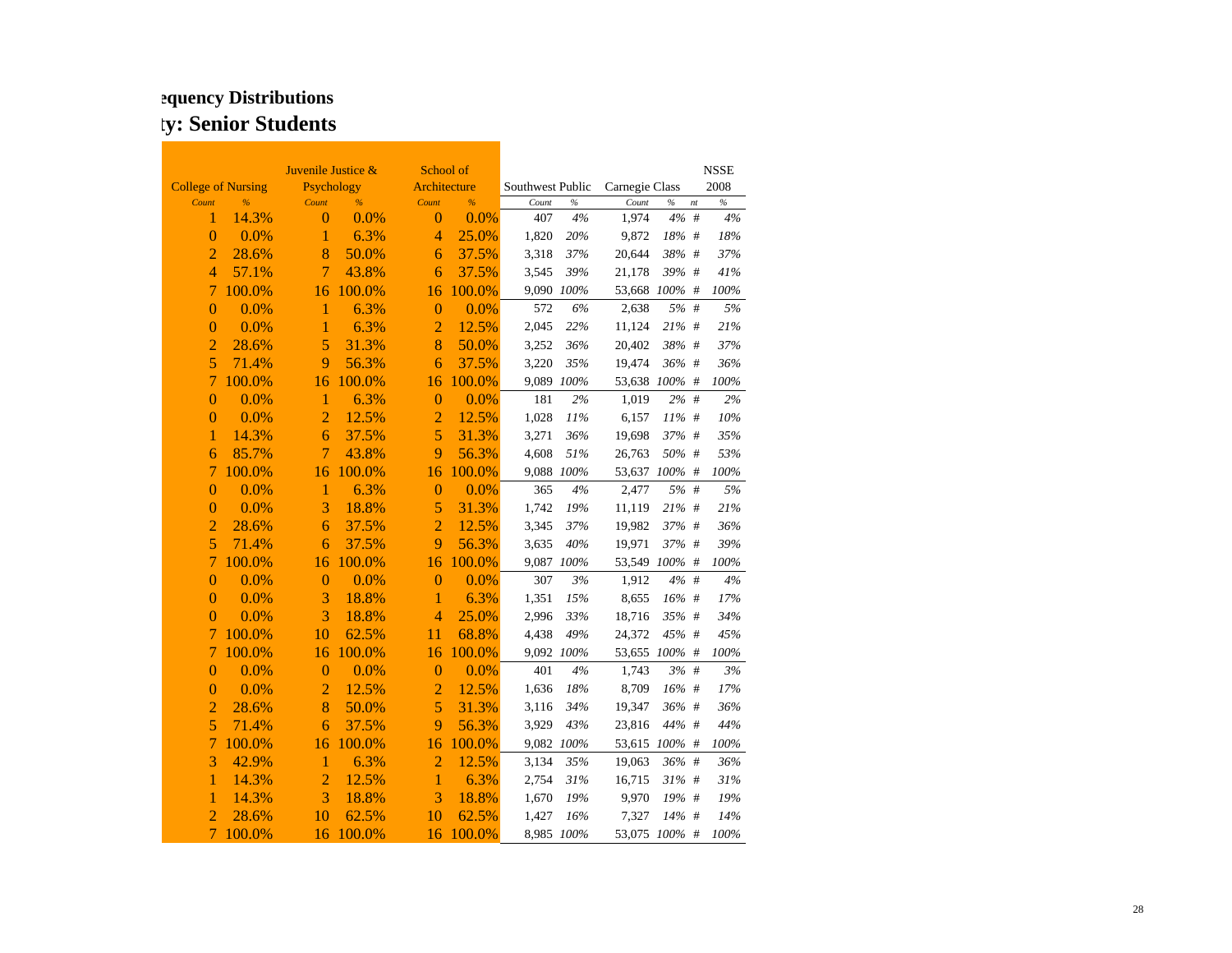|                           |               | Juvenile Justice & |               | School of      |               |                  |            |                |           |    | <b>NSSE</b> |
|---------------------------|---------------|--------------------|---------------|----------------|---------------|------------------|------------|----------------|-----------|----|-------------|
| <b>College of Nursing</b> |               | Psychology         |               | Architecture   |               | Southwest Public |            | Carnegie Class |           |    | 2008        |
| Count                     | $\frac{9}{6}$ | Count              | $\frac{9}{6}$ | Count          | $\frac{9}{6}$ | Count            | $\%$       | Count          | $\%$      | nt | $\%$        |
| $\overline{0}$            | 0.0%          | $\overline{0}$     | 0.0%          | $\overline{0}$ | 0.0%          | 541              | 6%         | 3,133          | 6% #      |    | 5%          |
| 1                         | 14.3%         | 5                  | 31.3%         | 1              | 6.3%          | 1,675            | 19%        | 10,627         | 20% #     |    | 19%         |
| $\mathbf{1}$              | 14.3%         | $\overline{7}$     | 43.8%         | 6              | 37.5%         | 3,525            | 39%        | 21,114         | 40% #     |    | 40%         |
| 5                         | 71.4%         | $\overline{4}$     | 25.0%         | 9              | 56.3%         | 3,246            | 36%        | 18,161         | 34% #     |    | 36%         |
| 7                         | 100.0%        | 16                 | 100.0%        | 16             | 100.0%        | 8,987            | 100%       | 53,035         | $100\%$ # |    | 100%        |
| $\overline{0}$            | 0.0%          | 1                  | 6.3%          | $\mathbf{0}$   | 0.0%          | 1,165            | 13%        | 6,188          | $12\%$ #  |    | 11%         |
| 1                         | 14.3%         | $\overline{4}$     | 25.0%         | $\overline{2}$ | 12.5%         | 2,148            | 24%        | 12,976         | 24% #     |    | 24%         |
| $\overline{2}$            | 28.6%         | 5                  | 31.3%         | 5              | 31.3%         | 2,866            | 32%        | 17,756         | 33% #     |    | 34%         |
| $\overline{4}$            | 57.1%         | 6                  | 37.5%         | 9              | 56.3%         | 2,804            | 31%        | 16,138         | 30% #     |    | 32%         |
| 7                         | 100.0%        | 16                 | 100.0%        | 16             | 100.0%        | 8,983            | 100%       | 53,058 100% #  |           |    | 100%        |
| $\boldsymbol{0}$          | 0.0%          | $\overline{2}$     | 12.5%         | $\mathbf{0}$   | 0.0%          | 1,202            | 13%        | 7,333          | 14% #     |    | 14%         |
| $\boldsymbol{0}$          | 0.0%          | 4                  | 25.0%         | $\overline{2}$ | 12.5%         | 2,619            | 29%        | 16,536         | 31% #     |    | 32%         |
| 3                         | 42.9%         | 5                  | 31.3%         | 6              | 37.5%         | 2,829            | 31%        | 16,672         | 31% #     |    | 31%         |
| $\overline{4}$            | 57.1%         | 5                  | 31.3%         | 8              | 50.0%         | 2,331            | 26%        | 12,496         | 24% #     |    | 23%         |
| $\overline{7}$            | 100.0%        | 16                 | 100.0%        | 16             | 100.0%        | 8,981            | 100%       | 53,037         | 100% #    |    | 100%        |
| $\boldsymbol{0}$          | 0.0%          | 1                  | 6.3%          | $\mathbf{0}$   | 0.0%          | 937              | 10%        | 5,472          | 10% #     |    | 10%         |
| $\overline{2}$            | 28.6%         | 5                  | 31.3%         | $\overline{0}$ | 0.0%          | 2,453            | 27%        | 15,032         | 28% #     |    | 28%         |
| $\overline{2}$            | 28.6%         | 6                  | 37.5%         | $\overline{6}$ | 37.5%         | 3,084            | 34%        | 19,007         | 36% #     |    | 36%         |
| 3                         | 42.9%         | 4                  | 25.0%         | 10             | 62.5%         | 2,511            | 28%        | 13,527         | 26% #     |    | 27%         |
| 7                         | 100.0%        | 16                 | 100.0%        | 16             | 100.0%        | 8,985            | 100%       | 53,038         | $100\%$ # |    | 100%        |
| $\boldsymbol{0}$          | 0.0%          | 1                  | 6.3%          | $\overline{0}$ | 0.0%          | 1,390            | 15%        | 7,538          | $14\%$ #  |    | 13%         |
| 1                         | 14.3%         | 3                  | 18.8%         | 1              | 6.3%          | 2,394            | 27%        | 14,180         | 27% #     |    | 26%         |
| 3                         | 42.9%         | $\overline{7}$     | 43.8%         | 5              | 31.3%         | 2,650            | 30%        | 16,516         | 31% #     |    | 31%         |
| 3                         | 42.9%         | 5                  | 31.3%         | 10             | 62.5%         | 2,543            | 28%        | 14,796         | 28% #     |    | 29%         |
| $\overline{7}$            | 100.0%        | 16                 | 100.0%        | 16             | 100.0%        | 8,977            | 100%       | 53,030 100% #  |           |    | 100%        |
| $\mathbf{0}$              | 0.0%          | 1                  | 6.3%          | $\overline{c}$ | 12.5%         | 1,920            | 21%        | 10,191         | 19% #     |    | 18%         |
| $\overline{2}$            | 28.6%         | 3                  | 18.8%         | 3              | 18.8%         | 2,865            | 32%        | 17,128         | 32% #     |    | 32%         |
| $\mathbf{1}$              | 14.3%         | $\overline{7}$     | 43.8%         | 5              | 31.3%         | 2,399            | 27%        | 14,832         | 28% #     |    | 28%         |
| $\overline{4}$            | 57.1%         | 5                  | 31.3%         | 6              | 37.5%         | 1,798            | 20%        | 10,873         | $21\%$ #  |    | 21%         |
| 7                         | 100.0%        | 16                 | 100.0%        | 16             | 100.0%        |                  | 8,982 100% | 53,024 100% #  |           |    | 100%        |
| $\mathbf{0}$              | 0.0%          | $\overline{2}$     | 12.5%         | 1              | 6.3%          | 4,294            | 48%        | 24,061         | 45% #     |    | 45%         |
| $\overline{4}$            | 57.1%         | 6                  | 37.5%         | 5              | 31.3%         | 2,078            | 23%        | 13,212         | 25% #     |    | 25%         |
| 1                         | 14.3%         | 5                  | 31.3%         | $\overline{2}$ | 12.5%         | 1,343            | 15%        | 8,305          | 16% #     |    | 16%         |
| $\overline{2}$            | 28.6%         | 3                  | 18.8%         | 8              | 50.0%         | 1,257            | 14%        | 7,426          | 14% #     |    | 15%         |
| $\overline{7}$            | 100.0%        | 16                 | 100.0%        | 16             | 100.0%        |                  | 8,972 100% | 53,004 100% #  |           |    | 100%        |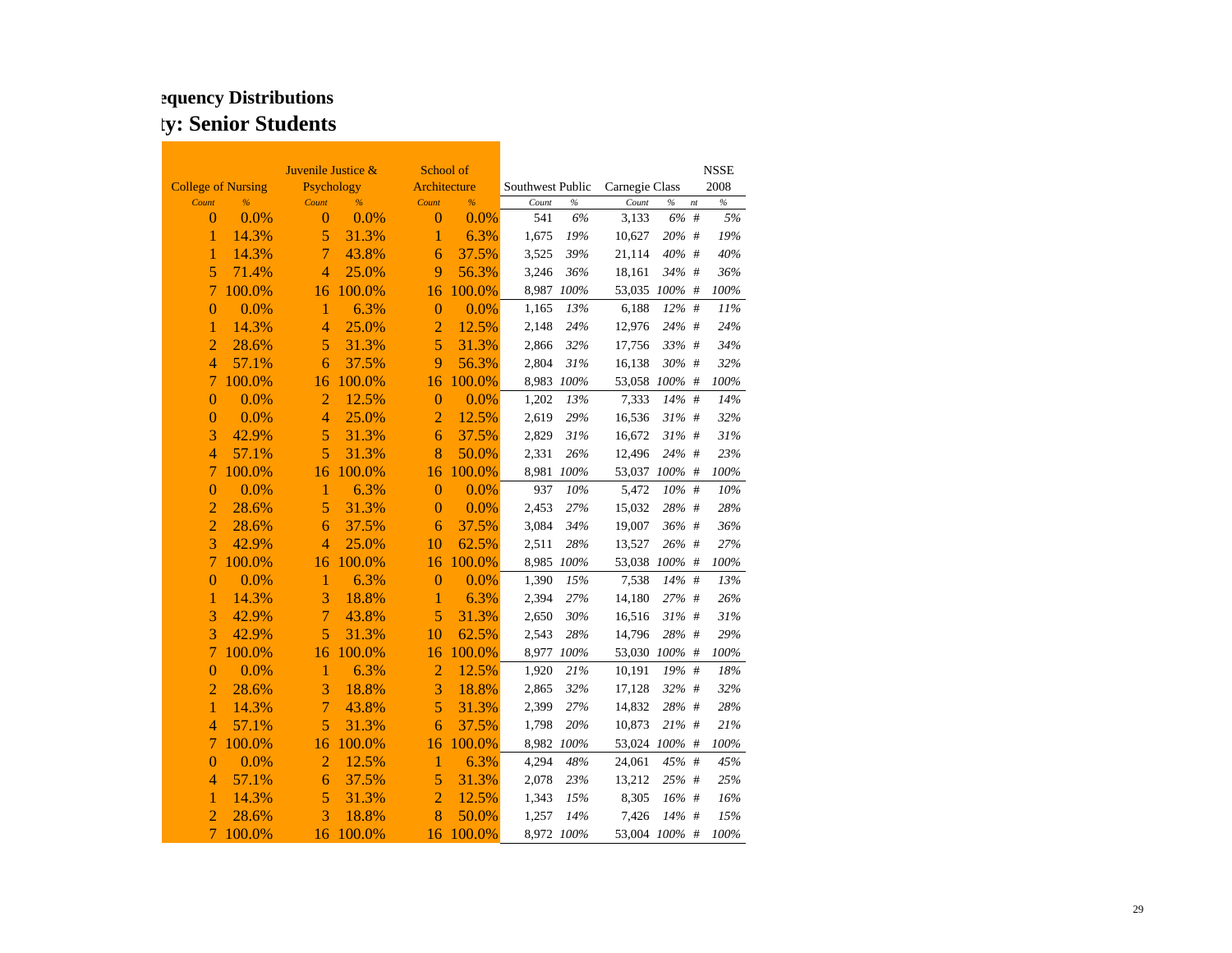|                           |         | Juvenile Justice $\&$       |               | School of    |               |                  |            |                |           |    | <b>NSSE</b>   |
|---------------------------|---------|-----------------------------|---------------|--------------|---------------|------------------|------------|----------------|-----------|----|---------------|
| <b>College of Nursing</b> |         | Psychology                  |               | Architecture |               | Southwest Public |            | Carnegie Class |           |    | 2008          |
| Count                     | $\%$    | Count                       | $\frac{9}{6}$ | Count        | $\frac{9}{6}$ | Count            | %          | Count          | $\%$      | nt | $\frac{9}{6}$ |
| $\Omega$                  | $0.0\%$ | $\theta$                    | $0.0\%$       | 0            | $0.0\%$       | 897              | 10%        | 5,645          | $11\%$ #  |    | 10%           |
| 1                         | 14.3%   |                             | 6.3%          | 0            | $0.0\%$       | 1,794            | 20%        | 11,501         | $21\%$ #  |    | 20%           |
| 2                         | 28.6%   | 8                           | 50.0%         | 9            | 56.3%         | 3,664            | 40%        | 21,705         | $41\%$ #  |    | 40%           |
| $\overline{4}$            | 57.1%   | $\tau$                      | 43.8%         | 7            | 43.8%         | 2,720            | 30%        | 14,709         | $27\%$ #  |    | 30%           |
| 7                         | 100.0%  | 16                          | 100.0%        | 16           | 100.0%        | 9,075            | 100%       | 53,560         | $100\%$ # |    | 100%          |
| $\Omega$                  | $0.0\%$ | 0                           | $0.0\%$       | 1            | 6.3%          | 201              | 2%         | 1,227          | $2\%$ #   |    | 2%            |
| 1                         | 14.3%   | $\mathcal{D}_{\mathcal{L}}$ | 12.5%         | 0            | $0.0\%$       | 1,084            | 12%        | 6,581          | $12\%$ #  |    | 11%           |
| 3                         | 42.9%   | 5                           | 31.3%         | 10           | 62.5%         | 4,398            | 48%        | 26,517         | 50% #     |    | 47%           |
| 3                         | 42.9%   | 9                           | 56.3%         | 5            | 31.3%         | 3,391            | 37%        | 19,234         | $36\%$ #  |    | 40%           |
| 7.                        | 100.0%  | 16                          | 100.0%        | 16           | 100.0%        |                  | 9,074 100% | 53,559         | $100\%$ # |    | 100%          |
| $\Omega$                  | $0.0\%$ |                             | $6.7\%$       |              | 6.3%          | 447              | 5%         | 2,853          | $5\%$ #   |    | 5%            |
|                           | 14.3%   |                             | $6.7\%$       |              | 6.3%          | 1,100            | 12%        | 7,245          | $14\%$ #  |    | 13%           |
|                           | 14.3%   | 6                           | 40.0%         | 4            | 25.0%         | 3.369            | 37%        | 20,912         | $39\%$ #  |    | 37%           |
| 5                         | 71.4%   |                             | 46.7%         | 10           | 62.5%         | 4,161            | 46%        | 22,563         | $42\%$ #  |    | 45%           |
|                           | 100.0%  | 15                          | 100.0%        | 16           | 100.0%        | 9,077            | 100%       | 53,573 100% #  |           |    | 100%          |

IPEDS: 227526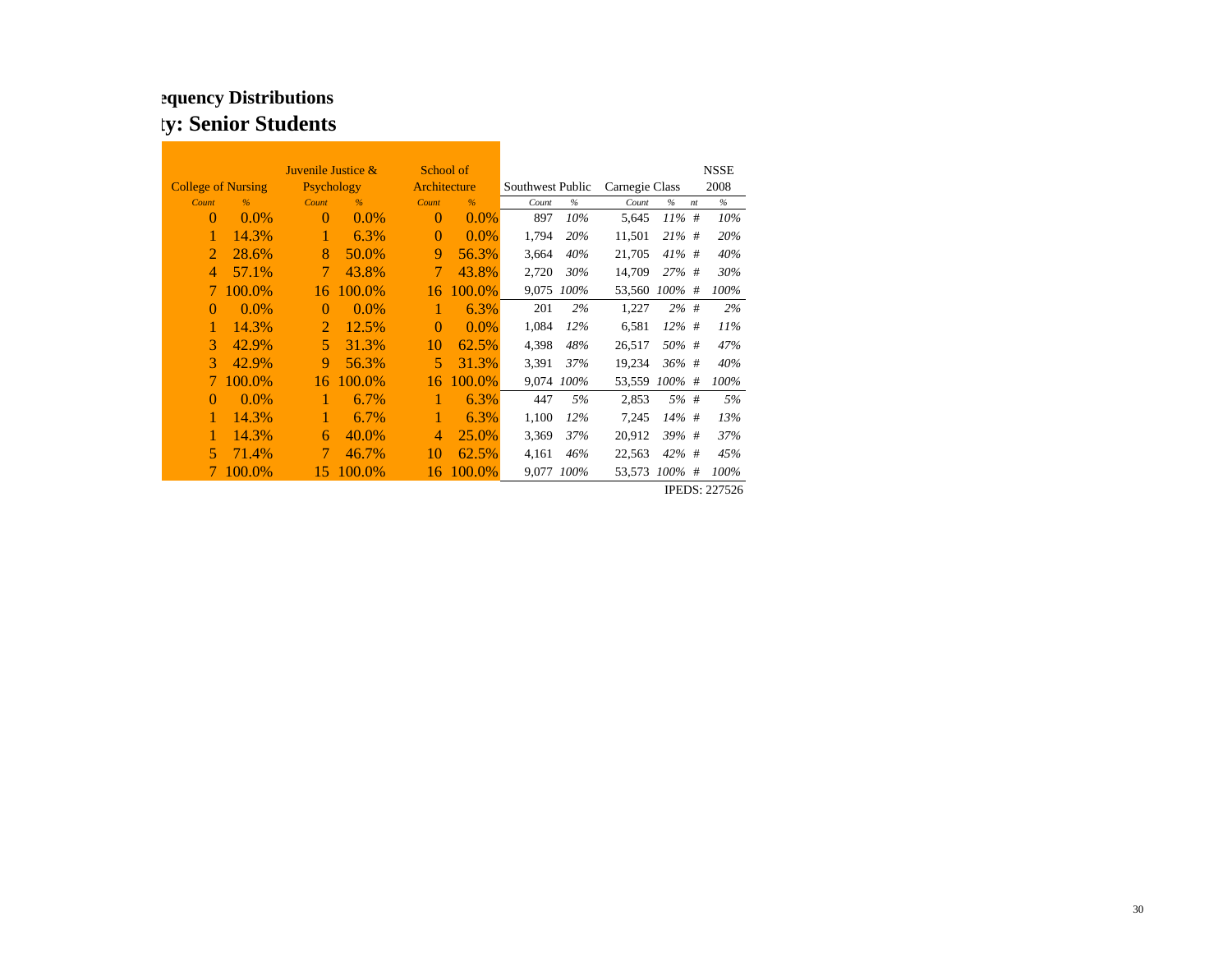

|     |                                     |                 |                                               | Arts & Sciences -<br><b>Biology</b> |        | $A & S - Commun$<br>ications |               | A & S - Political<br><b>Science</b> |        | <b>Agruculture and</b><br><b>Human Science</b> |        | <b>College of Education</b> |        | College of<br>Engineering |        |
|-----|-------------------------------------|-----------------|-----------------------------------------------|-------------------------------------|--------|------------------------------|---------------|-------------------------------------|--------|------------------------------------------------|--------|-----------------------------|--------|---------------------------|--------|
|     |                                     | Variable        | <b>Response Options</b>                       | Count                               | %      | Count                        | $\frac{9}{6}$ | Count                               | $\%$   | Count                                          | $\%$   | Count                       | $\%$   | Count                     | $\%$   |
|     | 15. Age                             | AGE             | 19 or younger                                 | $\Omega$                            | 0.0%   | $\Omega$                     | 0.0%          | $\overline{0}$                      | 0.0%   | $\overline{0}$                                 | 0.0%   | $\overline{0}$              | 0.0%   | $\mathbf{0}$              | 0.0%   |
|     |                                     |                 | $20 - 23$                                     | $\Omega$                            | 0.0%   | $\Omega$                     | 0.0%          | $\overline{0}$                      | 0.0%   | $\overline{0}$                                 | 0.0%   | $\overline{0}$              | 0.0%   | $\theta$                  | 0.0%   |
|     |                                     |                 | 24-29                                         | $\overline{0}$                      | 0.0%   | $\theta$                     | 0.0%          | $\overline{0}$                      | 0.0%   | $\overline{0}$                                 | 0.0%   | $\mathbf{0}$                | 0.0%   | $\theta$                  | 0.0%   |
|     |                                     |                 | 30-39                                         | $\Omega$                            | 0.0%   | $\Omega$                     | 0.0%          | $\bf{0}$                            | 0.0%   | $\theta$                                       | 0.0%   | $\overline{0}$              | 0.0%   | $\mathbf{0}$              | 0.0%   |
|     |                                     |                 | $40 - 55$                                     | $\Omega$                            | 0.0%   | $\Omega$                     | 0.0%          | $\Omega$                            | 0.0%   | $\Omega$                                       | 0.0%   | $\overline{0}$              | 0.0%   | $\mathbf{0}$              | 0.0%   |
|     |                                     |                 | Over 55                                       | $\overline{0}$                      | 0.0%   | $\theta$                     | 0.0%          | $\bf{0}$                            | 0.0%   | $\theta$                                       | 0.0%   | $\mathbf{0}$                | 0.0%   | $\mathbf{0}$              | 0.0%   |
|     |                                     |                 | Total                                         | $\overline{0}$                      | 0.0%   | $\Omega$                     | 0.0%          | $\overline{0}$                      | 0.0%   | $\theta$                                       | 0.0%   | $\theta$                    | 0.0%   | $\mathbf{0}$              | 0.0%   |
|     | 16. Sex                             | <b>SEX</b>      | Male                                          | 6                                   | 30.0%  | 4                            | 23.5%         | 3                                   | 30.0%  | 4                                              | 50.0%  | 3                           | 15.0%  | 14                        | 70.0%  |
|     |                                     |                 | Female                                        | 14                                  | 70.0%  | 13                           | 76.5%         |                                     | 70.0%  | 4                                              | 50.0%  | 17                          | 85.0%  | 6                         | 30.0%  |
|     |                                     |                 | Total                                         | 20                                  | 100.0% | 17                           | 100.0%        | 10                                  | 100.0% | 8                                              | 100.0% | 20                          | 100.0% | 20                        | 100.0% |
|     | 17. Are you an international        | <b>INTERNAT</b> | N <sub>o</sub>                                | 18                                  | 90.0%  | 16                           | 94.1%         | 10                                  | 100.0% | 6                                              | 75.0%  | 19                          | 100.0% | 15                        | 75.0%  |
|     | student or foreign national?        |                 | Yes                                           | $\overline{2}$                      | 10.0%  |                              | 5.9%          | $\Omega$                            | 0.0%   | $\overline{2}$                                 | 25.0%  | $\theta$                    | 0.0%   | 5                         | 25.0%  |
|     |                                     |                 | Total                                         | 20                                  | 100.0% | 17                           | 100.0%        | 10                                  | 100.0% | 8                                              | 100.0% | 19                          | 100.0% | 20                        | 100.0% |
|     | 18. Racial or ethnic identification | RACE05          | American Indian or other<br>Native American   | $\Omega$                            | 0.0%   | $\theta$                     | 0.0%          | $\theta$                            | 0.0%   | $\theta$                                       | 0.0%   | $\overline{0}$              | 0.0%   | $\overline{0}$            | 0.0%   |
|     |                                     |                 | Asian, Asian American,<br>or Pacific Islander | $\overline{0}$                      | 0.0%   | $\overline{0}$               | 0.0%          | $\mathbf{0}$                        | 0.0%   | $\overline{0}$                                 | 0.0%   | $\mathbf{0}$                | 0.0%   | 3                         | 15.0%  |
|     |                                     |                 | <b>Black or African</b><br>American           | 19                                  | 95.0%  | 15                           | 93.8%         | 10                                  | 100.0% | 7                                              | 87.5%  | 15                          | 75.0%  | 15                        | 75.0%  |
|     |                                     |                 | White (non-Hispanic)                          | $\overline{0}$                      | 0.0%   | $\theta$                     | 0.0%          | $\theta$                            | 0.0%   | $\overline{0}$                                 | 0.0%   | 2                           | 10.0%  | $\overline{0}$            | 0.0%   |
|     |                                     |                 | Mexican or Mexican<br>American                | $\mathbf{0}$                        | 0.0%   | $\mathbf{0}$                 | 0.0%          | $\mathbf{0}$                        | 0.0%   | $\mathbf{0}$                                   | 0.0%   | 1                           | 5.0%   | -1                        | 5.0%   |
|     |                                     |                 | Puerto Rican                                  | $\overline{0}$                      | 0.0%   | $\theta$                     | 0.0%          | $\bf{0}$                            | 0.0%   | $\theta$                                       | 0.0%   | $\mathbf{0}$                | 0.0%   | $\mathbf{0}$              | 0.0%   |
|     |                                     |                 | Other Hispanic or Latino                      | $\Omega$                            | 0.0%   | $\Omega$                     | 0.0%          | $\bf{0}$                            | 0.0%   | $\theta$                                       | 0.0%   | $\overline{0}$              | 0.0%   | $\mathbf{0}$              | 0.0%   |
|     |                                     |                 | Multiracial                                   | $\Omega$                            | 0.0%   | $\Omega$                     | 0.0%          | $\overline{0}$                      | 0.0%   | $\overline{0}$                                 | 0.0%   | $\theta$                    | 0.0%   | $\mathbf{0}$              | 0.0%   |
|     |                                     |                 | Other                                         |                                     | 5.0%   | $\theta$                     | 0.0%          | $\overline{0}$                      | 0.0%   |                                                | 12.5%  |                             | 5.0%   |                           | 5.0%   |
|     |                                     |                 | I prefer not to respond                       | $\theta$                            | 0.0%   |                              | 6.3%          | $\Omega$                            | 0.0%   | $\overline{0}$                                 | 0.0%   |                             | 5.0%   | $\mathbf{0}$              | 0.0%   |
|     |                                     |                 | Total                                         | <b>20</b>                           | 100.0% | 16                           | 100.0%        | 10                                  | 100.0% | 8                                              | 100.0% | 20                          | 100.0% | 20                        | .00.0% |
| 20. | Did you begin college at your       | <b>ENTER</b>    | Started here                                  | 17                                  | 85.0%  | 14                           | 82.4%         |                                     | 70.0%  | 4                                              | 50.0%  | 13                          | 65.0%  |                           | 35.0%  |
|     | current institution or              |                 | Started elsewhere                             |                                     | 15.0%  |                              | 17.6%         |                                     | 30.0%  | 4                                              | 50.0%  |                             | 35.0%  | 13                        | 65.0%  |
|     | elsewhere?                          |                 | Total                                         | 20                                  | 100.0% | 17                           | 100.0%        | 10                                  | 100.0% | 8                                              | 100.0% | 20                          | 100.0% | 20                        | 100.0% |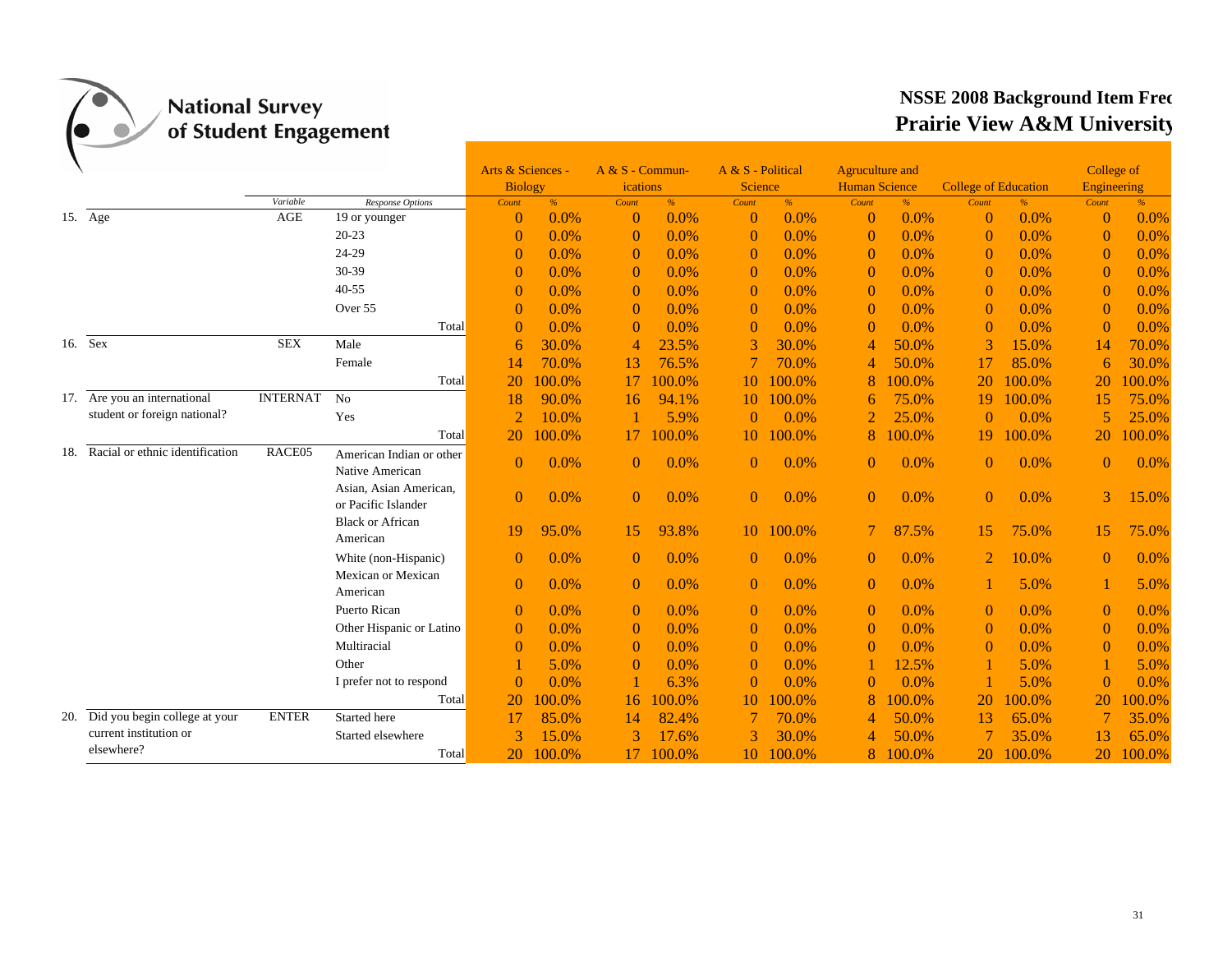

|     |                                                                   |                 |                                       | <b>Biology</b> | Arts & Sciences - | $A & S - Commun$<br>ications |        | A & S - Political<br>Science |               | <b>Agruculture and</b><br><b>Human Science</b> |               | <b>College of Education</b> |               | College of<br>Engineering |               |
|-----|-------------------------------------------------------------------|-----------------|---------------------------------------|----------------|-------------------|------------------------------|--------|------------------------------|---------------|------------------------------------------------|---------------|-----------------------------|---------------|---------------------------|---------------|
|     |                                                                   | Variable        | Response Options                      | Count          | $\%$              | Count                        | $\%$   | Count                        | $\frac{9}{6}$ | Count                                          | $\frac{9}{6}$ | Count                       | $\frac{9}{6}$ | Count                     | $\frac{9}{6}$ |
|     | 21. Since graduating from high<br>school, which of the following  | VOTECH05        | Vocational or technical<br>school     | $\Omega$       | 0.0%              | $\overline{0}$               | 0.0%   | $\mathbf{0}$                 | 0.0%          | $\overline{0}$                                 | 0.0%          | $\mathbf{0}$                | 0.0%          | $\overline{2}$            | 10.0%         |
|     | types of schools have you<br>attended other than the one          | COMCOL05        | Community or junior<br>college        | 7              | 35.0%             | $\overline{4}$               | 23.5%  | 3                            | 30.0%         | 3                                              | 37.5%         | 9                           | 45.0%         | 10                        | 50.0%         |
|     | you are attending now? (Select<br>all that apply.)                | FOURYR05        | 4-year college other than<br>this one | 4              | 20.0%             | 4                            | 23.5%  | 2                            | 20.0%         | 3                                              | 37.5%         | 7                           | 35.0%         | 10                        | 50.0%         |
|     |                                                                   | NONE05          | None                                  | 11             | 55.0%             | 11                           | 64.7%  | 4                            | 40.0%         | $\overline{2}$                                 | 25.0%         | 9                           | 45.0%         | 4                         | 20.0%         |
|     |                                                                   | OCOL1_05        | Other                                 | $\overline{0}$ | 0.0%              | $\overline{0}$               | 0.0%   | $\overline{2}$               | 20.0%         | $\overline{0}$                                 | 0.0%          | 1                           | 5.0%          | -1                        | 5.0%          |
| 22. | Thinking about this current                                       | <b>ENRLMENT</b> | Less than full-time                   | $\theta$       | 0.0%              | $\overline{0}$               | 0.0%   | $\theta$                     | 0.0%          | $\overline{0}$                                 | 0.0%          | 6                           | 33.3%         | -1                        | 5.0%          |
|     | academic termHow would                                            |                 | Full-time                             | 20             | 100.0%            | 17                           | 100.0% | 10                           | 100.0%        | 8                                              | 100.0%        | 12                          | 66.7%         | 19                        | 95.0%         |
|     | you characterize your<br>enrollment?                              |                 | Total                                 | 20             | 100.0%            | 17                           | 100.0% | 10                           | 100.0%        | 8                                              | 100.0%        | 18                          | 100.0%        | <b>20</b>                 | 100.0%        |
|     | 23. Are you member of a social                                    | <b>FRATSORO</b> | <b>No</b>                             | 13             | 65.0%             | 9                            | 52.9%  |                              | 70.0%         | 8                                              | 100.0%        | 10                          | 50.0%         | 16                        | 80.0%         |
|     | fraternity or sorority?                                           |                 | Yes                                   |                | 35.0%             | 8                            | 47.1%  |                              | 30.0%         | $\overline{0}$                                 | 0.0%          | 10                          | 50.0%         | 4                         | 20.0%         |
|     |                                                                   |                 | Total                                 | 20             | 100.0%            | 17                           | 100.0% | 10                           | 100.0%        | 8                                              | 100.0%        | 20                          | 100.0%        | 20                        | 100.0%        |
|     | 24. Are you a student-athlete on a                                | <b>ATHLETE</b>  | N <sub>o</sub>                        | 19             | 95.0%             | 16                           | 94.1%  | 9                            | 90.0%         | 6                                              | 85.7%         | 18                          | 94.7%         | 17                        | 85.0%         |
|     | team sponsored by your                                            |                 | Yes                                   |                | 5.0%              |                              | 5.9%   |                              | 10.0%         |                                                | 14.3%         | 1                           | 5.3%          | 3                         | 15.0%         |
|     | institution's athletics<br>department?                            |                 | Total                                 | 20             | 100.0%            | 17                           | 100.0% | 10                           | 100.0%        |                                                | 7 100.0%      | 19                          | 100.0%        | <b>20</b>                 | 100.0%        |
|     | 25. What have most of your                                        | GRADES04        | C- or lower                           | $\mathbf{0}$   | 0.0%              | $\overline{0}$               | 0.0%   | $\overline{0}$               | 0.0%          | $\bf{0}$                                       | 0.0%          | $\mathbf{0}$                | 0.0%          | $\mathbf{0}$              | 0.0%          |
|     | grades been up to now at this                                     |                 | $\mathbf C$                           | $\mathbf{0}$   | 0.0%              | $\overline{0}$               | 0.0%   | $\overline{0}$               | 0.0%          | $\mathbf{0}$                                   | 0.0%          | $\mathbf{0}$                | 0.0%          | 1                         | 5.3%          |
|     | institution?                                                      |                 | $C+$                                  |                | 5.0%              | $\overline{0}$               | 0.0%   | $\mathbf{0}$                 | 0.0%          | $\overline{0}$                                 | 0.0%          | $\boldsymbol{0}$            | 0.0%          | $\overline{2}$            | 10.5%         |
|     |                                                                   |                 | $B-$                                  | 3              | 15.0%             | 3                            | 17.6%  | 2                            | 33.3%         | -1                                             | 14.3%         | 1                           | 5.0%          | $\overline{2}$            | 10.5%         |
|     |                                                                   |                 | B                                     | $\overline{2}$ | 10.0%             | 4                            | 23.5%  |                              | 16.7%         | $\overline{2}$                                 | 28.6%         | $\overline{2}$              | 10.0%         | 1                         | 5.3%          |
|     |                                                                   |                 | $B+$                                  | 3              | 15.0%             | 6                            | 35.3%  |                              | 16.7%         | $\overline{2}$                                 | 28.6%         | 6                           | 30.0%         | 7                         | 36.8%         |
|     |                                                                   |                 | A-                                    | 3              | 15.0%             |                              | 5.9%   | $\Omega$                     | 0.0%          | $\overline{0}$                                 | 0.0%          | $\overline{2}$              | 10.0%         | $\overline{2}$            | 10.5%         |
|     |                                                                   |                 | A                                     | 8              | 40.0%             | 3                            | 17.6%  |                              | 33.3%         | $\overline{2}$                                 | 28.6%         | 9                           | 45.0%         | 4                         | 21.1%         |
|     |                                                                   |                 | Total                                 | 20             | 100.0%            | 17                           | 100.0% | 6                            | 100.0%        |                                                | 7 100.0%      | 20                          | 100.0%        | 19                        | 100.0%        |
|     | 26. Which of the following best<br>describes where you are living | <b>LIVENOW</b>  | Dormitory or campus<br>housing        | 9              | 45.0%             | 9                            | 52.9%  | 5                            | 55.6%         |                                                | 12.5%         | 6                           | 30.0%         | 3                         | 15.0%         |
|     | now while attending college?                                      |                 | Residence, walking<br>distance        | 2              | 10.0%             |                              | 5.9%   | $\overline{0}$               | 0.0%          | $\overline{2}$                                 | 25.0%         |                             | 5.0%          | 3                         | 15.0%         |
|     |                                                                   |                 | Residence, driving<br>distance        | 8              | 40.0%             | 7                            | 41.2%  | 4                            | 44.4%         | 5                                              | 62.5%         | 13                          | 65.0%         | 13                        | 65.0%         |
|     |                                                                   |                 | Fraternity or sorority<br>house       |                | 5.0%              | $\theta$                     | 0.0%   | $\overline{0}$               | 0.0%          | $\overline{0}$                                 | 0.0%          | $\theta$                    | 0.0%          |                           | 5.0%          |
|     |                                                                   |                 | Total                                 | <b>20</b>      | 100.0%            | 17                           | 100.0% | 9                            | 100.0%        |                                                | 8 100.0%      | 20                          | 100.0%        | 20                        | 100.0%        |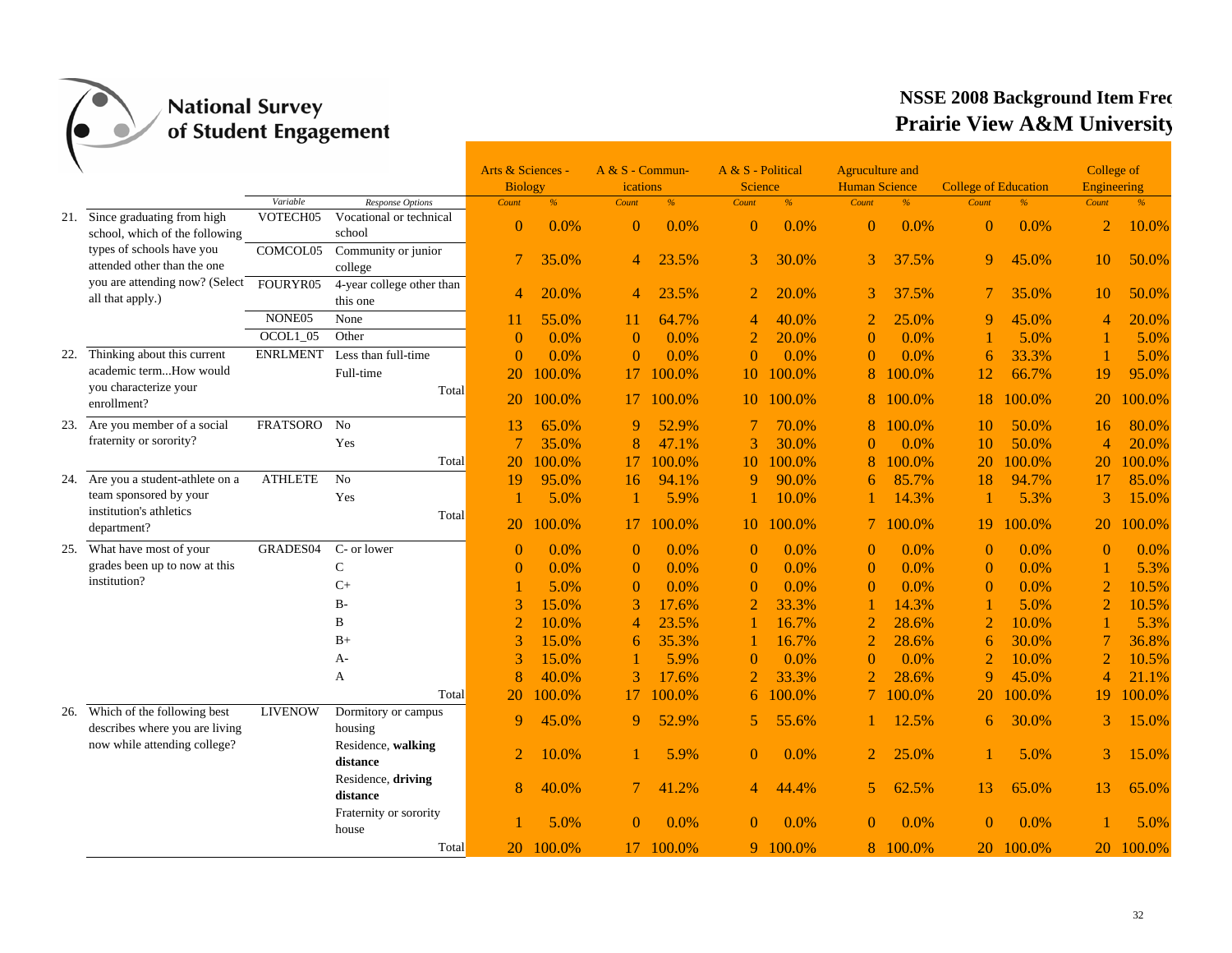

|                                   |                 |                            | Arts & Sciences - |        | $A & S - Commun$ |        | A & S - Political |        | <b>Agruculture and</b> |               |                             |               | College of       |        |
|-----------------------------------|-----------------|----------------------------|-------------------|--------|------------------|--------|-------------------|--------|------------------------|---------------|-----------------------------|---------------|------------------|--------|
|                                   |                 |                            | <b>Biology</b>    |        | <i>ications</i>  |        | <b>Science</b>    |        | <b>Human Science</b>   |               | <b>College of Education</b> |               | Engineering      |        |
|                                   | Variable        | Response Options           | Count             | $\%$   | Count            | $\%$   | Count             | $\%$   | Count                  | $\frac{9}{6}$ | Count                       | $\frac{9}{6}$ | Count            | $\%$   |
| 27a. What is the highest level of | <b>FATHREDU</b> | Did not finish HS          | $\Omega$          | 0.0%   | $\mathbf{0}$     | 0.0%   | $\overline{2}$    | 22.2%  | 1                      | 14.3%         | $\overline{2}$              | 10.0%         | $\overline{4}$   | 22.2%  |
| education that your father        |                 | Graduated from HS          | 6                 | 30.0%  | 5                | 29.4%  |                   | 11.1%  | $\overline{2}$         | 28.6%         | 6                           | 30.0%         | $\overline{2}$   | 11.1%  |
| completed?                        |                 | Attended, no degree        | 3                 | 15.0%  | 3                | 17.6%  |                   | 11.1%  | $\overline{2}$         | 28.6%         | 5                           | 25.0%         | $\overline{2}$   | 11.1%  |
|                                   |                 | Completed Associate's      | $\overline{0}$    | 0.0%   | $\Omega$         | 0.0%   |                   | 11.1%  | 1                      | 14.3%         | 1                           | 5.0%          | $\mathbf{0}$     | 0.0%   |
|                                   |                 | Completed Bachelor's       | $\overline{4}$    | 20.0%  | 8                | 47.1%  | 4                 | 44.4%  | 1                      | 14.3%         | 3                           | 15.0%         | $\tau$           | 38.9%  |
|                                   |                 | Completed Master's         | 4                 | 20.0%  |                  | 5.9%   | $\overline{0}$    | 0.0%   | $\mathbf{0}$           | 0.0%          | $\overline{2}$              | 10.0%         | 1                | 5.6%   |
|                                   |                 | Completed Doctorate        | 3                 | 15.0%  | $\mathbf{0}$     | 0.0%   | $\Omega$          | 0.0%   | $\mathbf{0}$           | 0.0%          | $\mathbf{1}$                | 5.0%          | $\overline{2}$   | 11.1%  |
|                                   |                 | Total                      | 20                | 100.0% | 17               | 100.0% | 9                 | 100.0% | $\overline{7}$         | 100.0%        | 20                          | 100.0%        | 18               | 100.0% |
| 27b. What is the highest level of | <b>MOTHREDU</b> | Did not finish HS          |                   | 5.0%   | $\overline{0}$   | 0.0%   |                   | 10.0%  | $\boldsymbol{0}$       | 0.0%          | $\theta$                    | 0.0%          | $\overline{4}$   | 21.1%  |
| education that your mother        |                 | Graduated from HS          | $\overline{4}$    | 20.0%  | $\overline{2}$   | 12.5%  |                   | 10.0%  | $\overline{2}$         | 25.0%         | $\overline{4}$              | 20.0%         |                  | 5.3%   |
| completed?                        |                 | Attended, no degree        |                   | 5.0%   | $\overline{4}$   | 25.0%  | $\overline{2}$    | 20.0%  |                        | 12.5%         | 3                           | 15.0%         | 4                | 21.1%  |
|                                   |                 | Completed Associate's      |                   | 5.0%   |                  | 6.3%   |                   | 10.0%  |                        | 12.5%         | 3                           | 15.0%         | 3                | 15.8%  |
|                                   |                 | Completed Bachelor's       | 8                 | 40.0%  | 8                | 50.0%  | 4                 | 40.0%  | 3                      | 37.5%         | 6                           | 30.0%         | 3                | 15.8%  |
|                                   |                 | Completed Master's         | 5                 | 25.0%  |                  | 6.3%   | $\mathbf{0}$      | 0.0%   | $\mathbf{1}$           | 12.5%         | 4                           | 20.0%         | 3                | 15.8%  |
|                                   |                 | <b>Completed Doctorate</b> | $\mathbf{0}$      | 0.0%   | $\Omega$         | 0.0%   | $\mathbf{1}$      | 10.0%  | $\mathbf{0}$           | 0.0%          | $\overline{0}$              | 0.0%          | 1                | 5.3%   |
|                                   |                 | Total                      | 20                | 00.0%  | 16               | 100.0% | 10                | 100.0% | 8                      | 100.0%        | 20                          | 100.0%        | 19               | 100.0% |
| 28. Primary major or expected     | <b>MAJRPCOL</b> | Arts and Humanities        | $\mathbf{0}$      | 0.0%   | $\mathbf{0}$     | 0.0%   | $\overline{0}$    | 0.0%   | $\mathbf{0}$           | 0.0%          | $\mathbf{0}$                | 0.0%          | $\mathbf{0}$     | 0.0%   |
| primary major, in collapsed       |                 | <b>Biological Science</b>  | $\Omega$          | 0.0%   | $\theta$         | 0.0%   | $\theta$          | 0.0%   | $\overline{0}$         | 0.0%          | $\mathbf{0}$                | 0.0%          | $\overline{0}$   | 0.0%   |
| categories                        |                 | <b>Business</b>            | $\overline{0}$    | 0.0%   | $\mathbf{0}$     | 0.0%   | $\mathbf{0}$      | 0.0%   | $\boldsymbol{0}$       | 0.0%          | $\mathbf{0}$                | 0.0%          | $\mathbf{0}$     | 0.0%   |
|                                   |                 | Education                  | $\boldsymbol{0}$  | 0.0%   | $\mathbf{0}$     | 0.0%   | $\mathbf{0}$      | 0.0%   | $\boldsymbol{0}$       | 0.0%          | $\mathbf{0}$                | 0.0%          | $\mathbf{0}$     | 0.0%   |
|                                   |                 | Engineering                | $\overline{0}$    | 0.0%   | $\overline{0}$   | 0.0%   | $\Omega$          | 0.0%   | $\overline{0}$         | 0.0%          | $\overline{0}$              | 0.0%          | $\mathbf{0}$     | 0.0%   |
|                                   |                 | Physical Science           | $\overline{0}$    | 0.0%   | $\mathbf{0}$     | 0.0%   | $\theta$          | 0.0%   | $\overline{0}$         | 0.0%          | $\overline{0}$              | 0.0%          | $\mathbf{0}$     | 0.0%   |
|                                   |                 | Professional               | $\overline{0}$    | 0.0%   | $\mathbf{0}$     | 0.0%   | $\theta$          | 0.0%   | $\theta$               | 0.0%          | $\overline{0}$              | 0.0%          | $\mathbf{0}$     | 0.0%   |
|                                   |                 | Social Science             | $\theta$          | 0.0%   | $\mathbf{0}$     | 0.0%   | $\Omega$          | 0.0%   | $\overline{0}$         | 0.0%          | $\overline{0}$              | 0.0%          | $\mathbf{0}$     | 0.0%   |
|                                   |                 | Other                      | $\theta$          | 0.0%   | $\mathbf{0}$     | 0.0%   | $\theta$          | 0.0%   | $\mathbf{0}$           | 0.0%          | $\mathbf{0}$                | 0.0%          | $\mathbf{0}$     | 0.0%   |
|                                   |                 | Undecided                  | $\mathbf{0}$      | 0.0%   | $\mathbf{0}$     | 0.0%   | $\theta$          | 0.0%   | $\mathbf{0}$           | 0.0%          | $\mathbf{0}$                | 0.0%          | $\mathbf{0}$     | 0.0%   |
|                                   |                 | Total                      | $\overline{0}$    | 0.0%   | $\overline{0}$   | 0.0%   | $\mathbf{0}$      | 0.0%   | $\mathbf{0}$           | 0.0%          | $\overline{0}$              | 0.0%          | $\mathbf{0}$     | 0.0%   |
| 29. Second major or expected      | <b>MAJRSCOL</b> | Arts and Humanities        | $\overline{0}$    | 0.0%   | $\mathbf{0}$     | 0.0%   | $\theta$          | 0.0%   | $\mathbf{0}$           | 0.0%          | $\overline{0}$              | 0.0%          | $\mathbf{0}$     | 0.0%   |
| second major (not minor,          |                 | <b>Biological Science</b>  | $\theta$          | 0.0%   | $\Omega$         | 0.0%   | $\Omega$          | 0.0%   | $\overline{0}$         | 0.0%          | $\overline{0}$              | 0.0%          | $\mathbf{0}$     | 0.0%   |
| concentration, etc.) if           |                 | <b>Business</b>            | $\theta$          | 0.0%   | $\mathbf{0}$     | 0.0%   | $\theta$          | 0.0%   | $\overline{0}$         | 0.0%          | $\overline{0}$              | 0.0%          | $\mathbf{0}$     | 0.0%   |
| applicable, in collapsed          |                 | Education                  | $\theta$          | 0.0%   | $\mathbf{0}$     | 0.0%   | $\theta$          | 0.0%   | $\mathbf{0}$           | 0.0%          | $\mathbf{0}$                | 0.0%          | $\mathbf{0}$     | 0.0%   |
| categories                        |                 | Engineering                | $\overline{0}$    | 0.0%   | $\overline{0}$   | 0.0%   | $\overline{0}$    | 0.0%   | $\mathbf{0}$           | 0.0%          | $\overline{0}$              | 0.0%          | $\mathbf{0}$     | 0.0%   |
|                                   |                 | Physical Science           | $\overline{0}$    | 0.0%   | $\overline{0}$   | 0.0%   | $\mathbf{0}$      | 0.0%   | $\mathbf{0}$           | 0.0%          | $\overline{0}$              | 0.0%          | $\mathbf{0}$     | 0.0%   |
|                                   |                 | Professional               | $\overline{0}$    | 0.0%   | $\mathbf{0}$     | 0.0%   | $\theta$          | 0.0%   | $\mathbf{0}$           | 0.0%          | $\overline{0}$              | 0.0%          | $\mathbf{0}$     | 0.0%   |
|                                   |                 | Social Science             | $\theta$          | 0.0%   | $\theta$         | 0.0%   | $\Omega$          | 0.0%   | $\overline{0}$         | 0.0%          | $\overline{0}$              | 0.0%          | $\overline{0}$   | 0.0%   |
|                                   |                 | Other                      | $\theta$          | 0.0%   | $\mathbf{0}$     | 0.0%   | $\theta$          | 0.0%   | $\mathbf{0}$           | 0.0%          | $\overline{0}$              | 0.0%          | $\mathbf{0}$     | 0.0%   |
|                                   |                 | Undecided                  | $\theta$          | 0.0%   | $\theta$         | 0.0%   | $\Omega$          | 0.0%   | $\theta$               | 0.0%          | $\overline{0}$              | 0.0%          | $\boldsymbol{0}$ | 0.0%   |
|                                   |                 | Total                      | $\overline{0}$    | 0.0%   | $\Omega$         | 0.0%   | $\theta$          | 0.0%   | $\Omega$               | 0.0%          | $\overline{0}$              | 0.0%          | $\Omega$         | 0.0%   |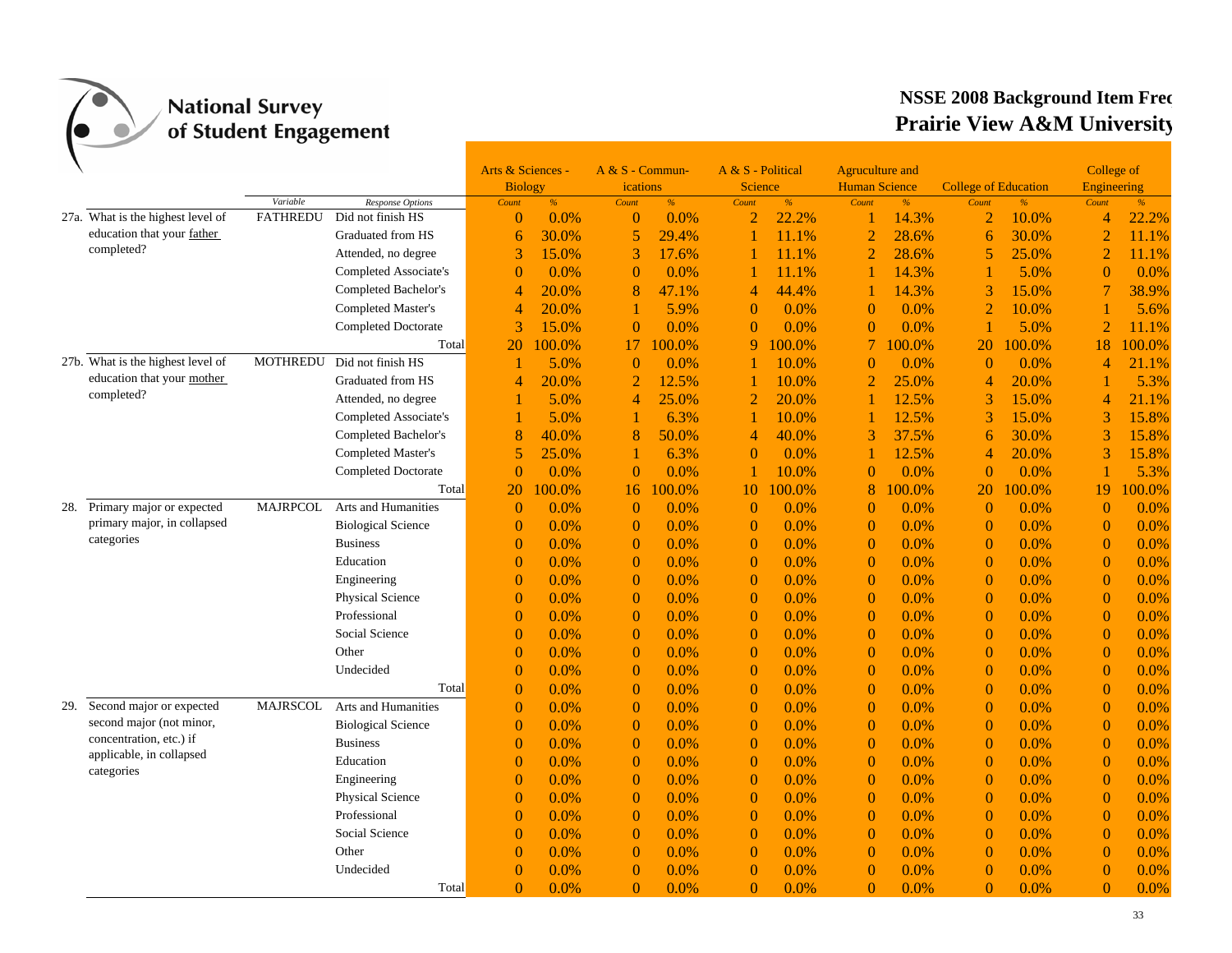

|                               |                 |                         | Arts & Sciences - |               | $A & S - Commun$ |         | A & S - Political |          | Agruculture and      |        |                             |         | College of     |           |
|-------------------------------|-----------------|-------------------------|-------------------|---------------|------------------|---------|-------------------|----------|----------------------|--------|-----------------------------|---------|----------------|-----------|
|                               |                 |                         | <b>Biology</b>    |               | <i>ications</i>  |         | <b>Science</b>    |          | <b>Human Science</b> |        | <b>College of Education</b> |         | Engineering    |           |
|                               | Variable        | Response Options        | Count             | $\frac{9}{6}$ | Count            | $\%$    | Count             | $\%$     | Count                | $\%$   | Count                       |         | Count          | $\%$      |
| Institution reported: Gender  | <b>GENDER</b>   | Male                    | $\overline{0}$    | 0.0%          | $\bf{0}$         | 0.0%    | $\theta$          | 0.0%     | $\mathbf{0}$         | 0.0%   | $\overline{0}$              | 0.0%    | $\mathbf{0}$   | 0.0%      |
|                               |                 | Female                  | 0                 | 0.0%          | $\bf{0}$         | 0.0%    | $\theta$          | 0.0%     | $\mathbf{0}$         | 0.0%   | $\overline{0}$              | 0.0%    | $\mathbf{0}$   | 0.0%      |
|                               |                 | Total                   | $\Omega$          | 0.0%          | $\bf{0}$         | 0.0%    | $\theta$          | 0.0%     | $\overline{0}$       | 0.0%   | $\overline{0}$              | 0.0%    | $\overline{0}$ | 0.0%      |
| Institution reported: Race or | <b>ETHNICIT</b> | African American/Black  | $\Omega$          | 0.0%          | $\bf{0}$         | 0.0%    | $\theta$          | 0.0%     | $\mathbf{0}$         | 0.0%   | $\overline{0}$              | 0.0%    | $\overline{0}$ | $0.0\%$   |
| ethnicity                     |                 | Am. Indian/Native Amer. | $\overline{0}$    | 0.0%          | $\theta$         | 0.0%    | $\theta$          | $0.0\%$  | $\overline{0}$       | 0.0%   | $\overline{0}$              | 0.0%    | $\overline{0}$ | $0.0\%$   |
|                               |                 | Asian/Pacific Islander  | $\Omega$          | $0.0\%$       | $\bf{0}$         | 0.0%    | $\mathbf{0}$      | 0.0%     | $\mathbf{0}$         | 0.0%   | $\overline{0}$              | 0.0%    | $\mathbf{0}$   | $0.0\%$   |
|                               |                 | Caucasian/White         | $\overline{0}$    | 0.0%          | $\bf{0}$         | 0.0%    | $\theta$          | 0.0%     | $\overline{0}$       | 0.0%   | $\overline{0}$              | 0.0%    | $\mathbf{0}$   | 0.0%      |
|                               |                 | Hispanic/Latino         | $\Omega$          | 0.0%          | $\bf{0}$         | 0.0%    | $\mathbf{0}$      | 0.0%     | $\mathbf{0}$         | 0.0%   | $\overline{0}$              | 0.0%    | $\mathbf{0}$   | 0.0%      |
|                               |                 | Other                   | $\overline{0}$    | 0.0%          | $\bf{0}$         | 0.0%    | $\theta$          | 0.0%     | $\mathbf{0}$         | 0.0%   | $\overline{0}$              | 0.0%    | $\overline{0}$ | 0.0%      |
|                               |                 | Foreign                 | $\overline{0}$    | 0.0%          | $\bf{0}$         | 0.0%    | $\mathbf{0}$      | $0.0\%$  | $\mathbf{0}$         | 0.0%   | $\mathbf{0}$                | 0.0%    | $\mathbf{0}$   | 0.0%      |
|                               |                 | Multi-racial            | $\Omega$          | 0.0%          | $\bf{0}$         | 0.0%    | $\mathbf{0}$      | 0.0%     | $\mathbf{0}$         | 0.0%   | $\overline{0}$              | 0.0%    | $\mathbf{0}$   | $0.0\%$   |
|                               |                 | Unknown                 | $\overline{0}$    | 0.0%          | $\bf{0}$         | 0.0%    | $\overline{0}$    | 0.0%     | $\mathbf{0}$         | 0.0%   | $\overline{0}$              | 0.0%    | $\overline{0}$ | 0.0%      |
|                               |                 | Total                   | $\Omega$          | 0.0%          | $\Omega$         | 0.0%    | $\theta$          | 0.0%     | $\overline{0}$       | 0.0%   | $\overline{0}$              | 0.0%    | $\overline{0}$ | $0.0\%$   |
| Institution reported:         | <b>ENROLLMT</b> | Part-time               | $\theta$          | $0.0\%$       | $\bf{0}$         | 0.0%    | $\theta$          | 0.0%     | $\overline{0}$       | 0.0%   | $\overline{0}$              | 0.0%    | $\overline{0}$ | 0.0%      |
| Enrollment                    |                 | Full-time               | $\Omega$          | $0.0\%$       | $\bf{0}$         | 0.0%    | $\mathbf{0}$      | 0.0%     | $\mathbf{0}$         | 0.0%   | $\overline{0}$              | 0.0%    | $\mathbf{0}$   | $0.0\%$   |
|                               |                 | Total                   | $\theta$          | 0.0%          | $\mathbf{0}$     | 0.0%    | $\theta$          | 0.0%     | $\mathbf{0}$         | 0.0%   | $\overline{0}$              | 0.0%    | $\mathbf{0}$   | 0.0%      |
| Mode of completion of the     | <b>MODECOMP</b> | Paper                   | 20                | 100.0%        |                  | 00.0%   | 10                | $00.0\%$ | 8                    | 00.0%  | 20                          | 100.0%  | 20             | 00.0%     |
| questionnaire                 |                 | Web                     | $\Omega$          | 0.0%          |                  | 0.0%    | 0                 | 0.0%     | $\mathbf{0}$         | 0.0%   | $\theta$                    | 0.0%    | $\overline{0}$ | 0.0%      |
|                               |                 | Total                   | 20                | 100.0%        |                  | .00.0%  | 10                | .00.0%   | 8                    | 100.0% | 20                          | 100.0%  | 20             | $.00.0\%$ |
| Thinking about this current   | <b>DISTED</b>   |                         |                   |               |                  |         |                   |          |                      |        |                             |         |                |           |
| academic termAre you          |                 | No                      | 0                 | $0.0\%$       | $\bf{0}$         | $0.0\%$ | $\overline{0}$    | $0.0\%$  | $\overline{0}$       | 0.0%   | $\theta$                    | $0.0\%$ | $\overline{0}$ | $0.0\%$   |
| taking all courses entirely   |                 |                         | $\Omega$          | $0.0\%$       | $\mathbf{0}$     | $0.0\%$ | $\overline{0}$    | 0.0%     | $\overline{0}$       | 0.0%   | $\theta$                    | 0.0%    | $\overline{0}$ | $0.0\%$   |
| online? (item appeared only   |                 | Yes                     |                   |               |                  |         |                   |          |                      |        |                             |         |                |           |
| in the online instrument.)    |                 | Total                   | $\Omega$          | 0.0%          | $\Omega$         | 0.0%    | $\overline{0}$    | 0.0%     | $\overline{0}$       | 0.0%   | $\Omega$                    | 0.0%    | $\overline{0}$ | 0.0%      |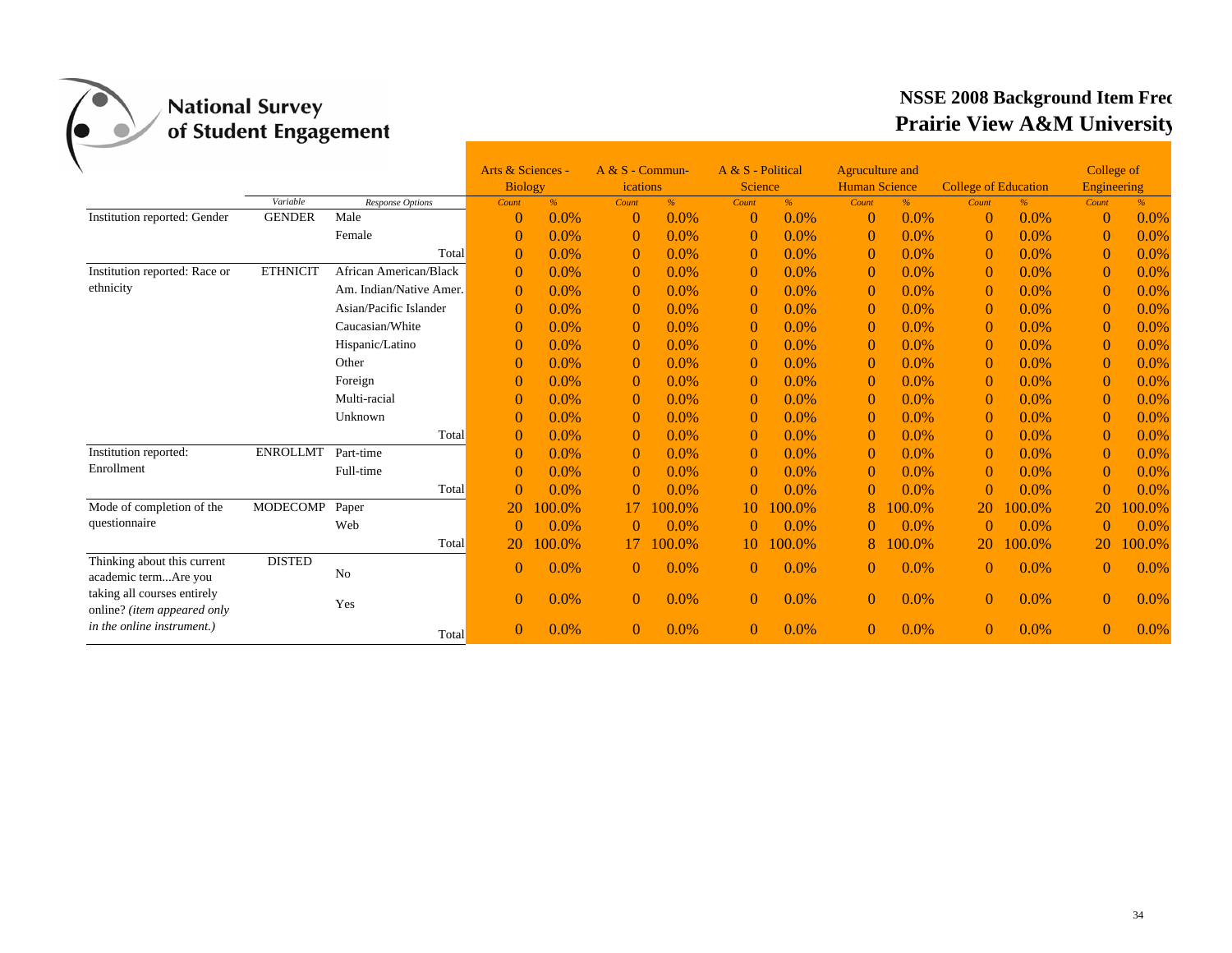|                           |               | Juvenile Justice & |               |                                         |               |       |            |                |         |    | <b>NSSE</b> |
|---------------------------|---------------|--------------------|---------------|-----------------------------------------|---------------|-------|------------|----------------|---------|----|-------------|
| <b>College of Nursing</b> |               | Psychology         |               | School of Architecture Southwest Public |               |       |            | Carnegie Class |         |    | 2008        |
| Count                     | $\frac{9}{6}$ | Count              | $\frac{9}{6}$ | Count                                   | $\frac{9}{6}$ | Count | $\%$       | Count          | $\%$    | nt | $\%$        |
| $\bf{0}$                  | 0.0%          | $\overline{0}$     | 0.0%          | $\mathbf{0}$                            | 0.0%          | 50    | 1%         | 151            | 0% #    |    | $0\%$       |
| $\mathbf{0}$              | 0.0%          | $\overline{0}$     | 0.0%          | $\mathbf{0}$                            | 0.0%          | 4,448 | 49%        | 32,513         | 61% #   |    | 67%         |
| $\overline{0}$            | 0.0%          | $\overline{0}$     | 0.0%          | $\overline{0}$                          | 0.0%          | 2,071 | 23%        | 9,823          | 18% #   |    | 15%         |
| $\theta$                  | 0.0%          | $\overline{0}$     | 0.0%          | $\overline{0}$                          | 0.0%          | 1,394 | 15%        | 5,717          | 11% #   |    | 9%          |
| $\theta$                  | 0.0%          | $\theta$           | 0.0%          | $\mathbf{0}$                            | 0.0%          | 995   | 11%        | 4,888          | 9% #    |    | 8%          |
| $\overline{0}$            | 0.0%          | $\overline{0}$     | 0.0%          | $\overline{0}$                          | 0.0%          | 104   | 1%         | 442            | $1\%$ # |    | 1%          |
| $\overline{0}$            | 0.0%          | $\overline{0}$     | 0.0%          | $\overline{0}$                          | 0.0%          |       | 9,062 100% | 53,534 100% #  |         |    | $100\%$     |
| $\overline{0}$            | 0.0%          | 8                  | 47.1%         | 12                                      | 70.6%         | 3,191 | 35%        | 17,433         | 33% #   |    | 36%         |
| 7                         | 100.0%        | 9                  | 52.9%         | 5                                       | 29.4%         | 5,878 | 65%        | 36,133         | 67% #   |    | 64%         |
| $\overline{7}$            | 100.0%        | 17                 | 100.0%        | 17                                      | 100.0%        |       | 9,069 100% | 53,566 100% #  |         |    | 100%        |
| 5                         | 71.4%         | 16                 | 94.1%         | 14                                      | 87.5%         | 8,529 | 94%        | 50,973         | 95% #   |    | 95%         |
| $\overline{2}$            | 28.6%         | 1                  | 5.9%          | $\overline{2}$                          | 12.5%         | 520   | $6\%$      | 2,493          | 5% #    |    | $5\%$       |
| 7                         | 100.0%        | 17                 | 100.0%        | 16                                      | 100.0%        |       | 9,049 100% | 53,466 100% #  |         |    | 100%        |
| $\mathbf{0}$              | 0.0%          | $\overline{0}$     | 0.0%          | $\mathbf{0}$                            | 0.0%          | 253   | 3%         | 387            | $1\%$ # |    | $1\%$       |
| 1                         | 14.3%         | $\overline{0}$     | 0.0%          | $\overline{0}$                          | 0.0%          | 487   | 5%         | 2,963          | 6% #    |    | 5%          |
| 5                         | 71.4%         | 14                 | 82.4%         | 12                                      | 70.6%         | 451   | 5%         | 3,255          | 6% #    |    | 7%          |
| 1                         | 14.3%         | $\overline{0}$     | 0.0%          | 3                                       | 17.6%         | 4,952 | 55%        | 36,893         | 69% #   |    | 71%         |
| $\overline{0}$            | 0.0%          | 3                  | 17.6%         | $\boldsymbol{0}$                        | 0.0%          | 1,320 | 15%        | 2,266          | $4\%$ # |    | 2%          |
| $\overline{0}$            | 0.0%          | $\overline{0}$     | 0.0%          | $\mathbf{0}$                            | 0.0%          | 34    | $0\%$      | 380            | $1\%$ # |    | $1\%$       |
| $\theta$                  | 0.0%          | $\theta$           | 0.0%          | $\overline{0}$                          | 0.0%          | 661   | 7%         | 1,667          | 3%#     |    | 3%          |
| $\overline{0}$            | 0.0%          | $\overline{0}$     | 0.0%          | $\boldsymbol{0}$                        | 0.0%          | 225   | $2\%$      | 1,169          | $2\%$ # |    | 2%          |
| $\overline{0}$            | 0.0%          | $\overline{0}$     | 0.0%          | 1                                       | 5.9%          | 130   | 1%         | 893            | $2\%$ # |    | 1%          |
| $\overline{0}$            | 0.0%          | $\overline{0}$     | 0.0%          | 1                                       | 5.9%          | 547   | 6%         | 3,634          | 7% #    |    | 7%          |
| 7                         | 100.0%        | 17                 | 100.0%        | 17                                      | 100.0%        |       | 9,060 100% | 53,507 100% #  |         |    | 100%        |
| 1                         | 14.3%         | 14                 | 82.4%         | 12                                      | 70.6%         | 3,947 | 44%        | 26,344         | 49% #   |    | 59%         |
| 6                         | 85.7%         | 3                  | 17.6%         | 5                                       | 29.4%         | 5,118 | 56%        | 27,209         | 51% #   |    | 41%         |
| 7                         | 100.0%        | 17                 | 100.0%        | 17                                      | 100.0%        |       | 9,065 100% | 53,553 100% #  |         |    | 100%        |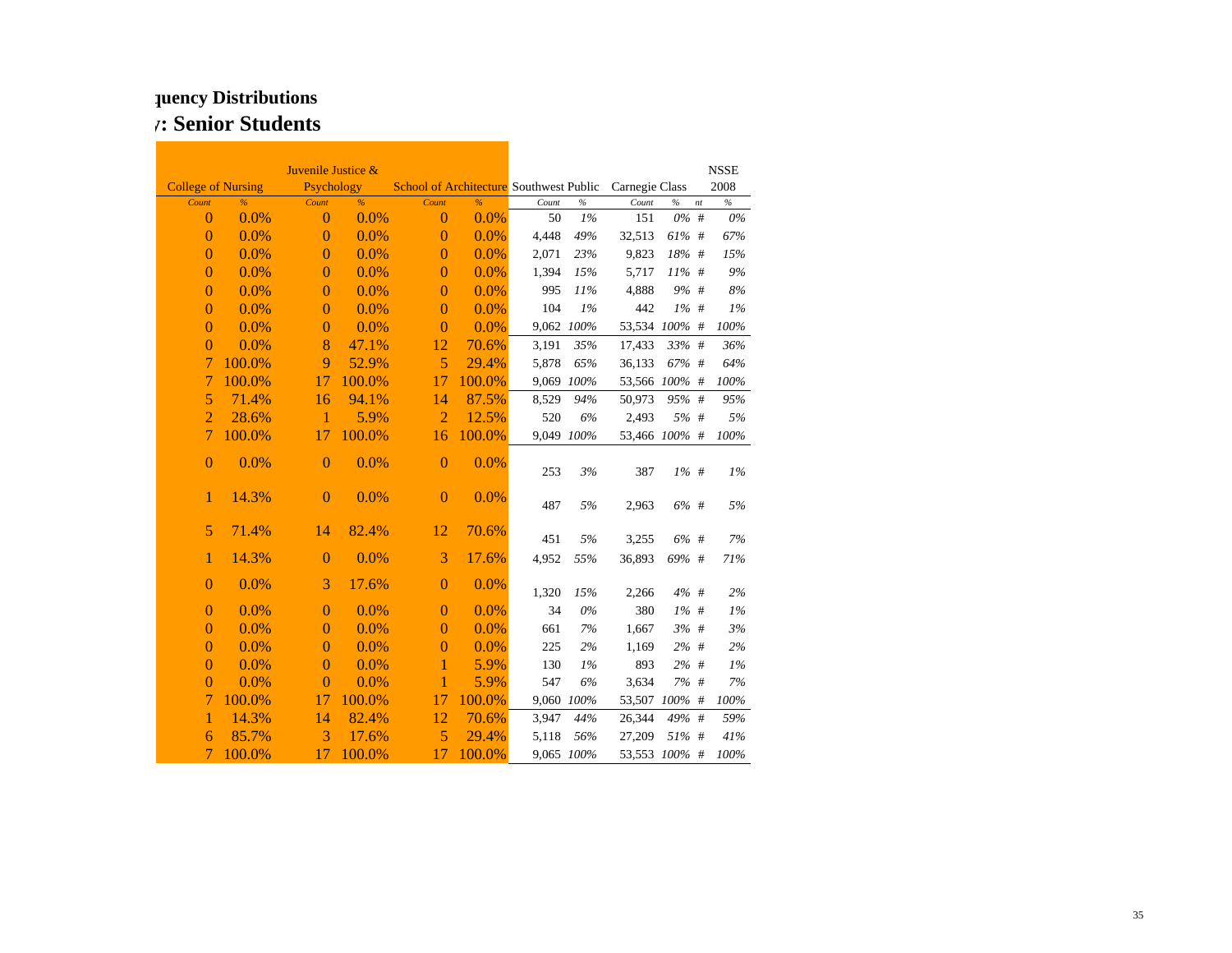|                           |               | Juvenile Justice $\&$ |               |                                         |               |       |            |                |         |    | <b>NSSE</b> |
|---------------------------|---------------|-----------------------|---------------|-----------------------------------------|---------------|-------|------------|----------------|---------|----|-------------|
| <b>College of Nursing</b> |               | Psychology            |               | School of Architecture Southwest Public |               |       |            | Carnegie Class |         |    | 2008        |
| Count                     | $\frac{9}{6}$ | Count                 | $\frac{9}{6}$ | Count                                   | $\frac{9}{6}$ | Count | $\%$       | Count          | $\%$    | nt | $\%$        |
| $\overline{2}$            | 28.6%         | $\overline{0}$        | 0.0%          | $\mathbf{0}$                            | 0.0%          | 909   | 9%         | 4,197          | 7% #    |    | $6\%$       |
| 7                         | 100.0%        | $\overline{4}$        | 23.5%         | 7                                       | 41.2%         | 5,374 | 53%        | 23,965         | 40% #   |    | 31%         |
| $\overline{4}$            | 57.1%         | $\overline{2}$        | 11.8%         | 5                                       | 29.4%         | 2,680 | 27%        | 14,304         | 24% #   |    | 23%         |
| $\overline{0}$            | 0.0%          | 11                    | 64.7%         | 6                                       | 35.3%         | 2,339 | 23%        | 19,954         | 33% #   |    | 41%         |
| $\overline{0}$            | 0.0%          | $\theta$              | 0.0%          | $\overline{0}$                          | 0.0%          | 331   | 3%         | 2,206          | 4% #    |    | 4%          |
| $\overline{2}$            | 28.6%         | $\theta$              | 0.0%          | $\theta$                                | 0.0%          | 1,767 | 20%        | 7,992          | 15% #   |    | 13%         |
| 5                         | 71.4%         | 17                    | 100.0%        | 17                                      | 100.0%        | 7,283 | 80%        | 45,543         | 85% #   |    | 87%         |
| 7                         | 100.0%        | 17                    | 100.0%        | 17                                      | 100.0%        |       | 9,050 100% | 53,535 100% #  |         |    | $100\%$     |
| 5                         | 71.4%         | 10                    | 58.8%         | 14                                      | 82.4%         | 8,025 | 89%        | 48,777         | 91% #   |    | 89%         |
| $\overline{2}$            | 28.6%         | 7                     | 41.2%         | 3                                       | 17.6%         | 1,026 | 11%        | 4,688          | 9% #    |    | 11%         |
| $\overline{7}$            | 100.0%        | 17                    | 100.0%        | 17                                      | 100.0%        |       | 9,051 100% | 53,465 100% #  |         |    | 100%        |
| $\overline{7}$            | 100.0%        | 13                    | 76.5%         | 14                                      | 82.4%         | 8,814 | $98\%$     | 50,724         | 95% #   |    | 93%         |
| $\mathbf{0}$              | 0.0%          | $\overline{4}$        | 23.5%         | 3                                       | 17.6%         | 217   | 2%         | 2,658          | 5% #    |    | 7%          |
| 7                         | 100.0%        | 17                    | 100.0%        | 17                                      | 100.0%        |       | 9,031 100% | 53,382 100% #  |         |    | 100%        |
| $\mathbf{0}$              | 0.0%          | $\overline{0}$        | 0.0%          | $\overline{0}$                          | 0.0%          | 31    | $0\%$      | 129            | $0\%$ # |    | $0\%$       |
| $\overline{0}$            | 0.0%          | $\overline{0}$        | 0.0%          | $\overline{0}$                          | 0.0%          | 185   | 2%         | 942            | $2\%$ # |    | 2%          |
| $\mathbf{0}$              | 0.0%          | $\mathbf{1}$          | 6.7%          | $\overline{0}$                          | 0.0%          | 485   | 5%         | 2,163          | 4%#     |    | 4%          |
| $\mathbf{0}$              | 0.0%          | $\overline{2}$        | 13.3%         | $\overline{0}$                          | 0.0%          | 743   | 8%         | 3,953          | 7% #    |    | 7%          |
| $\overline{2}$            | 40.0%         | $\overline{4}$        | 26.7%         | $\overline{4}$                          | 26.7%         | 1,756 | 19%        | 10,928         | 20% #   |    | 19%         |
| $\mathbf{0}$              | 0.0%          | 3                     | 20.0%         | 6                                       | 40.0%         | 1,708 | 19%        | 10,895         | 20% #   |    | 21%         |
| 1                         | 20.0%         | $\overline{4}$        | 26.7%         | $\overline{2}$                          | 13.3%         | 1,699 | 19%        | 10,731         | 20% #   |    | 22%         |
| $\overline{2}$            | 40.0%         | 1                     | 6.7%          | 3                                       | 20.0%         | 2,425 | 27%        | 13,681         | 26% #   |    | 25%         |
| 5                         | 100.0%        | 15                    | 100.0%        | 15                                      | 100.0%        |       | 9,032 100% | 53,422 100% #  |         |    | 100%        |
| $\mathbf{0}$              | 0.0%          | 3                     | 17.6%         | $\overline{4}$                          | 25.0%         | 592   | $7\%$      | 5,946          | 12% #   |    | 19%         |
| $\mathbf{1}$              | 14.3%         | 6                     | 35.3%         | 1                                       | 6.3%          | 1,421 | 17%        | 11,762         | 23% #   |    | 26%         |
| 6                         | 85.7%         | 8                     | 47.1%         | 11                                      | 68.8%         | 6,459 | 76%        | 33,460         | 65%#    |    | 54%         |
| $\overline{0}$            | 0.0%          | $\theta$              | 0.0%          | $\overline{0}$                          | 0.0%          | 75    | 1%         | 411            | $1\%$ # |    | 2%          |
| 7                         | 100.0%        | 17                    | 100.0%        | 16                                      | 100.0%        |       | 8,547 100% | 51,579 100% #  |         |    | 100%        |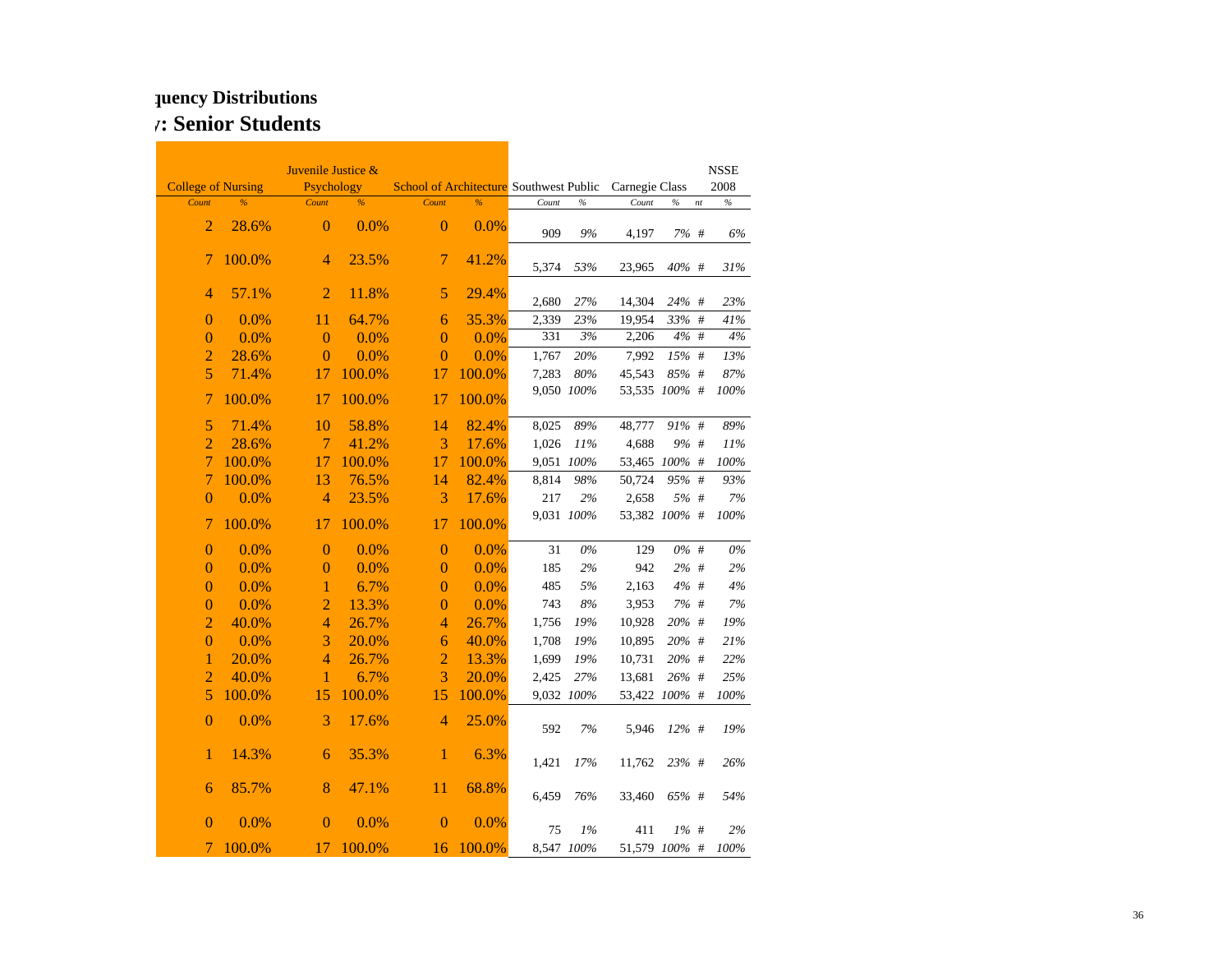|                           |               | Juvenile Justice & |               |                                         |               |        |            |                |           |    | <b>NSSE</b> |
|---------------------------|---------------|--------------------|---------------|-----------------------------------------|---------------|--------|------------|----------------|-----------|----|-------------|
| <b>College of Nursing</b> |               | Psychology         |               | School of Architecture Southwest Public |               |        |            | Carnegie Class |           |    | 2008        |
| Count                     | $\frac{9}{6}$ | Count              | $\frac{9}{6}$ | Count                                   | $\frac{9}{6}$ | Count  | $\%$       | Count          | $\%$      | nt | $\%$        |
| 1                         | 14.3%         | $\overline{2}$     | 11.8%         | $\overline{0}$                          | 0.0%          | 1,573  | $18\%$     | 6,002          | $11\%$ #  |    | $9\%$       |
| $\overline{2}$            | 28.6%         | 5                  | 29.4%         | $\overline{4}$                          | 23.5%         | 2,044  | 23%        | 14,061         | 27% #     |    | 24%         |
| $\overline{2}$            | 28.6%         | 6                  | 35.3%         | $\overline{2}$                          | 11.8%         | 1,479  | 16%        | 7,959          | 15% #     |    | 14%         |
| $\overline{0}$            | 0.0%          | $\overline{0}$     | 0.0%          | $\overline{2}$                          | 11.8%         | 600    | $7\%$      | 4,869          | 9% #      |    | $8\%$       |
| $\overline{2}$            | 28.6%         | $\overline{4}$     | 23.5%         | $\overline{7}$                          | 41.2%         | 1,942  | 22%        | 12,065         | 23% #     |    | 25%         |
| $\overline{0}$            | 0.0%          | $\overline{0}$     | 0.0%          | $\overline{2}$                          | 11.8%         | 919    | $10\%$     | 5,721          | 11% #     |    | 13%         |
| $\boldsymbol{0}$          | 0.0%          | $\mathbf{0}$       | 0.0%          | $\overline{0}$                          | 0.0%          | 426    | $5\%$      | 2,315          | 4% #      |    | $7\%$       |
| $\overline{7}$            | 100.0%        | 17                 | 100.0%        | 17                                      | 100.0%        |        | 8,983 100% | 52,992 100% #  |           |    | $100\%$     |
| $\overline{c}$            | 28.6%         | 3                  | 17.6%         | $\overline{0}$                          | 0.0%          | 1,506  | $17\%$     | 4,989          | 9% #      |    | $7\%$       |
| $\overline{3}$            | 42.9%         | 3                  | 17.6%         | 3                                       | 17.6%         | 2,203  | 24%        | 14,481         | 27% #     |    | 25%         |
| $\overline{0}$            | 0.0%          | 6                  | 35.3%         | $\overline{4}$                          | 23.5%         | 1,623  | $18\%$     | 8,619          | 16% #     |    | 15%         |
| 1                         | 14.3%         | $\overline{2}$     | 11.8%         | 3                                       | 17.6%         | 832    | $9\%$      | 7,060          | 13% #     |    | 12%         |
| $\mathbf{1}$              | 14.3%         | $\overline{2}$     | 11.8%         | $\overline{4}$                          | 23.5%         | 1,845  | $20\%$     | 11,518         | 22% #     |    | 25%         |
| $\boldsymbol{0}$          | 0.0%          | $\mathbf{1}$       | 5.9%          | 3                                       | 17.6%         | 873    | $10\%$     | 5,792          | 11% #     |    | 14%         |
| $\overline{0}$            | 0.0%          | $\overline{0}$     | 0.0%          | $\overline{0}$                          | 0.0%          | 135    | 1%         | 736            | $1\%$ #   |    | 2%          |
| $\overline{7}$            | 100.0%        | 17                 | 100.0%        | 17                                      | 100.0%        |        | 9,017 100% | 53,195 100% #  |           |    | 100%        |
| $\mathbf{0}$              | 0.0%          | $\overline{0}$     | 0.0%          | $\overline{0}$                          | 0.0%          | 1,051  | 12%        | 7,461          | 14% #     |    | 16%         |
| $\overline{0}$            | 0.0%          | $\overline{0}$     | 0.0%          | $\overline{0}$                          | 0.0%          | 637    | 7%         | 2,877          | 5% #      |    | $7\%$       |
| $\boldsymbol{0}$          | 0.0%          | $\mathbf{0}$       | 0.0%          | $\mathbf{0}$                            | 0.0%          | 1,526  | $17\%$     | 10,181         | 19% #     |    | $17\%$      |
| $\overline{0}$            | 0.0%          | $\overline{0}$     | 0.0%          | $\mathbf{0}$                            | 0.0%          | 1,084  | 12%        | 6,848          | 13% #     |    | $10\%$      |
| $\boldsymbol{0}$          | 0.0%          | $\mathbf{0}$       | 0.0%          | $\boldsymbol{0}$                        | 0.0%          | 622    | $7\%$      | 1,673          | $3\%$ #   |    | $5\%$       |
| $\overline{0}$            | 0.0%          | $\overline{0}$     | 0.0%          | $\mathbf{0}$                            | 0.0%          | 306    | 3%         | 1,598          | 3%#       |    | 3%          |
| $\overline{0}$            | 0.0%          | $\overline{0}$     | 0.0%          | $\overline{0}$                          | 0.0%          | 737    | $8\%$      | 5,398          | 10% #     |    | $9\%$       |
| $\overline{0}$            | 0.0%          | $\overline{0}$     | 0.0%          | $\boldsymbol{0}$                        | 0.0%          | 1,072  | 12%        | 7,184          | 14% #     |    | 15%         |
| $\overline{0}$            | 0.0%          | $\overline{0}$     | 0.0%          | $\mathbf{0}$                            | 0.0%          | 1,901  | 21%        | 9,536          | 18% #     |    | $17\%$      |
| $\boldsymbol{0}$          | 0.0%          | $\mathbf{0}$       | 0.0%          | $\mathbf{0}$                            | 0.0%          | 3      | $0\%$      | 23             | 0% #      |    | $0\%$       |
| $\overline{0}$            | 0.0%          | $\overline{0}$     | 0.0%          | $\overline{0}$                          | 0.0%          | 8,939  | 100%       | 52,779         | $100\%$ # |    | 100%        |
| $\mathbf{0}$              | 0.0%          | $\mathbf{0}$       | 0.0%          | $\mathbf{0}$                            | 0.0%          | 355    | 19%        | 2,375          | 21% #     |    | 25%         |
| $\overline{0}$            | 0.0%          | $\overline{0}$     | 0.0%          | $\overline{0}$                          | 0.0%          | 87     | 5%         | 394            | 3%#       |    | 4%          |
| $\overline{0}$            | 0.0%          | $\overline{0}$     | 0.0%          | $\overline{0}$                          | 0.0%          | 328    | 17%        | 1,985          | 17% #     |    | $16\%$      |
| $\overline{0}$            | 0.0%          | $\overline{0}$     | 0.0%          | $\overline{0}$                          | 0.0%          | 232    | 12%        | 1,491          | 13% #     |    | $9\%$       |
| $\boldsymbol{0}$          | 0.0%          | $\mathbf{0}$       | 0.0%          | $\overline{0}$                          | 0.0%          | 23     | $1\%$      | 103            | $1\%$ #   |    | $2\%$       |
| $\boldsymbol{0}$          | 0.0%          | $\mathbf{0}$       | 0.0%          | $\boldsymbol{0}$                        | 0.0%          | 132    | $7\%$      | 609            | 5% #      |    | $6\%$       |
| $\overline{0}$            | 0.0%          | $\overline{0}$     | 0.0%          | $\mathbf{0}$                            | 0.0%          | 121    | $6\%$      | 603            | 5% #      |    | 5%          |
| $\mathbf{0}$              | 0.0%          | $\mathbf{0}$       | 0.0%          | $\boldsymbol{0}$                        | 0.0%          | 304    | 16%        | 1,893          | 17% #     |    | 19%         |
| $\overline{0}$            | 0.0%          | $\overline{0}$     | 0.0%          | $\overline{0}$                          | 0.0%          | 264    | $14\%$     | 1,666          | 15% #     |    | 13%         |
| $\overline{0}$            | 0.0%          | $\overline{0}$     | 0.0%          | $\overline{0}$                          | 0.0%          | $70\,$ | 4%         | 251            | $2\%$ #   |    | $2\%$       |
| 0                         | 0.0%          | $\overline{0}$     | 0.0%          | $\overline{0}$                          | 0.0%          |        | 1,916 100% | 11,370 100% #  |           |    | 100%        |